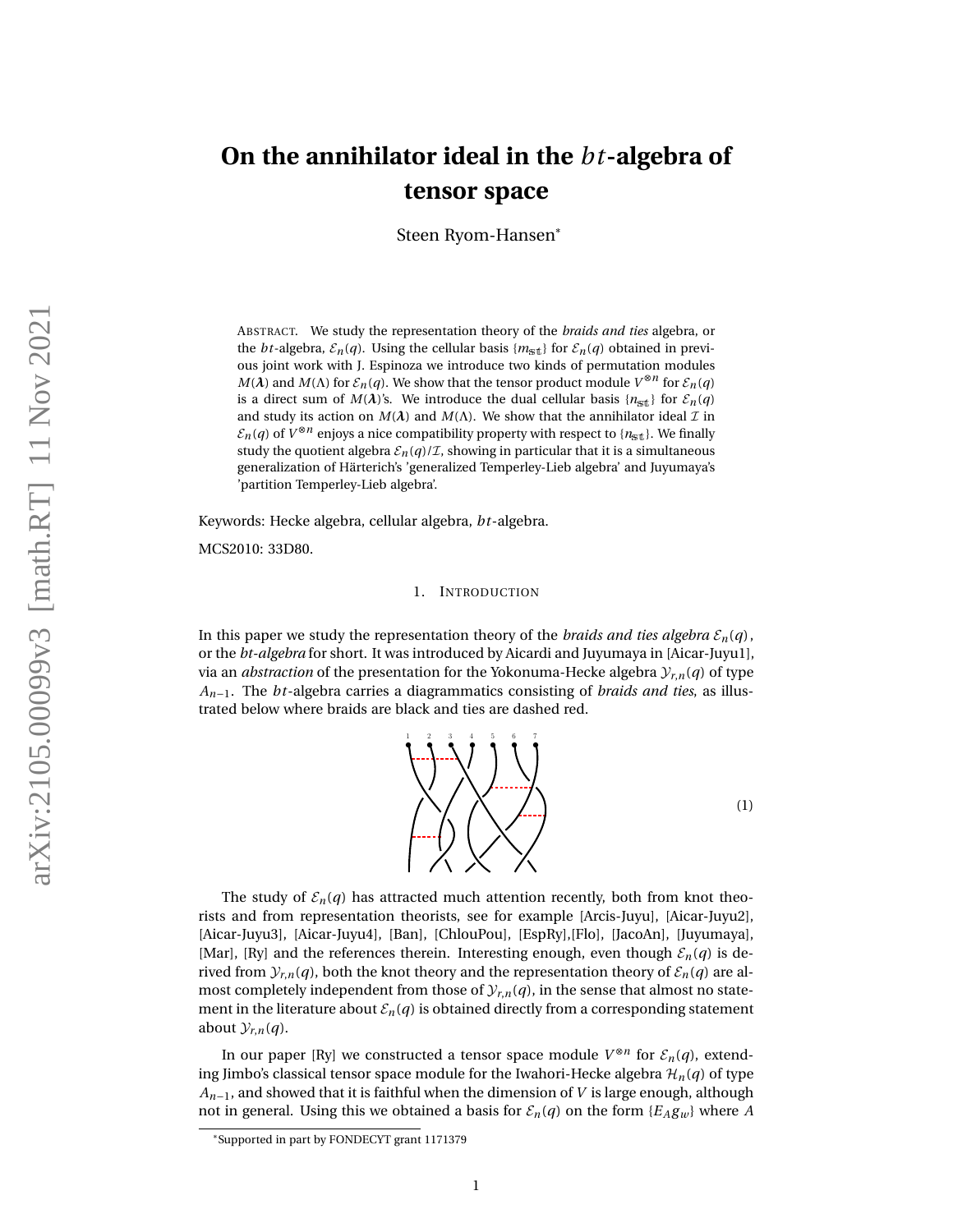runs over *set partitions* on  $\mathbf{n} := \{1, 2, ..., n\}$  and *w* over the symmetric group  $\mathfrak{S}_n$ . In particular the dimension of  $\mathcal{E}_n(q)$  is  $b_n n!$ , where  $b_n$  is the *n*'th Bell number, that is the number of set partitions on **n**.

The  ${E_A g_w}$ -basis plays an important role in the applications of  ${\mathcal{E}_n(q)}$  to knot theory as a key ingredient in the construction of a Markov trace on  $\mathcal{E}_n(q)$ , see for example [\[Aicar-Juyu2\]](#page-21-2), [\[Aicar-Juyu3\]](#page-21-3) and [\[Aicar-Juyu4\]](#page-21-4). On knots, the resulting invariant is equivalent to the HOMPLYPT-polynomial, but on links it is stronger than the HOMPLYPT-polynomial, see the discussion in the Addendum to [\[Aicar-Juyu2\]](#page-21-2).

In the present paper we develop methods that allow us to treat the  $\mathcal{E}_n(q)$ -structure on  $V^{\otimes n}$  when  $V^{\otimes n}$  is not a faithful, and in particular to determine the annihilator ideal *I* for the  $\mathcal{E}_n(q)$ -action on  $V^{\otimes n}$  in all cases. Our methods rely on *cellular algebra* theory, in particular on the cellular basis  ${m_{st}}$  for  ${\mathcal{E}_n(q)}$  that was introduced in [\[EspRy\]](#page-21-7), in joint work with J. Espinoza, and hence they are independent of the ground ring. We acknowledge that the construction of the  ${m_{st}}$ -basis for  ${\mathcal{E}_n(q)}$  is combinatorially much more involved than the construction of the  ${E_A g_w}$  basis, or other similar non-cellular bases, but throughout our arguments rely crucially on the compatibility between the multiplicative structure and the order relation on  $\mathcal{E}_n(q)$ , given by the cell datum. In fact, it appears to be very difficult to obtain the results of our paper without using an appropriate order relation, even for the ground field C and generic *q*.

The basis  ${m_{st}}$  is a generalization of Murphy's *standard basis*  ${x_{st}}$  for  $\mathcal{H}_n(q)$ . In the classical representation theory of  $\mathcal{H}_n(q)$ , see for example [\[DipperJames\]](#page-21-9) and [\[DipperJamMathas\]](#page-21-10), an important application of  $\{x_{\mathfrak{s}t}\}\)$  is to introduce *permutation modules M*( $\lambda$ ) for  $\mathcal{H}_n(q)$ , where  $\lambda$  runs over *integer partitions* of *n*, and to realize Jimbo's tensor space module  $V^{\otimes n}$  as a direct sum of these  $M(\lambda)$ 's. The  $M(\lambda)$ 's have many important properties, but for us it is of special relevance that they are endowed with canonical symmetric bilinear forms  $(\cdot, \cdot)$ <sub>λ</sub>, that satisfy a certain non-vanishing property with respect to the *dual basis* { $y_{\text{st}}$ } of { $x_{\text{st}}$ }.

In the paper we generalize the  $M(\lambda)$ 's to  $\mathcal{E}_n(q)$ -permutation modules  $M(\lambda)$ , for *λ* running over *multipartitions*, and show in our Theorem [17](#page-18-0) that the  $E_n(q)$ -tensor module  $V^{\otimes n}$  from [\[Ry\]](#page-22-3) is a direct sum of these  $M(\lambda)$ 's in analogy with the  $\mathcal{H}_n(q)$ case. The  $M(\lambda)$ 's are endowed with bilinear forms, in analogy with the  $M(\lambda)$ 's, but the parametrizing poset  $\mathcal{L}_n$  for  $\mathcal{E}_n(q)$  is a combinatorial object which is more complicated than multipartitions, and so the  $M(\lambda)$ 's are not sufficient for our determination of the annihilator ideal  $\mathcal{I}$ .

To solve this problem we introduce, via  $\{m_{st}\}\$ , another kind of permutation modules that we denote *M*(Λ). We show in a series of Lemmas, culminating with Lemma [14,](#page-16-0) that the canonical bilinear form  $(\cdot, \cdot)_{\Lambda}$  on  $M(\Lambda)$  indeed satisfies the nonvanishing property with respect to the dual basis  ${n_{\text{st}}}$ .

The above results constitute the bulk of work of our paper. The situation is not completely analogous to the situation for  $\mathcal{H}_n(q)$ , but in general there is an inclusion  $M(\Lambda) \subseteq M(\lambda)$  and this is in fact enough to execute Härterich's wonderful compatibility argument, see [\[Härterich\]](#page-21-11), for the determination of the annihilator ideal of the action of  $\mathcal{H}_n(q)$  in Jimbo's tensor space  $V^{\otimes n}$ , but in the  $\mathcal{E}_n(q)$ -setting. We do so in Theorem [18.](#page-19-0)

When working over a ground field  $K$ , Theorem [18](#page-19-0) gives a  $K$ -vector space basis for  $\mathcal I$  in terms of an explicit subset of  $\{n_{\text{st}}\}$ , thus generalizing Härterich's compatibility result. Note that Härterich's compatibility result is the starting point for the author's joint work with D. Plaza on KLR-gradings on the Temperley-Lieb algebras of type *A* and *B*, see [\[PlaRy\]](#page-22-4). Note also that other compatibility results for  ${m_{st}}$  were obtained in [\[EspRy\]](#page-21-7).

In the final paragraphs of the paper we introduce and study the quotient algebra  $\mathcal{ETL}_{n,N}(q) := \mathcal{E}_n(q)/\mathcal{I}$ . It is a simultaneous generalization of Härterich's 'generalized Temperley-Lieb' algebra and of Juyumaya's 'partition Temperley-Lieb algebra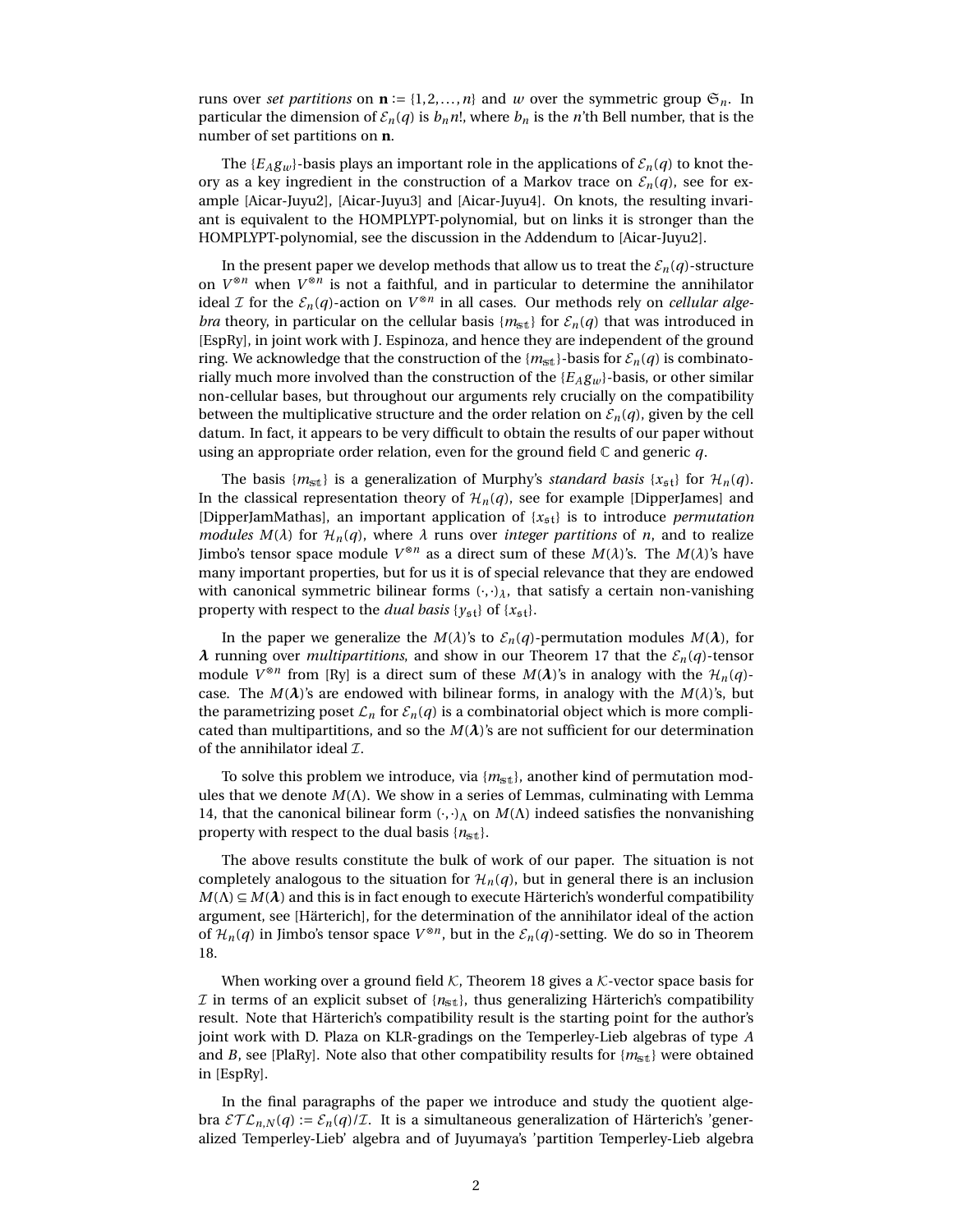$PT L_n(q)$ , that themselves are generalizations of the original Temperley-Lieb algebra. Our Theorem [18](#page-19-0) allows us to determine the dimension of  $\mathcal{ETL}_{n,N}(q)$  as the cardinality of an explicit subset of {*n*st}. This shows in particular that Juyumaya's conjectural basis for  $\mathcal{PTL}_n(q)$  is wrong, but gives a correct basis that may be useful for constructing a Markov trace on  $\mathcal{PTL}_n(q)$ .

Let us now indicate the layout of the paper. In the next section we introduce the basic notation that shall be used throughout the paper. It is mostly concerned with combinatorial notions related to the symmetric group  $\mathfrak{S}_n$ , that is partitions, Young diagrams, Young tableaux, etc. Throughout the paper,  $\mathfrak{S}_n$  is viewed as a Coxeter group and we only consider subgroups of  $\mathfrak{S}_n$  that are parabolic subgroups, in the sense of Coxeter groups. It is well known that parabolic subgroups of Coxeter groups give rise to distinguished coset representatives. Throughout we need these distinguished coset representatives and their associated decompositions of the group elements, and we therefore briefly explain why they exist, but from an algorithmic point of view which is possibly less known. In the final paragraphs of this section we recall the definition of  $\mathcal{E}_n(q)$ , together with its  $\{E_A g_w\}$  basis.

In section 3 we first recall from [\[EspRy\]](#page-21-7) the ideal decomposition

<span id="page-2-0"></span>
$$
\mathcal{E}_n(q) = \bigoplus_{\alpha \in \mathcal{P}ar_n} \mathcal{E}_n^{\alpha}(q) \tag{2}
$$

that reduces the study of  $\mathcal{E}_n(q)$  to the study of its summands  $\mathcal{E}_n^{\alpha}(q)$ . We next recall from [\[EspRy\]](#page-21-7) the construction of the cellular basis  ${m_{\text{st}}}$  for  $\mathcal{E}_n^{\alpha}(q)$  and at the same time we introduce the new dual cellular basis  ${n_{\text{st}}}$  by making the appropriate adaptions. It is a generalization of Murphy's dual standard basis {*y*<sub>st</sub>} for  $\mathcal{H}_n(q)$ . The cell poset  $\mathcal{L}_n(\alpha)$  for both bases consists of pairs  $(\lambda | \mu)$  of multipartitions, satisfying certain conditions.

In section 4 we first introduce the permutation module  $M(\lambda)$ . In Lemma [10](#page-12-0) we describe a basis  $\{x_{\sharp}\}\$  for  $M(\lambda)$  together with its  $\mathcal{E}_n^{\alpha}(q)$ -action. We next introduce, for  $\Lambda \in \mathcal{L}_n(\alpha)$ , the permutation module  $M(\Lambda)$ . We describe in the Lemmas [11](#page-13-0) and [12](#page-15-0) a basis  $\{m_{\mathbf{s}}\}$  together with the  $\mathcal{E}_n^{\alpha}(q)$ -action on it. We then introduce the bilinear form (·,·)<sup>Λ</sup> on *M*(Λ) and show that it is symmetric and invariant. Finally, in Lemma [14](#page-16-0) we prove the following crucial property, alluded to above

$$
(m_{\rm t} n_{\rm t's'}, m_{\rm s})_{\Lambda} \neq 0. \tag{3}
$$

In section 5 we obtain the main results of our paper. We first give the decomposition of  $V^{\otimes n}$  corresponding to [\(2\)](#page-2-0) and then the decomposition in terms of the  $M(\lambda)$ 's. Finally, in the main Theorem [18,](#page-19-0) we give the description of  $I$ , proving that a subset of {*n*st} induces a basis for it.

It is a great pleasure to thank J. Espinoza for many useful discussions related to the contents of the paper, for sending us comments on preliminary versions of it, and for sharing with us his formula for dim  $PTL_n(q)$ . We also thank J. Juyumaya for communicating to us his and P. Papi's MAGMA calculations and for pointing out an error in a preliminary version of the paper. We thank the referee for useful comments that helped us improve the text. Finally, it is a special pleasure to thank M. Härterich for introducing us to Murphy's standard basis and all its deep properties.

# 2. NOTATION AND BASIC CONCEPTS

We fix the ground ring *S* :=  $\mathbb{Z}[q, q^{-1}]$ , where *q* is an indeterminate.

Let  $\mathfrak{S}_n$  be the symmetric group consisting of bijections of  $\mathbf{n} := \{1, 2, ..., n\}$ . Throughout we consider the natural action of  $\mathfrak{S}_n$  on **n** as a right action. As is well known,  $\mathfrak{S}_n$ is a Coxeter group on  $\Sigma_n := \{s_1, \ldots, s_{n-1}\}\$  with relations

$$
s_i s_j = s_j s_i \qquad \text{for } |i - j| > 1 \tag{4}
$$

$$
s_i s_{i+1} s_i = s_{i+1} s_i s_{i+1} \quad \text{for } i = 1, 2, \dots, n-2
$$
 (5)

$$
s_i^2 = 1 \qquad \text{for } i = 1, 2, ..., n-1 \tag{6}
$$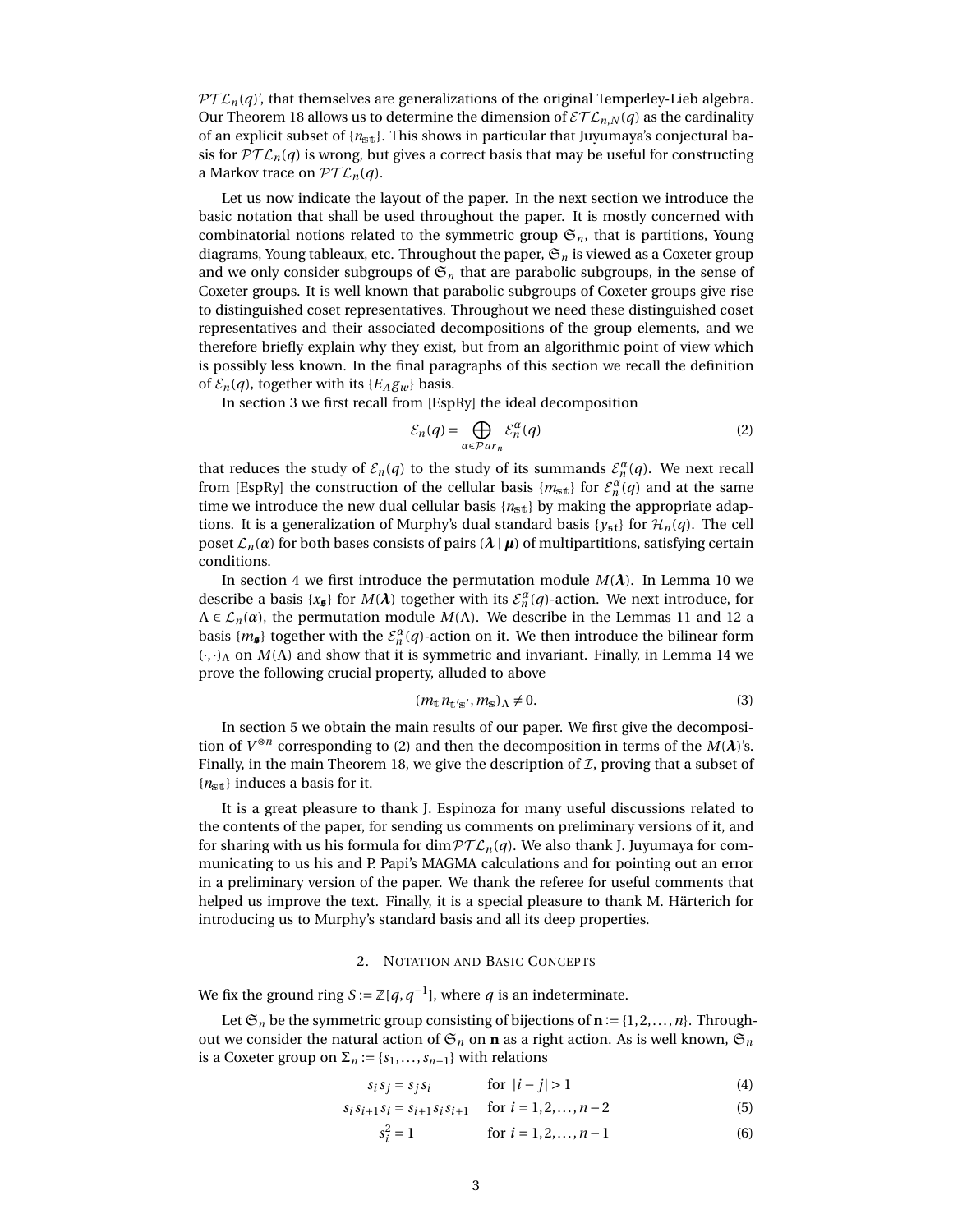where  $s_i := (i, i + 1)$ . We denote by < the Bruhat-Chevalley order and by  $\ell(\cdot)$  the length function on  $\mathfrak{S}_n$ .

Let  $\mathbb N$  denote the set of natural numbers and set  $\mathbb N^0 := \mathbb N \cup \{0\}$ . For the notions of *compositions* and *partitions* of N <sup>0</sup> we shall adhere to the notation introduced in section 2 of [\[EspRy\]](#page-21-7), except that the Young diagram of a composition or partition  $\mu$ shall be denoted  $\mathcal{Y}(\mu)$ . We set  $Comp := \bigcup_n Comp_n$  and  $Par := \bigcup_n Par_n$ .

Suppose that  $\mu \models n$ . Then a  $\mu$ -*tableau* is a bijection  $\mathfrak{t} : \mathbf{n} \to \mathcal{Y}(\mu)$ . If t is a  $\mu$ -tableau we identify it with a labelling of the nodes of  $\mathcal{Y}(\mu)$ , using the elements of **n**. For example, if  $\mu = (4, 4, 4, 1)$  then

$$
t = \frac{\frac{1}{2} \cdot \frac{4}{6} \cdot \frac{3}{13}}{\frac{5}{12} \cdot \frac{7}{11} \cdot \frac{9}{9}}
$$
(7)

is the *µ*-tableau t, that satisfies  $t(1) = (1, 1)$ ,  $t(4) = (1, 2)$ ,  $t(3) = (1, 3)$ , etc. If t is a *µ*tableau we define  $Shape(t) := \mu$ . The set of  $\mu$ -tableaux is denoted Tab( $\mu$ ). A  $\mu$ -tableau t is *row standard* if the entries in t increase from left to right in each row and it is *standard* if the entries also increase from top to bottom in each column. The set of row standard *λ*-tableaux is denoted RStd(*λ*) and the set of standard *λ*- tableaux is denoted Std( $\lambda$ ). For  $\mu \models n$  we denote by  $t^{\mu}$  (resp.  $t_{\mu}$ ) the standard tableau in which the integers  $1, 2, ..., n$  are entered in increasing order from left to right along the rows (resp. columns) of  $\mathcal{Y}(\mu)$ . For example, if  $\mu = (4,3)$  then  $\mathfrak{t}^{\mu} = \frac{|1| \cdot 2 \cdot 3}{|5| \cdot 6 \cdot 7|}$  $\frac{1}{5} \frac{2}{6} \frac{3}{7}$  (resp.  $t_{\mu} = \frac{1}{2} \frac{3}{4} \frac{5}{6} \frac{7}{7}$  $\frac{1}{2}$   $\frac{3}{4}$   $\frac{3}{6}$   $\binom{7}{1}$ . If  $\lambda \in \mathcal{P}ar_n$  and t is a  $\lambda$ -tableau we denote by t' the *conjugate* tableau. It is the  $\lambda'$ -tableau defined via  $\mathfrak{t}'(i,j) := \mathfrak{t}(j,i)$ .

 $\mathfrak{S}_n$  acts naturally on the right on Tab( $\lambda$ ), via composition of a bijection  $\mathfrak{t} \in \text{Tab}(\lambda)$ with an element  $\sigma \in \mathfrak{S}_n$  viewed as a bijection of **n**. For  $\mathfrak{t} \in \text{Tab}(\lambda)$ , we denote by  $d(\mathfrak{t})$ the unique element of  $\mathfrak{S}_n$  such that  $\mathfrak{t} = \mathfrak{t}^{\lambda}d(\mathfrak{t}).$  We set  $w_{\lambda} := d(\mathfrak{t}_{\lambda}) \in \mathfrak{S}_n.$  Then for any  $t \in \text{Std}(\lambda)$  we have that

<span id="page-3-2"></span>
$$
d(\mathfrak{t})d(\mathfrak{t}')^{-1} = w_{\lambda} \text{ and } \ell(d(\mathfrak{t})) + \ell(d(\mathfrak{t}')) = \ell(w_{\lambda})
$$
\n(8)

see for example the proof of Lemma 2.2 of [\[Murphy92\]](#page-22-5). The *Young subgroup*  $\mathfrak{S}_{\lambda}$  associated with  $\lambda$  is the row stabilizer of  $\mathfrak{t}^\lambda.$  It is a parabolic subgroup of  $\mathfrak{S}_n$  in the sense of Coxeter groups. The set  $\{d(t) | t \in \text{RStd}(\lambda)\}$  is a set of *distinguished right coset representatives* for  $\mathfrak{S}_\lambda$  in  $\mathfrak{S}_n$ , that is  $\ell(w_0 d(\mathfrak{t})) = \ell(w_0) + \ell(d(\mathfrak{t}))$  for  $w_0 \in \mathfrak{S}_\lambda$ . For any  $w \in \mathfrak{S}_n$ there is a unique decomposition

<span id="page-3-1"></span>
$$
w = w_0 d(\mathfrak{t}) \text{ where } w_0 \in \mathfrak{S}_{\lambda} \text{ and } \mathfrak{t} \in \text{RStd}(\lambda)
$$
 (9)

such that  $\ell(w) = \ell(w_0) + \ell(d(\mathfrak{t}))$ , see Proposition 3.3 of [\[Mathas\]](#page-22-6) and chapter 1.10 of [\[Hump\]](#page-21-12). The determination of  $w_0$  and  $t$  can be realized in an algorithmic way that we now explain. Define first  $\mathfrak{s} \in \text{Tab}(\lambda)$  via  $w = d(\mathfrak{s})$ . Let next  $s_{j_1}, s_{j_2}, \ldots, s_{j_k}$  be a sequence of elements in *S* such that when setting  $s_0 := s$ ,  $s_1 := s_0 s_{j_1}$ ,  $s_2 := s_1 s_{j_2}$ , ...,  $s_k := s_{k-1} s_{j_k}$ we have that  $j_i$  appears strictly above  $j_i+1$  in  ${\mathfrak s}_j$  and that  ${\mathfrak s}_k$  is equal to  ${\mathfrak t}^\lambda$  modulo a permutation of the row elements. Such a sequence always exists. Then  $w_0 = d(s_k)$ and  $\mathfrak{t}=\mathfrak{t}^{\lambda}s_{j_k}s_{j_{k-1}}\ldots s_{j_1}$ , that is  $d(\mathfrak{t})=s_{j_k}s_{j_{k-1}}\ldots s_{j_1}.$  Note that although  $w_0$  and  $d(\mathfrak{t})$  are unique, the sequence  $s_{j_1}, s_{j_2}, \ldots, s_{j_k}$  is in general not unique. Here is an example of this algorithm, using  $\lambda = (2, 3, 2)$  and  $w = d(\mathfrak{s})$  given by

$$
\mathfrak{s} = \frac{2 \ 6}{3 \ 5 \ 1}.
$$
\n<sup>(10)</sup>

Then a possible sequence of *sj<sup>i</sup>* 's is given as follows

<span id="page-3-0"></span>
$$
\frac{26}{351} \xrightarrow{s_1} \frac{16}{352} \xrightarrow{s_4} \frac{16}{342} \xrightarrow{s_5} \frac{15}{342} \xrightarrow{s_4} \frac{14}{352} \xrightarrow{s_3} \frac{13}{452} \xrightarrow{s_2} \frac{12}{453}
$$
  
74 (11)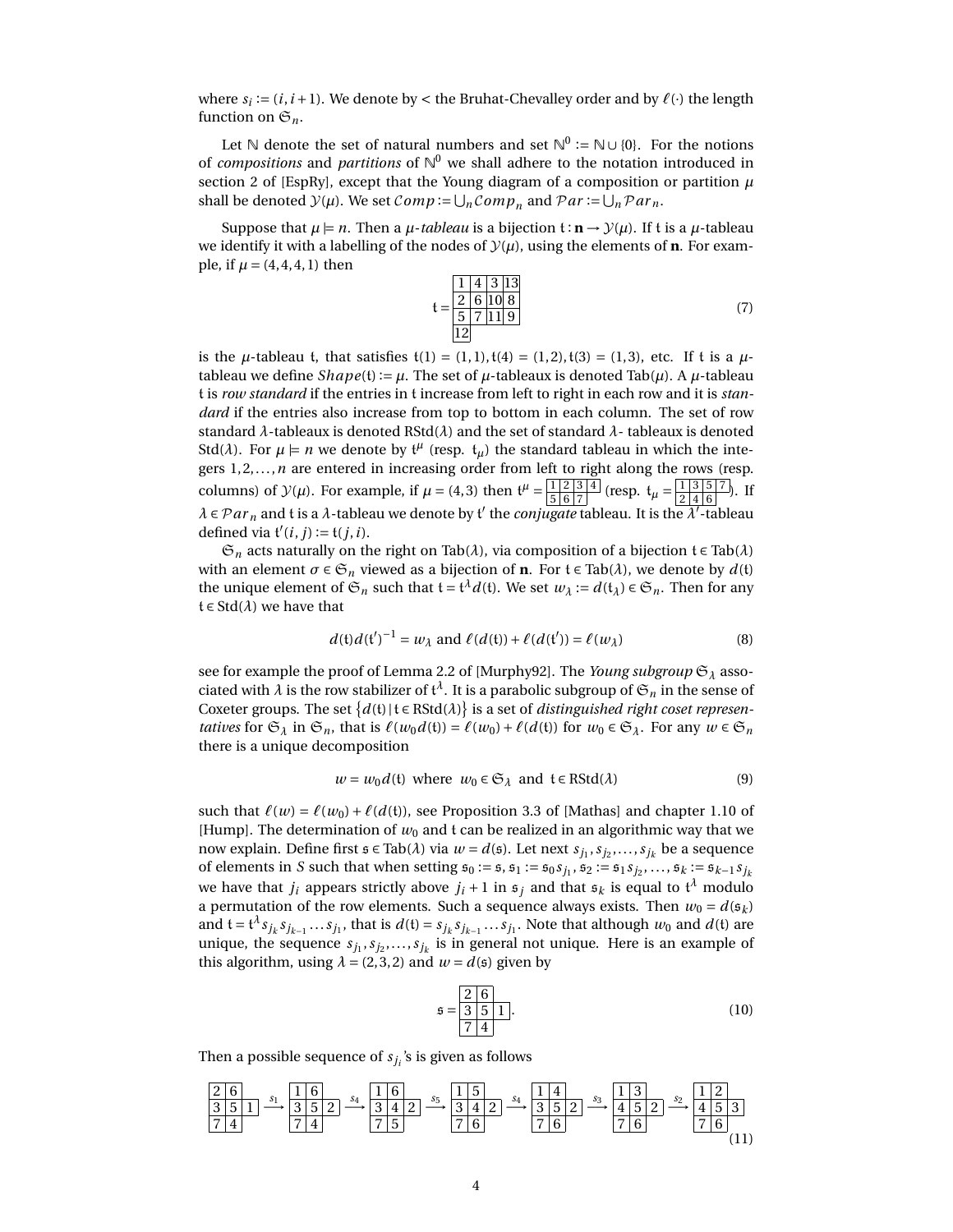and so  $d(t) = s_2 s_3 s_4 s_5 s_4 s_1$  whereas  $w_0 = s_4 s_3 s_6$  as can be seen from the last tableau of [\(11\)](#page-3-0). Note that

$$
\mathfrak{t} = \mathfrak{t}^{\lambda} s_2 s_3 s_4 s_5 s_4 s_1 = \frac{2}{1} \frac{6}{1} \frac{3}{3} \frac{5}{5}
$$
 (12)

which is also the tableau obtained from s by ordering the rows. This holds in general.

We write  $\mu \lhd \nu$  for the usual dominance order on *Comp*, see for example section 2 of [\[EspRy\]](#page-21-7) for the precise definition. For *λ* ∈ C*omp* there is a natural extension of C to a dominance order on RStd( $\lambda$ ), that we shall write the same way  $\triangleleft$ , see once again [\[EspRy\]](#page-21-7) for the definition. We have that  $t^{\lambda}$  (resp.  $t_{\lambda}$ ) is the unique maximal (resp. minimal) row standard *λ*-tableau under the dominance order.

An *r -multicomposition*, or just a multicomposition if confusion is not possible, of *n* is an *r*-tuple  $\lambda = (\lambda^{(1)}, \lambda^{(2)}, \ldots, \lambda^{(r)})$  of (possibly empty) compositions  $\lambda^{(k)}$  such that  $\sum_{i=1}^r |\lambda^{(i)}| = n$ . We call  $\lambda^{(k)}$  the *k*'th component of  $\lambda$ . An *r*-*multipartition* is an *r*-multicomposition whose components are all partitions. The nodes  $\mathcal{Y}(\lambda)$  of an *r*multicomposition  $\lambda$  are labelled by triples  $(x, y, p)$  with  $p$  giving the component number and  $(x, y)$  the node of that component. This is the Young diagram for  $\lambda$  and is represented graphically as the *r* -tuple of Young diagrams of the components. For example, the Young diagram of  $\lambda = ((3, 3), (3, 1), (1, 1, 1))$  is



The set of *r* -multicompositions of *n* is denoted by *Compr*,*<sup>n</sup>* and the subset of *r* -multipartitions of *n* is denoted by  $Par_{r,n}$ . If  $\lambda \in Comp_{r,n}$ , then a  $\lambda$ -*multitableau* **t** is a bijection  $\mathbf{t} : \mathbf{n} \to \mathcal{Y}(\lambda)$ ; it is identified with a labelling of  $\mathcal{Y}(\lambda)$  using the elements of **n**. The restriction of **t** to  $\lambda^{(i)}$  is the *i*'th component  $\mathfrak{t}^{(i)}$  of **t** and we write  $\mathbf{t} = (\mathfrak{t}^{(1)}, \mathfrak{t}^{(2)}, \dots, \mathfrak{t}^{(r)})$ . We say that t is *row standard* if all its components are row standard, and *standard* if they are all standard. If **t** is a  $\lambda$ -multitableau we write  $Shape(t) = \lambda$ . The set of all *λ*-tableaux is denoted by Tab(*λ*), the set of all row standard *λ*-tableaux is denoted by RStd( $\lambda$ ) and the set of all standard  $\lambda$ -multitableaux by Std( $\lambda$ ). In the following examples

<span id="page-4-0"></span>
$$
\mathbf{t} = \left(\frac{1 \mid 2 \mid 3}{4 \mid 5}, \frac{6}{8}\right), \qquad \mathbf{s} = \left(\frac{2 \mid 7 \mid 8}{1 \mid 4}, \frac{5 \mid 6}{9}\right)
$$
(13)

**t** is a standard multitableau whereas  $\boldsymbol{s}$  is only a row standard multitableau. We denote by t *<sup>λ</sup>* (resp. t*λ*) the *λ*-multitableau in which 1, 2,...,*n* appear in order along the rows (resp. columns) of the first component, then along the rows of the second com-ponent, and so on. For example, in [\(13\)](#page-4-0) we have  $\mathbf{t} = \mathbf{t}^{\lambda}$  with  $\lambda = ((3,2),(1,1,1))$ . For each multicomposition  $\lambda$  we define the Young subgroup  $\mathfrak{S}_{\lambda}$  as the row stabilizer of t *<sup>λ</sup>*. It is a parabolic subgroup in the sense of Coxeter groups. For s a row standard *λ*multitableau, we denote by  $d(\mathfrak{s})$  the unique element of  $\mathfrak{S}_n$  such that  $\mathfrak{s} = \mathfrak{t}^\lambda d(\mathfrak{s})$ . The set  $\{d(\mathfrak{s})\!\mid\!\mathfrak{s}\in\text{RStd}(\bm{\lambda})\}$  is a set of *distinguished right coset representatives* for  $\mathfrak{S}_\bm{\lambda}$  in  $\mathfrak{S}_n,$ that is  $\ell(w_0d(\mathfrak{s})) = \ell(w_0) + \ell(d(\mathfrak{s}))$  for  $w \in \mathfrak{S}_\lambda$ . Suppose that  $\lambda := (\lambda^{(1)}, \ldots, \lambda^{(r)}) \in Par_{r,n}$ and that  $\mathbf{t} := (t^{(1)},..., t^{(r)}) \in \text{Tab}(\lambda)$ . Then we define the conjugation of  $\lambda$  and  $\mathbf{t}$  componentwise, that is

$$
\lambda' := ((\lambda^{(1)})', \dots, (\lambda^{(r)})') \text{ and } \mathbf{t}' := ((\mathbf{t}^{(1)})', \dots, (\mathbf{t}^{(r)})').
$$
\n(14)

Note that this definition of conjugation differs from the definition that is often used in the literature, for example in [\[HuMat\]](#page-22-7).

Similarly to [\(9\)](#page-3-1), there is for any  $w \in \mathfrak{S}_n$  a unique decomposition

<span id="page-4-1"></span>
$$
w = w_0 d(\mathbf{t}) \text{ where } w_0 \in \mathfrak{S}_\lambda \text{ and } \mathbf{t} \in \text{RStd}(\lambda). \tag{15}
$$

Suppose that  $w = d(\boldsymbol{\mathfrak{s}})$ . Then applying the algorithm in [\(9\)](#page-3-1) on the tableau  $\boldsymbol{\mathfrak{s}}$  obtained from  $\mathfrak{s} = (\mathfrak{s}^{(1)}, \mathfrak{s}^{(2)}, \ldots, \mathfrak{s}^{(r)})$  by concatenating all its components, with  $\mathfrak{s}^{(1)}$  on top followed by  $\mathfrak{s}^{(2)}$  just below  $\mathfrak{s}^{(1)}$  and so on, we obtain  $w_0$  and  $\mathfrak{t}$  in [\(15\)](#page-4-1).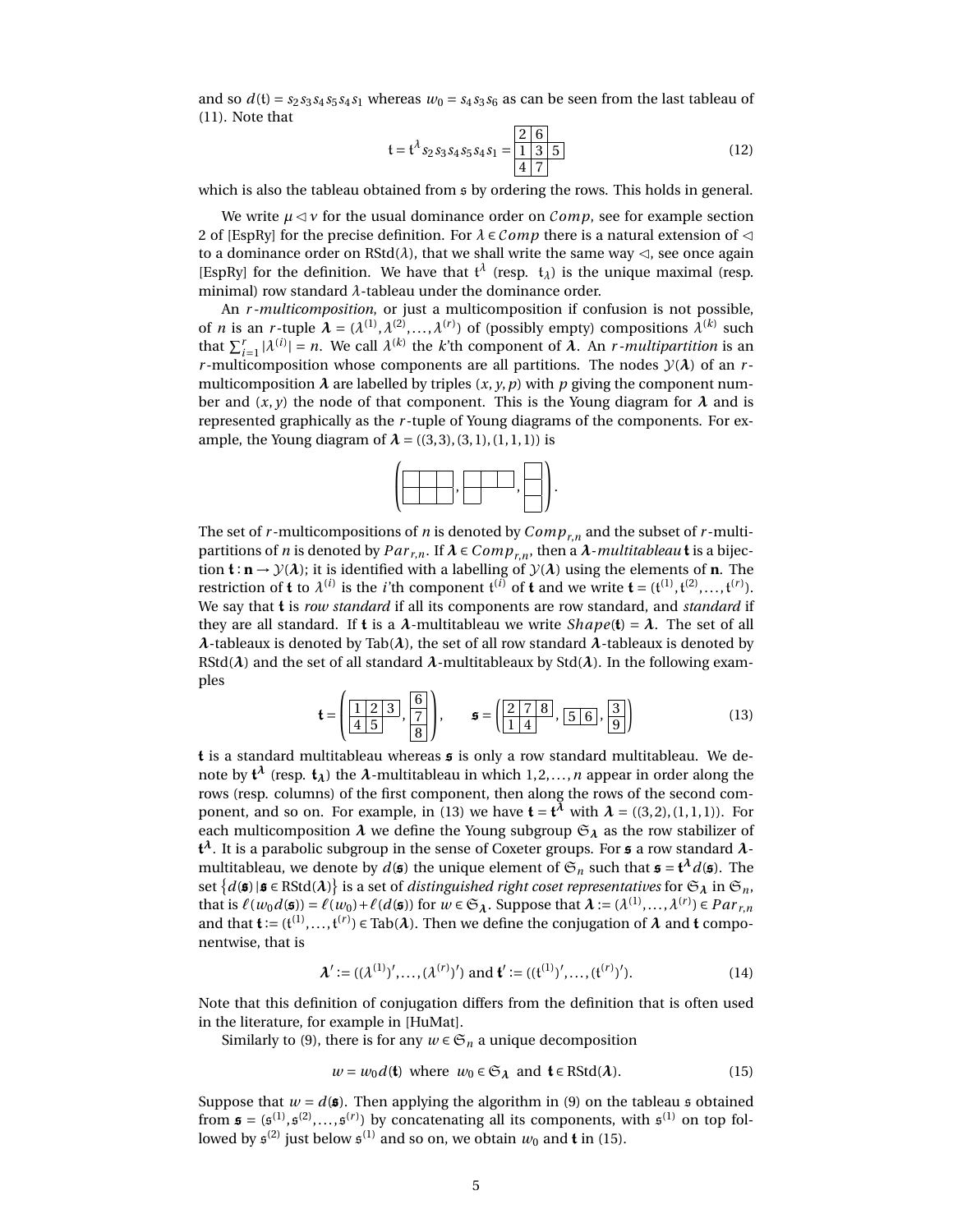Suppose that  $\lambda \in Comp_{r,n}$  and that  $\mathbf{t} \in \text{Tab}(\lambda)$  is row standard. Then for  $j = 1, ..., n$ we set  $p_{\mathbf{t}}(j) := k$  if *j* appears in  $\mathfrak{t}^{(k)}$ . We call  $p_{\mathbf{t}}(j)$  the *position* of *j* in **t**. When  $\mathbf{t} = \mathbf{t}^{\lambda}$ , we write  $p_{\lambda}(j)$  for  $p_{\lambda}(j)$ . We say that **t** is of the *initial kind* if  $p_{\lambda}(j) = p_{\lambda}(j)$  for all  $j = 1, ..., n$ .

Suppose that  $\lambda, \mu \in Comp_{r,n}.$  We write  $\lambda \unlhd \mu$  if  $\lambda^{(i)} \unlhd \mu^{(i)}$  for all  $i = 1,...,n,$  this is the dominance order on  $Comp_{r,n}$ . If **s** and **t** are row standard multitableaux and  $m =$ 1,...,*n* we define  $\mathfrak{s}_{\leq m}$  and  $\mathfrak{t}_{\leq m}$  as for usual tableaux and write  $\mathfrak{s} \trianglelefteq \mathfrak{t}$  if *Shape*( $\mathfrak{s}_{\leq m}$ )  $\trianglelefteq$ *Shape*( $t_{\leq m}$ ) for all *m*. Note that our dominance order  $\leq$  is different from the dominance order on multicompositions and multitableaux that is sometimes used in the literature, for example in [\[DipperJamMathas\]](#page-21-10).

To an *r*-multicomposition  $\bm{\lambda} = (\lambda^{(1)},...,\lambda^{(r)})$  we associate a composition  $\|\bm{\lambda}\|$  of length *r* in the following way

$$
\|\boldsymbol{\lambda}\| := \left(|\lambda^{(1)}|, \dots, |\lambda^{(r)}|\right). \tag{16}
$$

Let  $\mathfrak{S}_{\|\lambda\|}$  be the associated Young subgroup. Then  $w\in\mathfrak{S}_{\|\lambda\|}$  iff  $\mathfrak{t}^\lambda w$  is of the initial kind. For  $\mathbf{t} = (t^{(1)}, \ldots, t^{(r)}) \in \text{Tab}(\lambda)$  we define  $\|\mathbf{t}\| \in \text{Tab}(\|\lambda\|)$  via

$$
\|\mathbf{t}\| = (|\mathbf{t}^{(1)}|, \dots, |\mathbf{t}^{(r)}|) \tag{17}
$$

where  $|{\mathfrak t}^{(i)}|$  is the *row reading* of  ${\mathfrak t}^{(i)}$ . For the multitableaux **t** and **s** in [\(13\)](#page-4-0) we have for example

<sup>k</sup>tk = <sup>1</sup> <sup>2</sup> <sup>3</sup> <sup>4</sup> <sup>5</sup> 6 7 8 , ksk = 2 7 8 1 4 5 6 3 9 . (18)

 $\mathfrak{S}_{\|\pmb{\lambda}\|}$  is yet another parabolic subgroup of  $\mathfrak{S}_n$ , with corresponding distinguished right coset representatives  $\{t \in \text{Tab}(\lambda) \mid ||t|| \in \text{RStd}(||\lambda||)\}$ . Hence, for any  $w \in \mathfrak{S}_n$  there is a unique decomposition

<span id="page-5-0"></span>
$$
w = w_0 d(\mathbf{t}) \text{ where } w_0 \in \mathfrak{S}_{\|\lambda\|} \text{ and } \mathbf{t} \in \text{Tab}(\lambda) \text{ with } \|\mathbf{t}\| \in \text{RStd}(\|\lambda\|). \tag{19}
$$

We define  $\mathfrak{s}_0 \in \text{Tab}(\lambda)$  via  $w_0 = \mathfrak{t}^{\lambda}d(\mathfrak{s}_0)$ ; it is of the initial kind. We obtain  $\mathfrak{s}_0$  and  $\mathfrak{t}$ concretely by applying the algorithm given in [\(11\)](#page-3-0) with respect to *w* and  $||\lambda||$ . For example, if  $w = d(\mathfrak{s})$  where

$$
\mathfrak{s} = \left(\begin{array}{c|c}\n\boxed{2} & \boxed{3} & \boxed{7} \\
\boxed{6} & \boxed{5} & \boxed{1} & \boxed{4}\n\end{array}\right) \tag{20}
$$

then the calculations in [\(11\)](#page-3-0) give us

$$
\mathfrak{s}_0 = \left(\frac{1}{2}, \frac{4}{5 \ 3}, \frac{7}{6}\right), \quad \mathfrak{t} = \left(\frac{2}{6}, \frac{1}{3 \ 5}, \frac{4}{7}\right)
$$
 (21)

where we used  $w_0 = s_4 s_3 s_6$  to determine  $\mathfrak{s}_0$ . In general, it follows from the algorithm that  $\mathfrak{s}_0$  is row standard if  $\mathfrak{s}$  is row standard.

Suppose that  $\mathfrak{s} \in \text{RStd}(\lambda)$  and  $\mathfrak{s}_1 \in \text{RStd}(\lambda_1)$  with  $\|\lambda\| = \|\lambda_1\|$ . Let  $w = d(\mathfrak{s}), w_1 =$  $d(\mathfrak{s}_1)$  and let  $w = w_0 d(\mathfrak{t}), w_1 = (w_1)_0 d(\mathfrak{t}_1)$  be the decompositions of *w* and  $w_1$  as in [\(19\)](#page-5-0). Suppose furthermore that  $d(\mathbf{t}) = d(\mathbf{t}_1)$ . Then we have that

<span id="page-5-1"></span>
$$
\mathfrak{s} \trianglelefteq \mathfrak{s}_1 \text{ if and only if } \mathfrak{s}_0 \trianglelefteq (\mathfrak{s}_1)_0. \tag{22}
$$

For  $\lambda$  any *r*-multipartition we define  $w_{\lambda} \in \mathfrak{S}_n$  as  $w_{\lambda} := d(\mathbf{t}_{\lambda})$ . Suppose now that  $\mathfrak{s} \in \text{Tab}(\lambda)$  and let  $\mathfrak{s}'$  be the conjugate multitableau. Set  $w = d(\mathfrak{s})$  and  $w' = d(\mathfrak{s}')$  with decompositions  $w = w_0 d$ (**t**) and  $w' = (w')_0 d$ (**t**) as in [\(19\)](#page-5-0). Then it follows from the algorithm described above that  $d(\mathbf{t}) = d(\mathbf{t}')$  and that  $(w')_0 = d(\mathbf{t}'_0)$  $v_0'$ ) where  $w_0 = d(\mathbf{t}_0)$ . Moreover, since  $t_0$  is of the initial kind we get via [\(8\)](#page-3-2) that

<span id="page-5-2"></span>
$$
d(\mathfrak{s})d(\mathfrak{s}')^{-1} = w_{\lambda} \text{ and } \ell(d(\mathfrak{t}_0)) + \ell(d(\mathfrak{t}'_0)) = \ell(w_{\lambda}).
$$
 (23)

Note that we cannot here replace  $d(\mathbf{t}_0)$  and  $d(\mathbf{t}'_0)$  $Q_0$ ) by  $d(\mathfrak{s})$  and  $d(\mathfrak{s}')$ .

Let us now recall the *bt*-algebra of the title of the paper. It was originally introduced by Aicardi and Juyumaya in [\[Aicar-Juyu1\]](#page-21-0).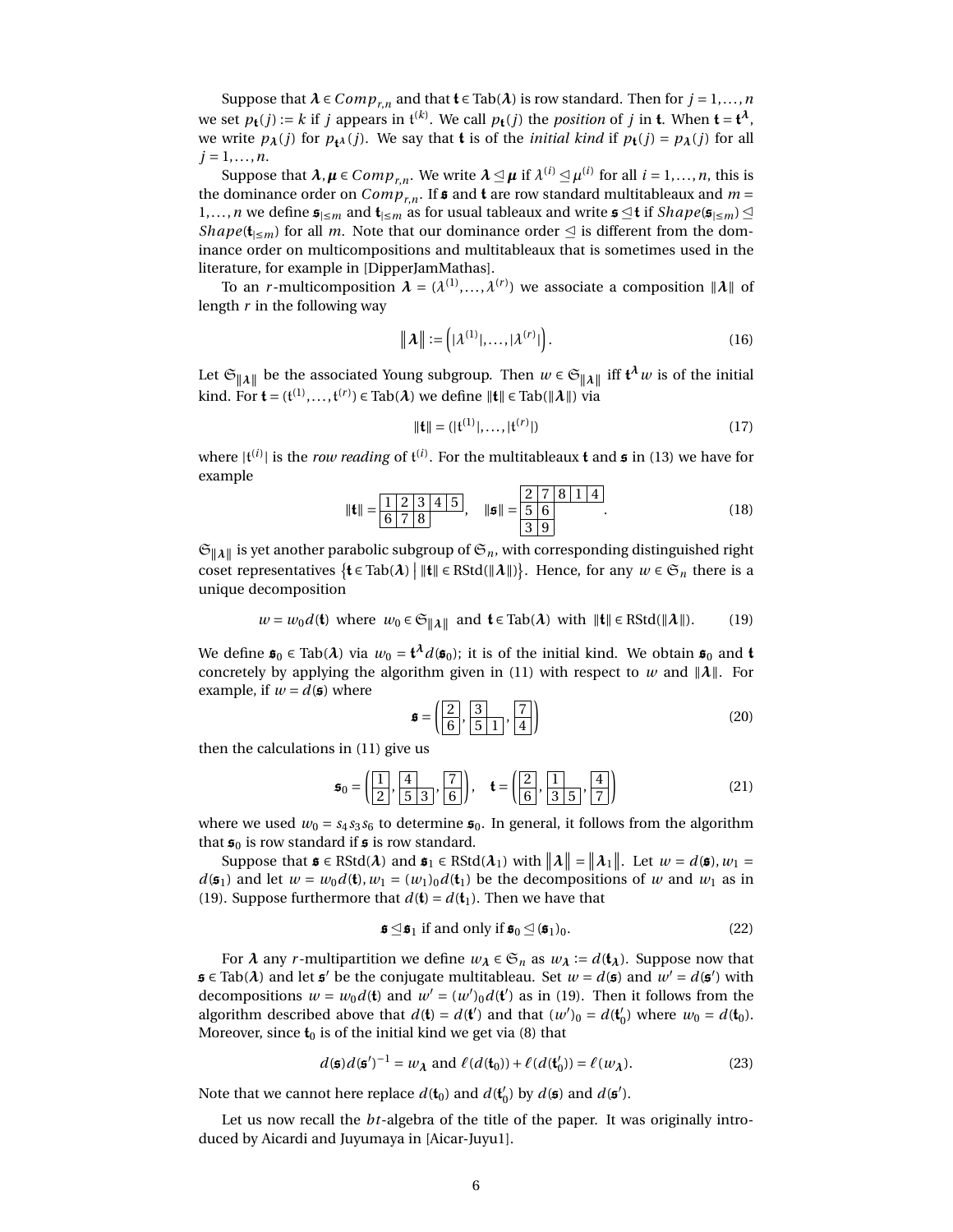**Definition 1** Let *n* be a positive integer. The braids and ties algebra  $\mathcal{E}_n = \mathcal{E}_n(q)$ , or the *bt*-algebra, is the associative *S*-algebra generated by the elements *g*1,..., *gn*−<sup>1</sup> and *e*1,...,*en*−1, subject to the following relations:

| $g_i g_j = g_j g_i$                       | for $ i - j  > 1$ | (24) |
|-------------------------------------------|-------------------|------|
| $g_i e_i = e_i g_i$                       | for all $i$       | (25) |
| $g_i g_j g_i = g_j g_i g_j$               | for $ i - j  = 1$ | (26) |
| $e_i g_j g_i = g_j g_i e_j$               | for $ i - j  = 1$ | (27) |
| $e_i e_j g_j = e_i g_j e_i = g_j e_i e_j$ | for $ i - j  = 1$ | (28) |
| $e_i e_j = e_i e_i$                       | for all $i, j$    | (29) |
| $g_i e_j = e_i g_i$                       | for $ i - j  > 1$ | (30) |
| $a^2-a$ .                                 | for all $i$       | (21) |

<span id="page-6-1"></span><span id="page-6-0"></span>
$$
e_i^2 = e_i \qquad \qquad \text{for all } i \tag{31}
$$

<span id="page-6-2"></span>
$$
g_i^2 = 1 + (q - q^{-1})e_i g_i \quad \text{for all } i.
$$
 (32)

There is a diagrammatic interpretation of these relations that explains the name of  $\mathcal{E}_n(q)$  and that we now briefly indicate even though it only plays a minor role in the present paper. It uses *n* strands connecting a northern and a southern border. Under the interpretation, the *g<sup>i</sup>* 's correspond to usual simple *braids* involving the *i*'th and the  $i + 1$ 'st strands and the  $e_i$ 's correspond to *ties* involving the  $i$ 'th and  $i + 1$ 'st strands. The relations [\(27\)](#page-6-0) and [\(28\)](#page-6-1) are for example visualized as follows.



If  $K$  is a commutative ring containing an invertible element, that we also denote  $q$ , then we define the specialized algebra  $\mathcal{E}_n^{\mathcal{K}}(q)$  via  $\mathcal{E}_n^{\mathcal{K}}(q) := \mathcal{E}_n(q) \otimes_S \mathcal{K}$  where  $\mathcal{K}$  is made into an *S*-algebra by mapping  $q \in S$  to  $q \in K$ .

The concept of *set partitions* is important in the study of  $\mathcal{E}_n(q)$ . Recall that a set partition  $A = \{I_1, I_2, \ldots, I_r\}$  of **n** is a set of nonempty and disjoint subsets of **n** whose union is **n**, in order words, *A* is the set of classes of an equivalence relation on **n**. We refer to the  $I_i$ 's as the *blocks* of A. We denote by  $\mathcal{SP}_n$  the set of all set partitions of **n**. There is a canonical poset structure on  $\mathcal{SP}_n$  defined as follows. Suppose that *A* = {*I*<sub>1</sub>, *I*<sub>2</sub>,...,*I*<sub>*k*</sub>},*B* = {*J*<sub>1</sub>, *I*<sub>2</sub>,...,*J*<sub>*l*</sub>} ∈ *S* $\mathcal{P}_n$ . Then we say that *A* ⊆ *B* if each *J*<sub>*j*</sub> is a union of some of the  $I_i$ 's.

Returning to  $\mathcal{E}_n(q)$ , for  $1 \leq i < j \leq n$  we define  $E_{ij} \in \mathcal{E}_n(q)$  by  $E_{ij} = e_i$  if  $i = j - 1$ , and recursively downwards on *i* via

<span id="page-6-3"></span>
$$
E_{ij} := g_i E_{i+1,j} g_i^{-1}.
$$
\n(35)

Note that  $g_i$  is invertible with inverse  $g_i^{-1} = g_i + (q^{-1} - q)e_i$ , as follows from [\(32\)](#page-6-2), so that [\(35\)](#page-6-3) makes sense. For  $A \in \mathcal{SP}_n$  we define  $E_A \in \mathcal{E}_n(q)$  as

<span id="page-6-4"></span>
$$
E_A := \prod_{i,j} E_{ij} \tag{36}
$$

where the product runs over pairs  $(i, j)$ , such that  $i < j$  and such that  $i$  and  $j$  belong to the same block of *A*. One checks that the *Ei j* 's commute and so the product is independent of the order in which it is taken. For  $w = s_{i_1} \cdots s_{i_k} \in \mathfrak{S}_n$  a reduced expression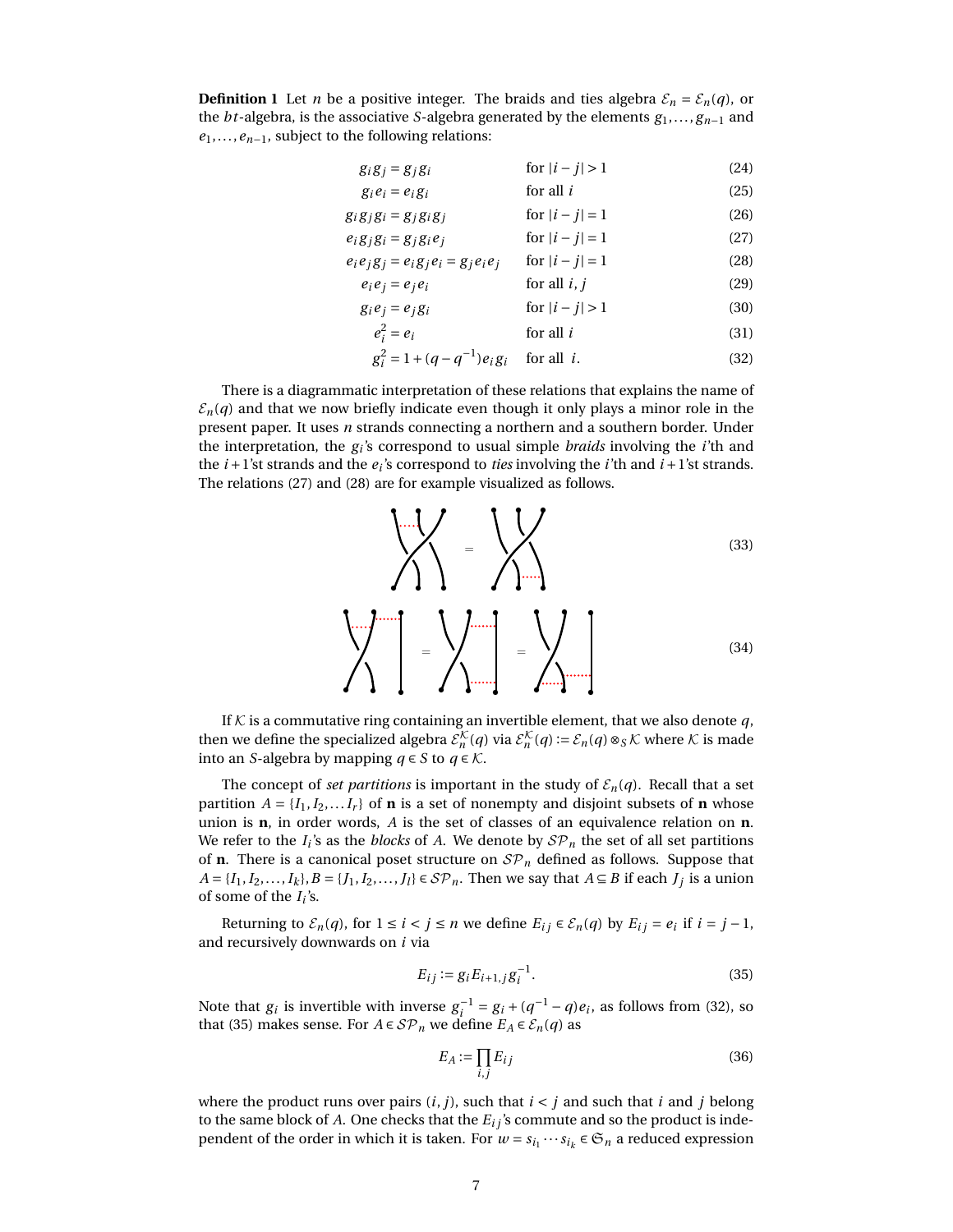for *w* we define  $g_w := g_{i_1} \cdots g_{i_k} \in \mathcal{E}_n(q)$ . By the relations it is independent of the choice of reduced expression. We have the following relations in  $\mathcal{E}_n(q)$ 

$$
E_A g_w = g_w E_{Aw} \text{ and } E_A E_B = E_C \text{ for } w \in \mathfrak{S}_n, A, B \in \mathcal{SP}_n
$$
 (37)

where *C* ∈ *S* $\mathcal{P}_n$  is minimal with respect to *A* ⊆ *C*, *B* ⊆ *C*. Moreover, it was shown in [\[Ry\]](#page-22-3) that  $\mathcal{E}_n(q)$  has an *S*-basis of the form  $\{E_A g_w | A \in \mathcal{SP}_n, w \in \mathfrak{S}_n\}$  and so, in particular, the dimension of  $\mathcal{E}_n(q)$  is  $n!b_n$  where  $b_n$  is the Bell number, that is the cardinality of SP*n*.

# 3. CELLULAR BASIS FOR  $\mathcal{E}_n(q)$ .

In the paper [\[EspRy\]](#page-21-7), a cellular basis  ${m_{\text{st}}}$  for  $\mathcal{E}_n(q)$  was constructed. Moreover, it was shown that  ${m_{st}}$  induces cellular bases for interesting subalgebras of  ${\mathcal{E}_n}(q)$  and via this an isomorphism between  $\mathcal{E}_n(q)$  and a direct sum of matrix algebras over certain wreath products of Hecke algebras was established.

In this section we first recall the construction of  ${m_{st}}$  and at the same time we introduce a new, *dual*, cellular basis for  $\mathcal{E}_n(q)$ , that we denote  $\{n_{\text{st}}\}$ . We next prove, in a series of Lemmas, certain compatibility properties between the dominance order associated with  $\mathcal{E}_n(q)$  and the multiplication of elements from the two bases. These compatibility properties are known in the Hecke algebra setting, and our proofs are essentially reductions, although not completely trivial, to that setting.

<span id="page-7-0"></span>Let us first recall the formal definition of cellular algebras, as introduced in [\[GraLeh\]](#page-21-13).

**Definition 2** Let  $R$  be an integral domain. Suppose that *A* is an  $R$ -algebra. Suppose that  $(P, \leq)$  is a poset and that for each  $\lambda \in \mathcal{P}$  there is a finite indexing set  $T(\lambda)$  (the ' $λ$ -tableaux') and elements  $c_{\mathfrak{s} \mathfrak{t}}^{\lambda} \in A$  such that

$$
C = \left\{ c_{\mathfrak{s}t}^{\lambda} \mid \lambda \in \mathcal{P} \text{ and } \mathfrak{s}, t \in T(\lambda) \right\}
$$
 (38)

is an  $R$ -basis of  $A$ . The pair  $(C, P)$  is a *cellular basis* for  $A$  if

- (i) The R-linear map  $* : A \to A$  determined by  $(c_{\mathfrak{s}t}^{\lambda})^* = c_{\mathfrak{t}\mathfrak{s}}^{\lambda}$  for all  $\lambda \in \mathcal{P}$  and all s,t ∈ *T* (*λ*) is an algebra anti-automorphism of *A*.
- **(ii)** For any  $\lambda \in \mathcal{P}$ ,  $t \in T(\lambda)$  and  $a \in A$  there exist elements  $r_v \in \mathcal{R}$  such that for all  $\mathfrak{s} \in T(\lambda)$

$$
c_{\mathfrak{s}\mathfrak{t}}^{\lambda} a \equiv \sum_{\mathfrak{v}\in T(\lambda)} r_{\mathfrak{v}} c_{\mathfrak{s}\mathfrak{v}}^{\lambda} \mod A^{\lambda}
$$

where  $A^{\lambda}$  is the  $\mathcal{R}$ -submodule of  $A$  with basis  $\left\{c^{\mu}_{\mathfrak{u}\mathfrak{v}} \mid \mu \in \mathcal{P}, \mu > \lambda \text{ and } \mathfrak{u}, \mathfrak{v} \in T(\mu)\right\}.$ 

If *A* has a cellular basis we say that *A* is a *cellular algebra* and (P,*T*,C,∗) is called the *cell datum* for *A*.

We now recall the, somewhat lengthy, construction of the cell datum for  $\mathcal{E}_n(q)$ . For more details on this construction, and for all unexplained notions, the reader should consult [\[EspRy\]](#page-21-7).

We first consider a certain ideal decomposition of  $\mathcal{E}_n(q)$ . Let  $\mu_{\mathcal{SP}_n}$  be the Möbius function for the lattice ( $\mathcal{SP}_n \subseteq$ ), see for example section 6.1 of [\[EspRy\]](#page-21-7) for precise formulas and examples. Using it, we define for  $A \in \mathcal{SP}_n$  orthogonal idempotents E*<sup>A</sup>* ∈ E*n*(*q*) via

<span id="page-7-2"></span><span id="page-7-1"></span>
$$
\mathbb{E}_A := \sum_{B:A \subseteq B} \mu(A,B) E_B. \tag{39}
$$

The following is Proposition 39 in [\[EspRy\]](#page-21-7).

**Proposition 3** The following properties hold.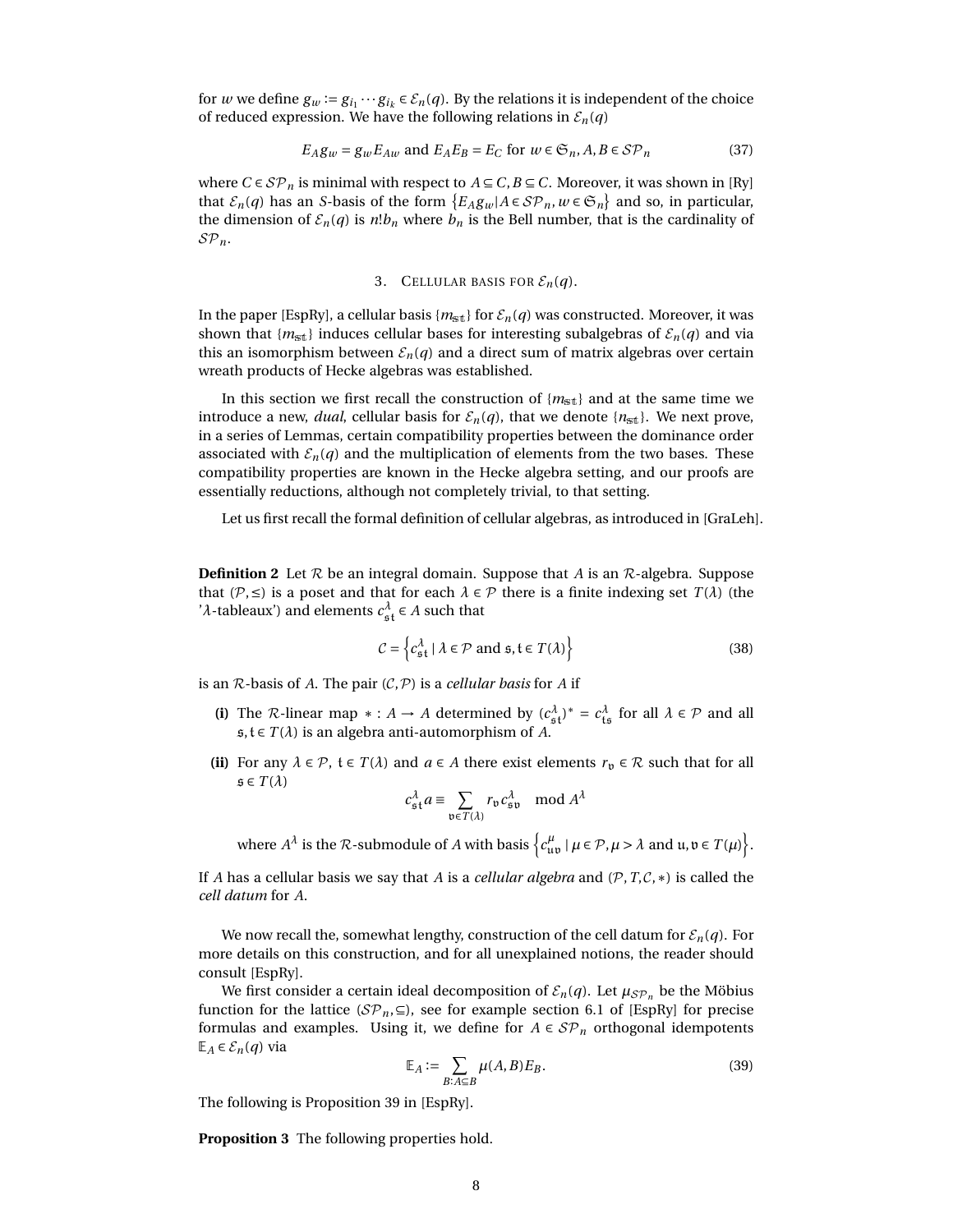- (1)  $\{E_A | A \in \mathcal{SP}_n\}$  is a set of orthogonal idempotents of  $\mathcal{E}_n(q)$ .
- (2) For all  $w \in \mathfrak{S}_n$  and  $A \in \mathcal{SP}_n$  we have  $\mathbb{E}_A g_w = g_w \mathbb{E}_{Aw}$ .

(3) For all 
$$
A \in \mathcal{SP}_n
$$
 we have  $\mathbb{E}_A E_B = \begin{cases} \mathbb{E}_A & \text{if } B \subseteq A \\ 0 & \text{if } B \nsubseteq A. \end{cases}$ 

Let  $\alpha \in \mathcal{P}ar_n$ . A set partition  $A = \{I_1, \ldots, I_k\}$  of **n** is said to be of *type*  $\alpha$  if there exists a permutation  $\sigma$  such that  $(|I_{i_{1\sigma}}|,...,|I_{i_{k\sigma}}|) = \alpha$ . We write  $|A| = \alpha$  if  $A \in \mathcal{SP}_n$  is of type *α* and we let  $\mathcal{SP}_{n}^{\alpha}$  be the set of set partitions of type *α*. For  $\alpha \in \mathcal{P}ar_{n}$  we define the following element  $\mathbb{E}_{\alpha}$  of  $\mathcal{E}_{n}(q)$ 

$$
\mathbb{E}_{\alpha} := \sum_{A \in \mathcal{SP}_n, |A| = \alpha} \mathbb{E}_A.
$$
 (40)

Then the  $\mathbb{E}_{\alpha}$ 's form a family of central orthogonal idempotents in  $\mathcal{E}_n(q)$  such that  $\sum_{\alpha \in \mathcal{P}ar_n} \mathbb{E}_{\alpha} = 1$ . As a consequence we have the following decomposition of  $\mathcal{E}_n(q)$  into a direct sum of two-sided ideals

<span id="page-8-0"></span>
$$
\mathcal{E}_n(q) = \bigoplus_{\alpha \in \mathcal{P}ar_n} \mathcal{E}_n^{\alpha}(q) \tag{41}
$$

where  $\mathcal{E}_n^{\alpha}(q) := \mathbb{E}_{\alpha} \mathcal{E}_n(q)$ . Each ideal  $\mathcal{E}_n^{\alpha}(q)$  is an *S*-algebra with identity  $\mathbb{E}_{\alpha}$  and the set

<span id="page-8-1"></span>
$$
\{\mathbb{E}_A g_w \mid w \in \mathfrak{S}_n, |A| = \alpha\} \tag{42}
$$

is an *S*-basis for  $\mathcal{E}_n^{\alpha}(q)$ . For  $K$  an arbitrary field containing a nonzero element  $q$  we have a specialized version of  $\mathcal{E}_n^{\alpha}(q)$ 

$$
\mathcal{E}_n^{\mathcal{K},\alpha}(q) := \mathcal{E}_n^{\alpha}(q) \otimes_S \mathcal{K}.\tag{43}
$$

In view of the decomposition in [\(41\)](#page-8-0), in order to give the cell datum for  $\mathcal{E}_n(q)$  it is enough to give the cell datum for each  $\mathcal{E}_n^{\alpha}(q)$ .

We now explain the poset denoted  $P$  in Definition [2.](#page-7-0) We first describe  $P$  as a set. For  $\lambda = (\lambda^{(1)}, ..., \lambda^{(r)}) \in Comp_{r,n}$  we define sets  $I_i$  via  $I_1 := \{1, 2, ..., |\lambda^{(1)}|\}, I_2 := \{|\lambda^{(1)}| +$  $1, |\lambda^{(1)}| + 2, \ldots, |\lambda^{(1)}| + |\lambda^{(2)}|$ , and so on. Leaving out the empty  $I_i$ 's we obtain a set partition in  $\mathcal{SP}_n$  that we denote  $A_\lambda$ . For  $\alpha \in \mathcal{P}ar_n$  we say that  $\lambda$  is of type  $\alpha$  if  $A_\lambda$  is of type *α*.

An *r*-multipartition  $\boldsymbol{\lambda} = (\lambda^{(1)}, \ldots, \lambda^{(r)})$  is said to be *increasing* if  $\lambda^{(i)} < \lambda^{(j)}$  iff  $i < j$ , where  $\lt$  is any fixed extension of the dominance order  $\lt$  to a total order.

For  $\alpha \in \mathcal{P}ar_n$ , we now define  $\mathcal{L}_n(\alpha)$  to be the set of pairs  $\Lambda = (\lambda | \mu)$  where  $\lambda =$  $(\lambda^{(1)},...,\lambda^{(r)})$  is an increasing *r*-multipartition of *n* of type *α*. Let  $\lambda^{(i_1)} < \cdots < \lambda^{(i_s)}$ be the distinct  $\lambda^{(i)}$ 's and let  $m_j$  be the multiplicity of  $\lambda^{(i_j)}$  in  $(\lambda^{(1)},...,\lambda^{(r)})$ . Then we require that  $\pmb{\mu}$  be an *s*-multipartition  $\pmb{\mu} = (\mu^{(1)},...,\mu^{(s)})$  of  $r$  where  $\mu^{(j)} \vdash m_j.$  For  ${\mathcal P}$  we choose  $\mathcal{L}_n(\alpha)$ .

We next describe the poset structure on  $\mathcal{L}_n(\alpha)$ . Suppose that  $\Lambda = (\lambda | \mu)$  and  $\overline{\Lambda} =$  $(\overline{\lambda} \mid \overline{\mu})$  are elements of  $\mathcal{L}_n(\alpha)$ , such that  $\lambda = (\lambda^{(1)}, \ldots, \lambda^{(r)})$  and  $\overline{\lambda} = (\lambda^{(1)}, \ldots, \lambda^{(r)})$ . Then we write  $\pmb{\lambda} \lhd_1 \overline{\pmb{\lambda}}$  if there exists a permutation  $\sigma$  such that  $(\lambda^{(1\sigma)},...,\lambda^{(r\sigma)})$   $\lhd (\overline{\lambda^{(1)}},...,\overline{\lambda^{(r)}})$ where  $\triangleleft$  is the dominance order on *r*-multipartitions, introduced above. We then write of  $\Lambda \triangleleft \Lambda$  if  $\lambda \triangleleft \Lambda$  or if  $\lambda = \lambda$  and  $\mu \triangleleft \overline{\mu}$ . As usual we set  $\Lambda \triangleleft \Lambda$  if  $\Lambda \triangleleft \Lambda$  or if  $\Lambda = \Lambda$ . This is the description of  $\mathcal{L}_n(\alpha)$  as a poset.

For  $\Lambda = (\lambda | \mu) \in \mathcal{L}_n(\alpha)$  as above, we now define the concept of  $\Lambda$ -tableaux. Suppose that t is a pair  $t = (t | u)$ . Then t is called a *Λ-tableau* if **t** is a *λ*-multitableau and **u** is a *µ*-multitableau of the initial kind. If t is a Λ-tableau we define *Shape*(t) := Λ. We let Tab( $\Lambda$ ) denote the set of  $\Lambda$ -tableaux. We say that  $t = (t | u) \in \text{Tab}(\Lambda)$  is row standard if its ingredients are row standard multitableaux in the sense of the previous section and if moreover t is an *increasing* multitableau. By increasing we here mean that whenever  $\lambda^{(i)} = \lambda^{(j)}$  we have that  $i < j$  if and only if  $\min(\mathfrak{t}^{(i)}) < \min(\mathfrak{t}^{(j)})$  where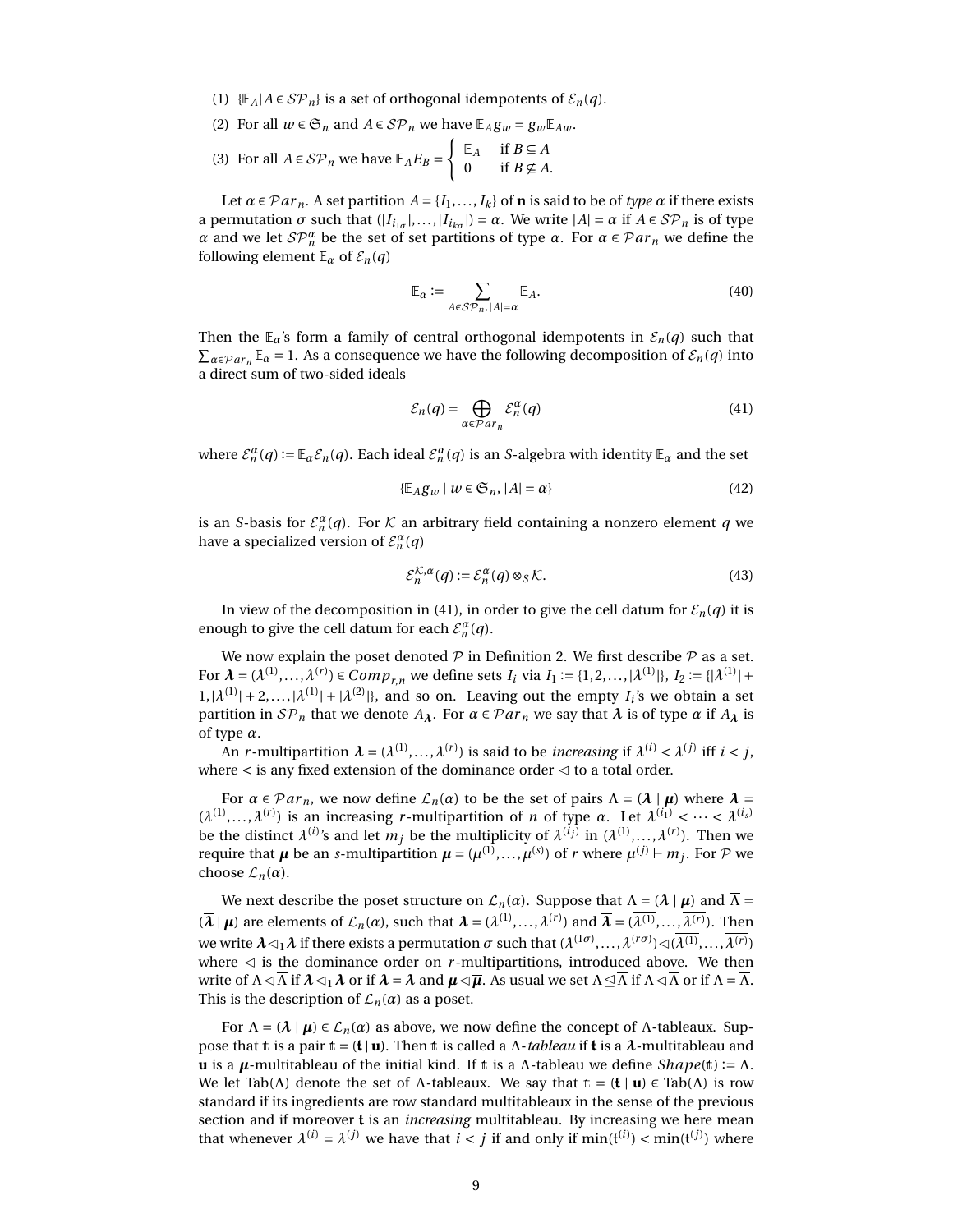$\min(t)$  is the function that reads off the minimal entry of the tableau *t*. We say that t = (t | **u**) ∈ Tab(Λ) is standard if it is row standard and if its ingredients t and **u** are standard multitableaux and we define Std(Λ) to be the set of all standard Λ-tableaux.

Note that our notation is here deviating slightly from the one used in [\[EspRy\]](#page-21-7) where the condition on  $t$  to be increasing was required for standardness of  $t$ , but not for row standardness of t. In the following examples

$$
s := \left( \left( \frac{1}{8}, \frac{5}{5} \cdot 6, \frac{3}{9}, \frac{2}{7} \cdot 4 \right) \mid \left( \frac{1}{1}, \frac{2}{3}, \frac{4}{4} \right) \right)
$$
  

$$
t := \left( \left( \frac{1}{8}, \frac{3}{5}, \frac{5}{9}, \frac{2}{7} \cdot 4 \right) \mid \left( \frac{2}{3}, \frac{2}{3}, \frac{4}{4} \right) \right)
$$
(44)

s is not row standard but t is.

We fix the following combinatorial notation. Suppose that  $\Lambda = (\lambda | \mu) \in \mathcal{L}_n(\alpha)$  with  $\lambda = (\lambda^{(1)}, \ldots, \lambda^{(r)})$  and  $\mu = (\mu^{(1)}, \ldots, \mu^{(s)})$ . By construction, the numbers  $m_i := |\mu^{(i)}|$  are the multiplicities of equal  $\lambda^{(i)}$ 's. Let  $\mathfrak{S}_\Lambda\leq \mathfrak{S}_n$  be the stabilizer subgroup of the set partition  $A_{\lambda} = \{I_1, I_2, \dots, I_m\}$ . Then the multiplicities give rise to the subgroup  $\mathfrak{S}_{\Lambda}^m$  of  $\mathfrak{S}_{\Lambda}$ consisting of the order preserving permutations of the blocks of *A<sup>λ</sup>* that correspond to equal  $\lambda^{(i)}$ 's. We have  $\mathfrak{S}_{\Lambda}^m \leq \mathfrak{S}_{\Lambda}$ , and as an abstract group

<span id="page-9-1"></span>
$$
\mathfrak{S}_{\Lambda}^{m} = \mathfrak{S}_{m_1} \times \cdots \times \mathfrak{S}_{m_s}.
$$
\n(45)

For example, if  $\lambda = ((1^2), (1^2), (1^2), (2), (2), (1^3), (1^3), (1^3), (2, 1))$  then

$$
\mathbf{t}^{\lambda} = \left( \begin{array}{c} 1 \\ 2 \end{array}, \frac{3}{4}, \frac{5}{6}, \frac{7}{8}, \frac{9}{10}, \frac{11}{12}, \frac{14}{15}, \frac{17}{18}, \frac{20}{21} \end{array} \right) \text{ and }
$$
  
\n
$$
A_{\lambda} = \left( (1, 2), (3, 4), (5, 6), (7, 8), (9, 10), (11, 12, 13), (14, 15, 16), (17, 18, 19), (20, 21, 22) \right)
$$

and so  $\mathfrak{S}_{\Lambda}^{m} = \mathfrak{S}_{3} \times \mathfrak{S}_{2} \times \mathfrak{S}_{3} \times \mathfrak{S}_{1}$ . For  $I_{i}$  and  $I_{i+1}$  two consecutive blocks of  $A_{\lambda}$  such that  $\lambda^{(i)} = \lambda^{(i+1)}$  we let  $B_i \in \mathfrak{S}_n$  be the element of minimal length, in the sense of Coxeter groups, that interchanges  $I_i$  and  $I_{i+1}$ . For example in the above example we have  $B_1 = (1, 3)(2, 4)$ ,  $B_2 = (3, 5)(4, 6)$ , and so on.  $\mathfrak{S}_{\Lambda}$  is generated by the  $B_i$ 's such that  $\lambda^{(i)} = \lambda^{(i+1)}$ , in fact it is a Coxeter groups on these  $B_i$ 's.

It is important that the group algebra  $S\mathfrak{S}_\Lambda^m$  can be realized as a subalgebra of  $\mathcal{E}_n(q)$ . Let  $\mathbb{B}_i \in \mathcal{E}_n^{\alpha}(q)$  be the element introduced in equation (113) of [\[EspRy\]](#page-21-7). Then the following is (1) of Lemma 46 of [\[EspRy\]](#page-21-7).

<span id="page-9-2"></span>**Lemma 4** Suppose that  $\Lambda = (\lambda | \mu) \in \mathcal{L}_n(\alpha)$ . Then we have an *S*-algebra embedding  $\iota$ : *S* $\mathfrak{S}_{\Lambda}^{m} \hookrightarrow \mathcal{E}_{n}^{\alpha}(q)$  given by  $B_{i} \mapsto \mathbb{B}_{i}$  where  $\lambda^{(i)} = \lambda^{(i+1)}$ .

We are now ready to recall the construction of the basis elements  ${m_{\text{st}}}$  of the cell datum for  $\mathcal{E}_n^{\alpha}(q)$ , and at the same time we introduce the new basis elements  $\{n_{\text{st}}\}$  for  $\mathcal{E}_n^{\alpha}(q)$ . For each  $\Lambda \in \mathcal{L}_n(\alpha)$ , we first define elements  $m_\Lambda$  and  $n_\Lambda$  that act as starting points for the bases. Suppose that  $\Lambda = (\lambda | \mu)$  is as above with  $\lambda = (\lambda^{(1)}, \ldots, \lambda^{(r)})$  and  $\mu = (\mu^{(1)}, \dots, \mu^{(s)})$ . We then define  $m_\Lambda \in \mathcal{E}_n^{\alpha}(q)$  and  $n_\Lambda \in \mathcal{E}_n^{\alpha}(q)$  as follows

$$
m_{\Lambda} := \mathbb{E}_{\lambda} x_{\lambda} b_{\mu}, \quad n_{\Lambda} := \mathbb{E}_{\lambda} y_{\lambda} c_{\mu}.
$$
 (46)

Let us explain the factors of these products. The idempotent E*<sup>λ</sup>* has already been introduced. The factors  $x_{\lambda} \in \mathcal{E}_n^{\alpha}(q)$  and  $y_{\lambda} \in \mathcal{E}_n^{\alpha}(q)$  are defined as

<span id="page-9-0"></span>
$$
x_{\lambda} := \sum_{w \in \mathfrak{S}_{\lambda}} q^{\ell(w)} g_w \quad \text{and} \quad y_{\lambda} := \sum_{w \in \mathfrak{S}_{\lambda}} (-q)^{-\ell(w)} g_w. \tag{47}
$$

Note that  $\mathbb{E}_{\lambda}$  commutes with  $x_{\lambda}$  and  $y_{\lambda}$  and that for  $w \in \mathfrak{S}_{\lambda}$ , we have that

<span id="page-9-3"></span>
$$
\mathbb{E}_{\lambda} x_{\lambda} g_w = g_w \mathbb{E}_{\lambda} x_{\lambda} = q^{l(w)} \mathbb{E}_{\lambda} x_{\lambda} \text{ and } \mathbb{E}_{\lambda} y_{\lambda} g_w = g_w \mathbb{E}_{\lambda} y_{\lambda} = (-q)^{-l(w)} \mathbb{E}_{\lambda} y_{\lambda}. \tag{48}
$$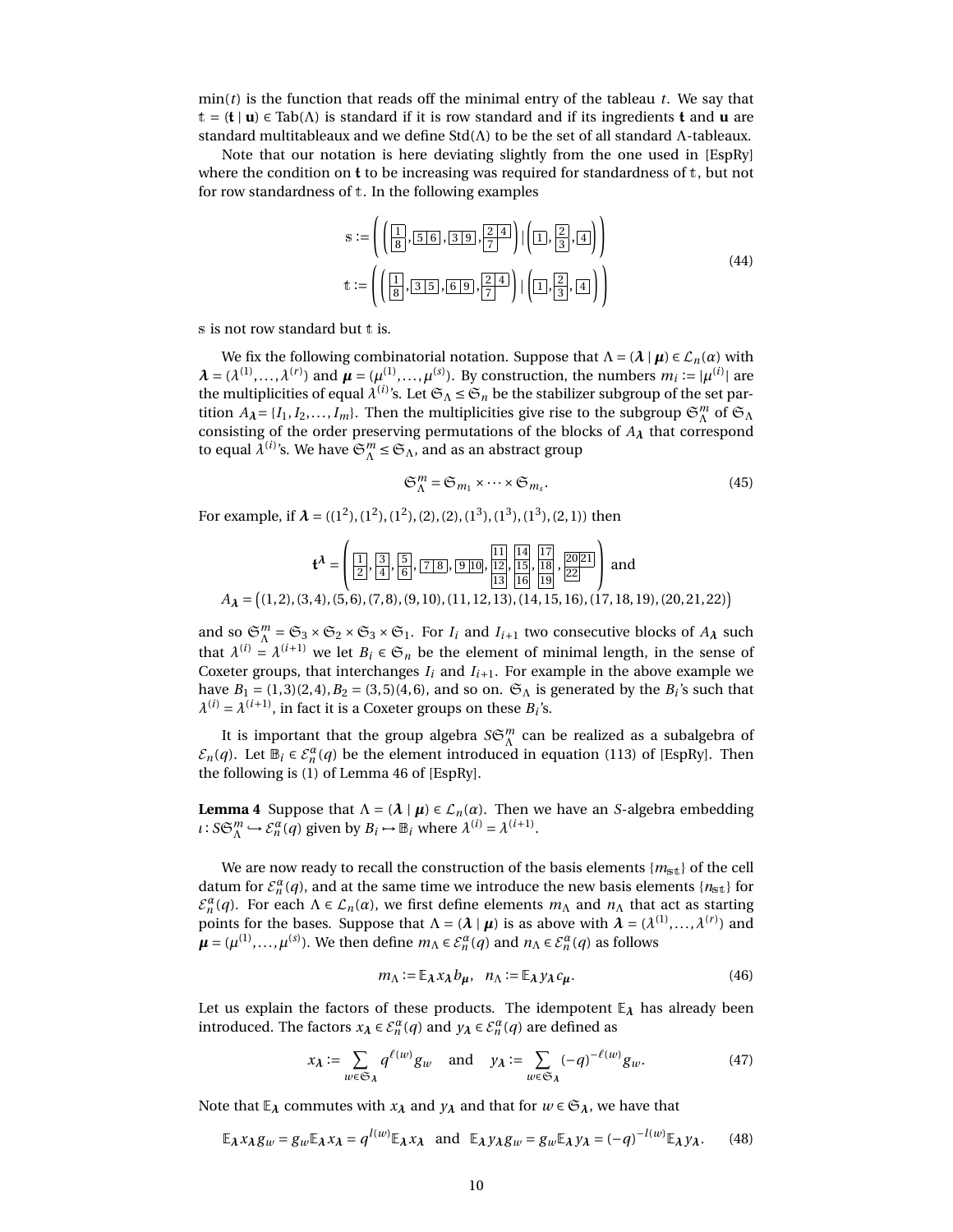In the Hecke algebra case, corresponding to  $r = 1$ , the elements defined in [\(47\)](#page-9-0) are the elements denoted  $x_{\lambda\lambda}$  and  $y_{\lambda\lambda}$  in [\[Murphy95\]](#page-22-8).

In order to define the factors  $b_{\mu}$  and  $c_{\mu}$  we recall from [\(45\)](#page-9-1) the decomposition  $\mathfrak{S}_{\Lambda}^m = \mathfrak{S}_{m_1} \times \cdots \times \mathfrak{S}_{m_s}$ . Let  $x_{\mu}(1) \in \mathfrak{S}_{\Lambda}^m$  and  $y_{\mu}(1) \in \mathfrak{S}_{\Lambda}^m$  be the  $q = 1$  specializations of the elements given in [\(49\)](#page-10-0) corresponding to the multipartition  $\mu$ , that is

<span id="page-10-0"></span>
$$
x_{\mu}(1) := \sum_{w \in \mathfrak{S}_{\mu}} g_w \quad \text{and} \quad y_{\mu}(1) := \sum_{w \in \mathfrak{S}_{\mu}} (-1)^{-\ell(w)} g_w.
$$
 (49)

Then  $b_{\mu} \in \mathcal{E}_n^{\alpha}(q)$  and  $c_{\mu} \in \mathcal{E}_n^{\alpha}(q)$  are defined via

$$
b_{\mu} := \iota(x_{\mu}(1)) \quad \text{and} \quad c_{\mu} := \iota(y_{\mu}(1)) \tag{50}
$$

where  $\iota : S \mathfrak{S}_{\Lambda}^m \hookrightarrow \mathcal{E}_n^{\alpha}(q)$  is the embedding from Lemma [4.](#page-9-2)

Let  $t^{\Lambda}$  (resp.  $t_{\Lambda}$ ) be the  $\Lambda$ -tableau given by  $t^{\Lambda} := (\mathbf{t}^{\lambda} \mid \mathbf{t}^{\mu})$  (resp.  $t_{\Lambda} := (\mathbf{t}_{\lambda} \mid \mathbf{t}_{\mu})$ ). Let now  $s = (\mathfrak{s} \mid \mathbf{u})$  be an arbitrary Λ-tableau. Then we set  $d(s) := (d(\mathfrak{s}) \mid \iota(d(\mathbf{u})))$  where  $d(\mathbf{s}) \in \mathfrak{S}_n$  satisfies  $\mathbf{t}^{\lambda} d(\mathbf{s}) = \mathbf{s}$  and  $d(\mathbf{u}) \in \mathfrak{S}_n^m$  satisfies  $\mathbf{t}^{\mu} d(\mathbf{u}) = \mathbf{u}$ . For simplicity, we write  $(d(\mathfrak{s})|d(\mathfrak{u}))$  instead of  $(d(\mathfrak{s})|u(d(\mathfrak{u})))$ . Note that since  $\mathfrak{u} = (u_1,...,u_s)$  is of the initial kind, we have a decomposition  $d(\mathbf{u}) = (d(u_1),...,d(u_s))$ , according to the decomposition in [\(45\)](#page-9-1) and so

$$
\mathbb{B}_{d(\mathbf{u})} = \mathbb{B}_{d(\mathbf{u}_1)} \cdots \mathbb{B}_{d(\mathbf{u}_s)}.
$$
\n(51)

We can now finally recall the construction of the cellular basis  $m_{st}$  from [\[EspRy\]](#page-21-7) and at the same time introduce the new *dual cellular basis n*<sub>st</sub> for  $\mathcal{E}_n^{\alpha}(q)$ . For s = (**s** | **u**), t = (t | **v**) row standard Λ-tableaux we define

<span id="page-10-1"></span>
$$
m_{\text{st}} := \mathbb{E}_{\lambda} g_{d(\text{st})}^{*} x_{\lambda} \mathbb{B}_{d(\text{u})}^{*} b_{\mu} \mathbb{B}_{d(\text{v})} g_{d(\text{t})}
$$
(52)

<span id="page-10-2"></span>
$$
n_{\rm st} := \mathbb{E}_{\lambda} g_{d(\mathbf{s})}^* \gamma_{\lambda} \mathbb{B}_{d(\mathbf{u})}^* c_{\mu} \mathbb{B}_{d(\mathbf{v})} g_{d(\mathbf{t})}.
$$
 (53)

We set  $b_{uv} := \mathbb{B}_{d}^{*}$  $d^*(\mathbf{u}) \mathbf{b}_{\mu} \mathbb{B}_{d(\mathbf{v})}$  and  $c_{\mathbf{u}\mathbf{v}} := \mathbb{B}_d^*$  $\int_{d}^{*} (u) \, \mathcal{C}_{\boldsymbol{\mu}} \mathbb{B}_{d(\mathbf{v})}$  and have then also

$$
m_{\rm st} = \mathbb{E}_{\lambda} g_{d(\mathfrak{s})}^* x_{\lambda} b_{\rm uv} g_{d(\mathfrak{t})}
$$
(54)

$$
n_{\rm st} = \mathbb{E}_{\lambda} g_{d(\mathfrak{s})}^* y_{\lambda} c_{\rm uv} g_{d(\mathfrak{t})}. \tag{55}
$$

In the case where  $s = t^{\Lambda}$  we write for simplicity

<span id="page-10-3"></span>
$$
m_{\mathbf{t}} := m_{\mathbf{t}^{\Lambda} \mathbf{t}} \text{ and } n_{\mathbf{t}} := n_{\mathbf{t}^{\Lambda} \mathbf{t}}.
$$
 (56)

In [\[EspRy\]](#page-21-7) the following Theorem was proved.

**Theorem 5**  $\mathcal{E}_n^{\alpha}(q)$  is a cellular basis with cell datum  $(\mathcal{L}_n(\alpha), \text{Std}(\Lambda), m_{\text{st}}, *)$ .

Making the straightforward adaptations of the proofs given in [\[EspRy\]](#page-21-7), we also have the following Theorem.

**Theorem 6**  $\mathcal{E}_n^{\alpha}(q)$  is a cellular basis with cell datum  $(\mathcal{L}_n(\alpha), \text{Std}(\Lambda), n_{\text{st}}, *)$ .

By general cellular algebra theory, specialization induces a cell datum on  $\mathcal{E}_n^{\mathcal{K},\alpha}(q)$ as well. We shall denote it the same way; in particular  $m_{st}$  and  $n_{st}$  may refer to elements of both  $\mathcal{E}_n^{\alpha}(q)$  and  $\mathcal{E}_n^{\mathcal{K},\alpha}(q)$ .

The definition of cellular basis does not stipulate a partial order on the tableaux, but in our setting there is a natural such *dominance* order  $\triangleleft$  on tableaux that we shall need. It was already introduced in [\[EspRy\]](#page-21-7), see the paragraph below **Remark 43** of *loc. cit.* for the precise definition. As usual we set  $t \leq \overline{t}$  if  $t < \overline{t}$  or  $t = \overline{t}$ .

We now introduce the concept of *conjugation* of the elements of  $\mathcal{L}_n(\alpha)$  and of their tableaux; this concept is also not present in general cellular algebras. Note that it was not formally defined in [\[EspRy\]](#page-21-7). Suppose that  $\Lambda = (\lambda | \mu) \in \mathcal{L}_n(\alpha)$ , with  $\lambda =$  $(\lambda^{(1)},...,\lambda^{(r)})$  and  $\mu = (\mu^{(1)},...,\mu^{(s)})$ . Then we define the *conjugate* of  $\Lambda$  via  $\Lambda' := (\lambda')$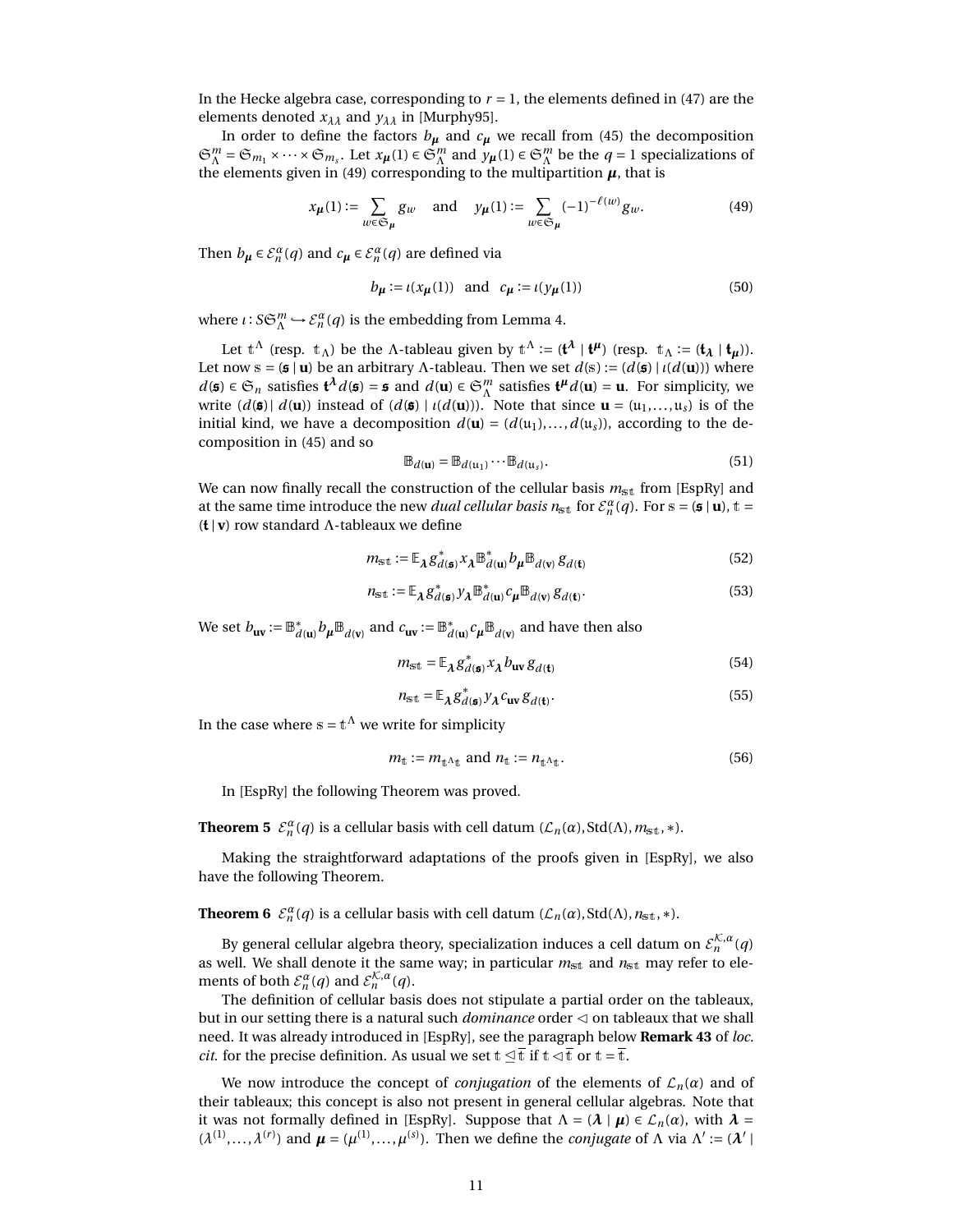*µ*<sup> $\ell$ </sup>). Note that Λ<sup> $\ell$ </sup> ∈  $\mathcal{L}_n(\alpha)$ . Similarly, if t = (**t** | **u**) ∈ Tab(Λ) we define the conjugate tableau  $t' \in \text{Tab}(\Lambda')$  by conjugating all the components of t, mimicking what we did for Λ. We have the following compatibility between the dominance orders and conjugation:  $\Lambda \trianglelefteq \overline{\Lambda}$  iff  $\overline{\Lambda}' \trianglelefteq \Lambda'$  and  $s \trianglelefteq t$  iff  $t' \trianglelefteq s'$ .

The following simple Lemma shall be used repeatedly.

**Lemma 7** Let  $\alpha \in \mathcal{P}ar_n$ . Suppose that  $A \in \mathcal{SP}_n$  is of type  $\alpha$  and that *i* and *i* + 1 are in distinct blocks of *A*. Then in  $\mathcal{E}_n^{\alpha}(q)$  and  $\mathcal{E}_n^{\mathcal{K},\alpha}(q)$  the generator  $g_i$  verifies the symmetric group quadratic relation when acting on  $E_A$ , that is

<span id="page-11-2"></span>
$$
\mathbb{E}_A g_i^2 = \mathbb{E}_A. \tag{57}
$$

PROOF. By relation [\(32\)](#page-6-2) we have that

$$
\mathbb{E}_A g_i^2 = \mathbb{E}_A (1 + (q - q^{-1}) e_i g_i) = \mathbb{E}_A + (q - q^{-1}) \mathbb{E}_A e_i g_i = \mathbb{E}_A
$$
\n(58)

where we used (3) of Proposition [3](#page-7-1) for the last equality.  $\Box$ 

For  $\Lambda = (\lambda | \mu) \in \mathcal{L}_n(\alpha)$ , and  $\Lambda$ -tableaux s =  $(\mathfrak{s} | \mathbf{u})$  and  $\mathbf{t} = (\mathbf{t} | \mathbf{v})$ , we define elements of  $\mathcal{E}_n^{\alpha}(q)$  or  $\mathcal{E}_n^{\mathcal{K},\alpha}(q)$ 

<span id="page-11-4"></span>
$$
x_{\mathbf{5}\mathbf{t}} := g_{d(\mathbf{s})}^* \mathbb{E}_{\lambda} x_{\lambda} g_{d(\mathbf{t})}, \quad y_{\mathbf{5}\mathbf{t}} := g_{d(\mathbf{s})}^* \mathbb{E}_{\lambda} y_{\lambda} g_{d(\mathbf{t})}. \tag{59}
$$

We also need the following Lemma.

**Lemma 8** Suppose that  $\Lambda = (\lambda \mid \mu) \in \mathcal{L}_n(\alpha)$ , that  $\Lambda_1 = (\lambda_1 \mid \mu_1) \in \mathcal{L}_n(\alpha)$  and that  $\mathfrak{s}, \mathfrak{t} \in$ Std( $\lambda$ ) and  $\mathfrak{s}_1, \mathfrak{t}_1 \in \text{Std}(\lambda_1)$ . Suppose moreover that  $x_{\mathfrak{s} \mathfrak{t}} y_{\mathfrak{s}_1 \mathfrak{t}_1} \neq 0$ . Then  $\mathfrak{t} \trianglelefteq \mathfrak{s}'_1$  $\frac{1}{1}$ .

PROOF. For usual integer partitions this result is well-known, and as we shall see, the proof can be reduced to that case. Without loss of generality we may assume that  $\mathfrak{s} = \mathfrak{t}^{\lambda}$  and  $\mathfrak{t}_1 = \mathfrak{t}^{\lambda_1}$  and so we have that

<span id="page-11-0"></span>
$$
x_{\mathfrak{s}\mathfrak{t}} y_{\mathfrak{s}_1 \mathfrak{t}_1} = x_{\mathfrak{t}^{\lambda} \mathfrak{t}} y_{\mathfrak{s}_1 \mathfrak{t}^{\lambda_1}} = \mathbb{E}_{\lambda} x_{\lambda} g_{d(\mathfrak{t})} g_{d(\mathfrak{s}_1)}^* \mathbb{E}_{\lambda_1} y_{\lambda_1} = x_{\lambda} g_{d(\mathfrak{t})} g_{d(\mathfrak{s}_1)}^* \mathbb{E}_{A_{\lambda} d(\mathfrak{t}) d(\mathfrak{s}_1)^{-1}} \mathbb{E}_{\lambda} y_{\lambda_1}.
$$
\n(60)

For the last step we used that  $x_\lambda \mathbb{E}_\lambda = \mathbb{E}_\lambda x_\lambda$ , together with part (2) of Proposition [3](#page-7-1) and the fact that  $\mathbb{E}_{\lambda} = \mathbb{E}_{\lambda_1}$  since  $\lambda$  and  $\lambda_1$  are both of type  $\alpha$ . Now by hypothesis, [\(60\)](#page-11-0) is nonzero and so  $\mathbb{E}_{A_{\lambda}d(t) d(s_1)^{-1}}\mathbb{E}_{\lambda} \neq 0$ . Hence using the orthogonality of the  $\mathbb{E}_{A}$ 's we get that

<span id="page-11-1"></span>
$$
A_{\lambda} d(\mathbf{t}) = A_{\lambda} d(\mathfrak{s}_1). \tag{61}
$$

We now choose decompositions with respect to  $\mathfrak{S}_{\|\lambda\|} = \mathfrak{S}_\alpha$  as in [\(19\)](#page-5-0)

$$
d(\mathbf{t}) = d(\mathbf{t}_0) w_{\mathbf{t}} \quad \text{and} \quad d(\mathfrak{s}_1) = d((\mathfrak{s}_1)_0) w_{\mathfrak{s}_1}. \tag{62}
$$

Clearly  $\mathfrak{S}_n$  acts transitively on  $\mathcal{SP}_n^{\alpha}$  with  $\mathfrak{S}_\alpha$  as the stabilizer group of  $A_\lambda$  and so we have an identification  $SP_n^{\alpha} = \mathfrak{S}_\alpha \backslash \mathfrak{S}_n$ . From [\(61\)](#page-11-1) we have that  $\mathfrak{S}_\alpha w_{\mathbf{t}} = \mathfrak{S}_\alpha w_{\mathbf{s}_1}$  and so  $w_{\mathbf{t}} = w_{\mathfrak{s}_1}$ . Hence [\(60\)](#page-11-0) becomes

<span id="page-11-3"></span>
$$
\mathbb{E}_{\lambda} x_{\lambda} g_{d(\mathbf{t}_0)} g_{w_{\mathbf{t}}} g_{w_{\mathbf{t}}}^* g_{d((\mathbf{t}_1)_0)}^* y_{\lambda_1} = x_{\mathbf{t}^{\lambda} \mathbf{t}_0} \mathbb{E}_{\lambda} g_{w_{\mathbf{t}}} g_{w_{\mathbf{t}}}^* y_{(\mathbf{s}_1)_0 \mathbf{t}^{\lambda_1}}.
$$
(63)

We can now use Lemma [7](#page-11-2) repeatedly on the simple transpositions that appear in a reduced expression for  $w_t$  and hence [\(63\)](#page-11-3) becomes

$$
\mathbb{E}_{\lambda} x_{\mathbf{t}^{\lambda} \mathbf{t}_0} y_{(\mathfrak{s}_1)_0 \mathbf{t}^{\lambda_1}}.
$$
 (64)

In view of [\(22\)](#page-5-1) and the fact that  $\mathbf{t}_0$  and  $(\mathbf{s}_1)_0$  are both of the initial kind, the Lemma now follows from the similar result in the Hecke algebra setting.

We wish to generalize the Lemma to a statement involving  $m_{st}$  and  $n_{st}$ . For this we need to recall from [\[EspRy\]](#page-21-7) some of the commutation relations between the various factors of  $m_{\text{st}}$  and  $n_{\text{st}}$ , as defined in [\(52\)](#page-10-1) and [\(53\)](#page-10-2).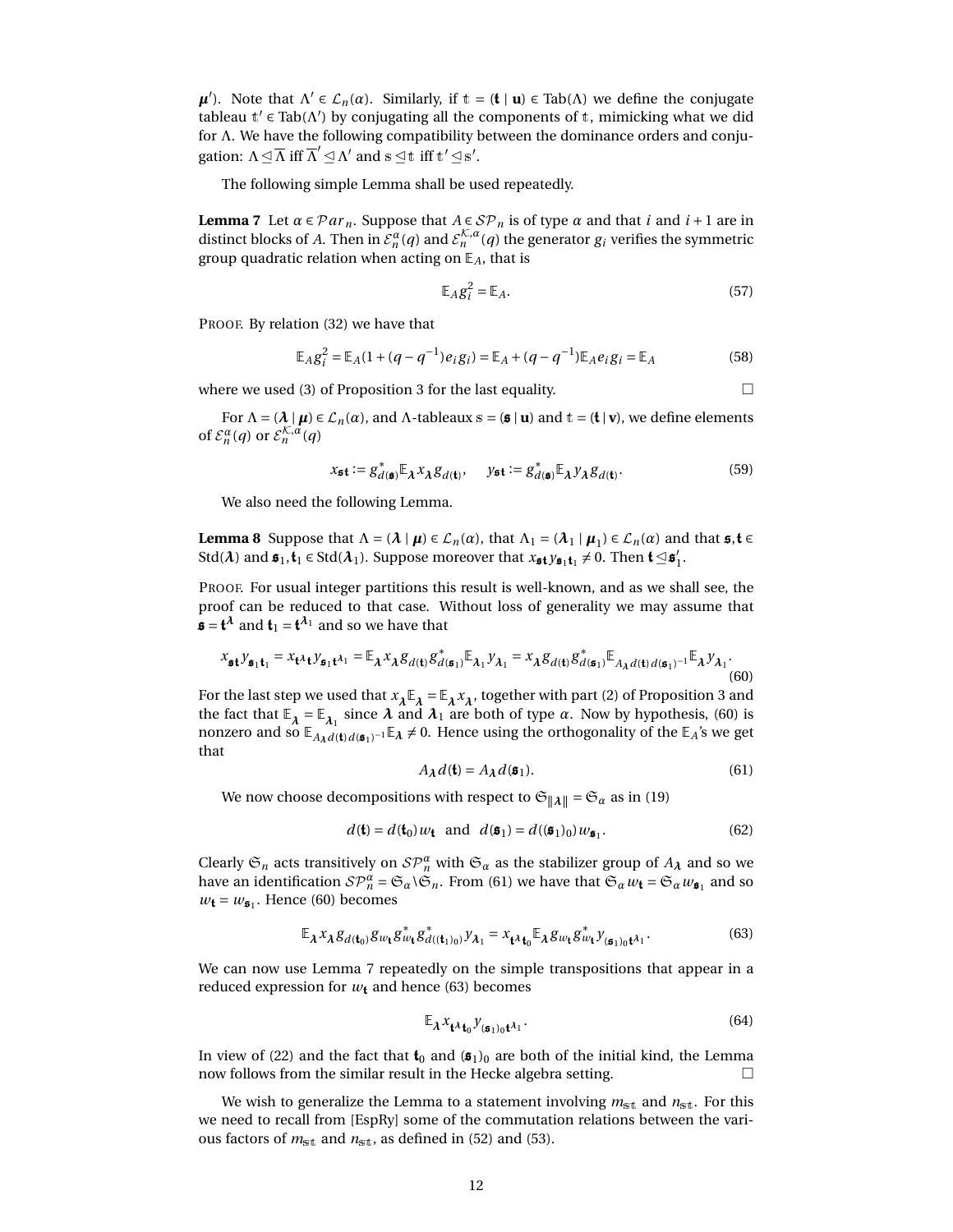The commutation relations involving  $\mathbb{E}_{\lambda}$  and  $x_{\lambda}$  (resp.  $y_{\lambda}$ ) are easy to describe, since  $\mathbb{E}_{\lambda}$  and  $x_{\lambda}$  (resp.  $y_{\lambda}$ ) commute with all the factors of [\(52\)](#page-10-1) (resp. [\(53\)](#page-10-2)), except the ones on the extreme left and right. The commutation relations between  $\mathbb{B}_{d(\textbf{v})}$  and  $g_{d(\mathbf{t})}$  are more complicated to describe, but we shall here only need the case when  $\mathbf{t}$  is of the initial kind, that is  $t = t_0$ . Combining Lemma 21 and Lemma 22 of [\[EspRy\]](#page-21-7) we get in that case that

<span id="page-12-6"></span><span id="page-12-1"></span>
$$
\mathbb{E}_{\lambda} \mathbb{B}_{d(\mathbf{v})} g_{d(\mathbf{t}_0)} = \mathbb{E}_{\lambda} g_{d(\mathbf{t}_0)} \mathbb{B}_{d(\mathbf{v})}
$$
(65)

and similarly for the two factors on the left of [\(52\)](#page-10-1) and [\(53\)](#page-10-2). We can now prove the following statement.

**Lemma 9** Suppose that  $\Lambda = (\lambda | \mu)$  and that  $\Lambda_1 = (\lambda_1 | \mu_1) \in \mathcal{L}_n(\alpha)$  and that s, t  $\in$ Std( $\Lambda$ ) and  $s_1, t_1 \in$  Std( $\Lambda_1$ ). If in  $\mathcal{E}_n^{\alpha}(q)$  or  $\mathcal{E}_n^{\mathcal{K},\alpha}(q)$  we have  $m_{s,t} n_{s_1t_1} \neq 0$  then  $t \leq s_1$  $\frac{1}{1}$ .

PROOF. Let  $s = (\mathbf{s} \mid \mathbf{u})$ ,  $t = (\mathbf{t} \mid \mathbf{v})$ ,  $s_1 = (\mathbf{s}_1 \mid \mathbf{u}_1)$  and  $t_1 = (\mathbf{t}_1 \mid \mathbf{v}_1)$ . As in the proof of Lemma [8,](#page-11-4) we can without loss of generality assume that  $\mathbb{s} = \mathbb{t}^{\Lambda}$  and  $\mathbb{t}_1 = \mathbb{t}^{\Lambda_1}$  and so we have that

<span id="page-12-2"></span>
$$
m_{\text{st}} n_{\text{s}_1 \text{t}_1} = \mathbb{E}_{\lambda} x_{\lambda} b_{\mu} \mathbb{B}_{d(\textbf{v})} g_{d(\textbf{t})} g_{d(\textbf{s}_1)}^* \mathbb{B}_{d(\textbf{u}_1)}^* c_{\mu_1} y_{\lambda_1} \mathbb{E}_{\lambda_1}.
$$
 (66)

We now argue largely as in Lemma [8.](#page-11-4) We first observe that  $\mathbb{E}_{\lambda_1} = \mathbb{E}_{\lambda}$  since both  $\lambda$  and  $\lambda_1$  are of type  $\alpha.$  Using the commutation rules involving  $\mathbb{E}_{\lambda}$ , see the paragraph prior to [\(65\)](#page-12-1) and part (3) of Proposition [3,](#page-7-1) we get that [\(66\)](#page-12-2) is equal to

<span id="page-12-3"></span>
$$
x_{\lambda} b_{\mu} \mathbb{B}_{d(\mathbf{v})} g_{d(\mathbf{t})} g_{d(\mathbf{s}_1)}^* \mathbb{B}_{d(\mathbf{u}_1)}^* \mathbb{E}_{A_{\lambda} d(\mathbf{t}) d(\mathbf{s}_1)^{-1}} \mathbb{E}_{\lambda} c_{\mu_1} y_{\lambda_1}.
$$
 (67)

By hypothesis, [\(66\)](#page-12-2) is nonzero and so  $\mathbb{E}_{A_{\lambda}d(\mathbf{t})d(\mathbf{s}_1)^{-1}} = \mathbb{E}_{\lambda}$  which implies that  $A_{\lambda}d(\mathbf{t}) =$  $A_{\lambda}d(\mathfrak{s}_1)$ . As in Lemma [8](#page-11-4) we have decompositions  $d(\mathfrak{t}) = d(\mathfrak{t}_0)w_{\mathfrak{t}}$  and  $d(\mathfrak{s}_1) = d((\mathfrak{s}_1)_0)w_{\mathfrak{s}_1}$ and so  $A_{\lambda} w_{\mathbf{t}} = A_{\lambda} w_{\mathbf{s}_1}$  and  $w_{\mathbf{t}} = w_{\mathbf{s}_1}$ . Hence [\(67\)](#page-12-3) becomes

$$
\mathbb{E}_{\lambda} x_{\lambda} b_{\mu} \mathbb{B}_{d(v)} g_{d(t_0)} g_{w_{t}} g_{w_{t}}^{*} g_{d((\mathfrak{s}_{1})_{0})}^{*} \mathbb{B}_{d(u_{1})}^{*} c_{\mu_{1}} y_{\lambda_{1}} =
$$
\n
$$
\mathbb{E}_{\lambda} x_{t^{\lambda} t_{0}} b_{\mu} \mathbb{B}_{d(v)} g_{w_{t}} g_{w_{t}}^{*} \mathbb{B}_{d(u_{1})}^{*} c_{\mu_{1}} y_{(\mathfrak{s}_{1})_{0} t^{\lambda_{1}}} =
$$
\n
$$
x_{t^{\lambda} t_{0}} b_{\mu} \mathbb{B}_{d(v)} \mathbb{E}_{\lambda} g_{w_{t}} g_{w_{t}}^{*} \mathbb{B}_{d(u_{1})}^{*} c_{\mu_{1}} y_{(\mathfrak{s}_{1})_{0} t^{\lambda_{1}}}.
$$
\n(68)

<span id="page-12-4"></span>Using Lemma [7](#page-11-2) repeatedly on a reduced expression for  $w_{\mathbf{t}}$  we may cancel  $g_{w_{\mathbf{t}}}g_{w_{\mathbf{t}}}^{*}$  out and so [\(68\)](#page-12-4) becomes

<span id="page-12-5"></span>
$$
\mathbb{E}_{\lambda} x_{\mathbf{t}^{\lambda}\mathbf{t}_0} b_{\mu} \mathbb{B}_{d(\mathbf{v})} \mathbb{B}_{d(\mathbf{u}_1)}^* c_{\mu_1} y_{(\mathfrak{s}_1)_0 \mathbf{t}^{\lambda_1}} = \mathbb{E}_{\lambda} x_{\mathbf{t}^{\lambda}\mathbf{t}_0} y_{(\mathfrak{s}_1)_0 \mathbf{t}^{\lambda_1}} b_{\mu} \mathbb{B}_{d(\mathbf{v})} \mathbb{B}_{d(\mathbf{u}_1)}^* c_{\mu_1}
$$
(69)

where we used that  $y_{(\mathfrak{s}_1)_0\mathfrak{t}^{\lambda_1}}$  is of the initial kind. We now argue once again as in Lemma [8.](#page-11-4) We know that [\(69\)](#page-12-5) is nonzero. Since  $t_0$  and  $(\mathfrak{s}_1)_0$  are of the initial kind we deduce from Lemma [8](#page-11-4) that  $\mathfrak{t}\unlhd\mathfrak{s}'_1$  $\int_1$ . But since [\(69\)](#page-12-5) is nonzero we also get that  $b_\mu \mathbb{B}_{d(\mathbf{v})} \mathbb{B}_d^*$  $d(\mathbf{u}_1)$  *c*<sub>*µ*1</sub> is nonzero. Moreover **v** and **u**<sub>1</sub> are of the initial kind as well, this time by construction, and so we conclude that  $\mathbf{v} \leq \mathbf{u}'_1$  $\frac{1}{1}$ . This proves the Lemma.  $\Box$ 

### 4. PERMUTATION MODULES

Suppose that  $\lambda \in Comp_{r,n}$  is of type  $\alpha$ . Then we define the  $\mathcal{E}_n^{\alpha}(q)$ -*permutation module M*( $\lambda$ ) as the following right ideal of  $\mathcal{E}_n^{\alpha}(q)$ 

$$
M(\lambda) := \mathbb{E}_{\lambda} x_{\lambda} \mathcal{E}_n^{\alpha}(q) \subseteq \mathcal{E}_n^{\alpha}(q). \tag{70}
$$

We also have a specialized version of the permutation module that we denote the same way

$$
M(\lambda) := \mathbb{E}_{\lambda} x_{\lambda} \mathcal{E}_n^{\mathcal{K}, \alpha}(q) \subseteq \mathcal{E}_n^{\mathcal{K}, \alpha}(q). \tag{71}
$$

<span id="page-12-0"></span> $M(\lambda)$  is a generalization of the permutation modules that appear in the representation theory of the symmetric group, the Hecke algebra, the cyclotomic Hecke algebra, and so on, see [\[DipperJamMathas\]](#page-21-10) and the references therein. For any  $\mathfrak{s} \in \text{RStd}(\lambda)$ , we introduce  $x_{\mathfrak{s}} := \mathbb{E}_{\lambda} x_{\lambda} g_{d(\mathfrak{s})} \in M(\lambda)$  and define  $r_i = r_i^{\mathfrak{s}}$ ,  $c_i = c_i^{\mathfrak{s}}$ ,  $p_i = p_i^{\mathfrak{s}}$  via  $\mathfrak{s}(r_i, c_i, p_i) = i$ . We then have the following Lemma which describes the  $\mathcal{E}_n^{\alpha}(q)$ -module (or  $\mathcal{E}_n^{\mathcal{K},\alpha}(q)$ module) structure on *M*(*λ*).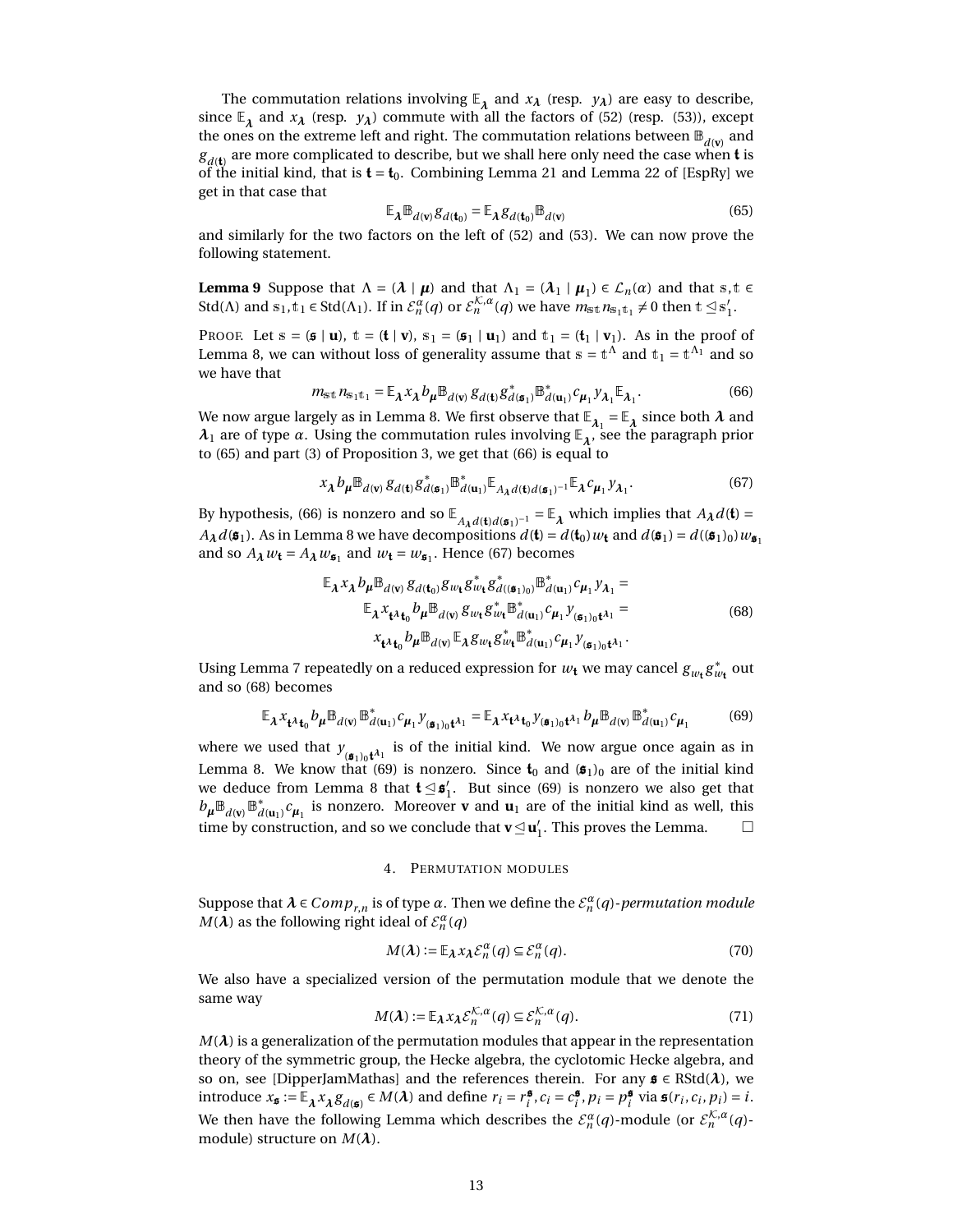**Lemma 10** (1) The set  $\{x_{\mathbf{s}} | \mathbf{s} \in \text{RStd}(\lambda)\}\)$  is a basis for  $M(\lambda)$ , over *S* or  $\mathcal{K}$ .

(2) Let  $\mathfrak{s} \in \text{RStd}(\lambda)$ . Then

$$
x_{\mathfrak{s}}g_i = \begin{cases} x_{\mathfrak{s}}g_i & \text{if } p_i \neq p_{i+1} \\ q x_{\mathfrak{s}} & \text{if } p_i = p_{i+1} \text{ and } r_i = r_{i+1} \\ x_{\mathfrak{s}}g_i & \text{if } p_i = p_{i+1} \text{ and } r_i < r_{i+1} \\ (q - q^{-1})x_{\mathfrak{s}} + x_{\mathfrak{s}}g_i & \text{if } p_i = p_{i+1} \text{ and } r_i > r_{i+1} \end{cases} \tag{72}
$$
\n
$$
x_{\mathfrak{s}}e_i = \begin{cases} x_{\mathfrak{s}} & \text{if } p_i = p_{i+1} \\ 0 & \text{otherwise.} \end{cases}
$$

PROOF. Using [\(42\)](#page-8-1), we get that the set  $\{\mathbb{E}_{\lambda} g_w | w \in \mathfrak{S}_n\}$  generates  $M(\lambda)$  over *S*. On the other hand, for  $w \in \mathfrak{S}_n$  we have the decomposition  $w = w_0 d(\mathfrak{s})$  with  $w_0 \in \mathfrak{S}_\lambda$  and  $\mathfrak{s} \in \text{RStd}(\lambda)$ , and from this it follows via [\(48\)](#page-9-3) that

<span id="page-13-1"></span>
$$
\mathbb{E}_{\lambda} x_{\lambda} g_{w} = q^{\ell(w_0)} \mathbb{E}_{\lambda} x_{\lambda} g_{\mathfrak{s}} = q^{\ell(w_0)} x_{\mathfrak{s}}.
$$
 (73)

Hence in fact  $\{x_{\xi} | \xi \in \text{RStd}(\lambda)\}$  generates  $M(\lambda)$  over *S*. In the expansion of  $x_{\xi}$  in terms of  $\mathbb{E}_{\lambda}g_{u}$ 's we know that  $\mathbb{E}_{\lambda}g_{d(\mathfrak{s})}$  appears exactly once, since the  $d(\mathfrak{s})$ 's are distinguished coset representatives for  $\mathfrak{S}_\lambda$  in  $\mathfrak{S}_n$ , whereas the other terms are of the form  $\mathbb{E}_\lambda g_{d(\mathfrak{s})}g_w$ for  $w \in \mathfrak{S}_{\lambda}$ . These elements all belong to the basis for  $\mathcal{E}_n^{\alpha}(q)$  given in [\(42\)](#page-8-1), and are all distinct, and so the  $x_{\mathbf{s}}$ 's are linearly independent, proving (1).

We next prove (2), where we first consider  $x_{\mathbf{\mathfrak{s}}}e_i.$  Here we have that

$$
x_{\mathbf{\mathfrak{s}}}e_i = \mathbb{E}_{\lambda} g_{d(\mathbf{\mathfrak{s}})} e_i = g_{d(\mathbf{\mathfrak{s}})} \mathbb{E}_{A_{\lambda} d(\mathbf{\mathfrak{s}})} e_i
$$
(74)

and so the formula for  $x_{\mathbf{s}}e_i$  follows from Proposition [3.](#page-7-1) Let us then consider  $x_{\mathbf{s}}g_i$ when  $p_i = p_{i+1}$ . If  $r_i = r_{i+1}$  then we have  $d(\mathfrak{s})s_i = s_j d(\mathfrak{s})$  for some  $s_j \in \mathfrak{S}_\lambda$ , and so  $x_{\mathbf{5}}g_i = q x_{\mathbf{5}}$  via [\(73\)](#page-13-1). If  $r_i < r_{i+1}$  then  $d(\mathbf{s})s_i > d(\mathbf{s})$  and so  $x_{\mathbf{5}}g_i = x_{\mathbf{5}}s_i$  from the definition of  $x_{\mathfrak{s}s_i}$ . If  $r_i > r_{i+1}$  then  $d(\mathfrak{s})s_i < d(\mathfrak{s})$ . We can then choose a reduced expression for  $d(\boldsymbol{s})$  ending in  $s_i$  and so

<span id="page-13-2"></span>
$$
x_{\mathbf{5}}g_i = \mathbb{E}_{\lambda}g_{d(\mathbf{s})}g_i = \mathbb{E}_{\lambda}g_{d(\mathbf{s}_{\delta i})}g_i^2 = \mathbb{E}_{\lambda}g_{d(\mathbf{s}_{\delta i})}\left(1 + (q - q^{-1})e_i g_i\right) = x_{\mathbf{s}_{\delta i}} + (q - q^{-1})x_{\mathbf{s}} \tag{75}
$$

where we used the quadratic relation [\(32\)](#page-6-2) for the third equality, and the formula for  $x_s e_i$  for the last equality. Finally, if  $p_i \neq p_{i+1}$  then either  $d(\mathfrak{s}) s_i > d(\mathfrak{s})$  or  $d(\mathfrak{s}) s_i < d(\mathfrak{s})$ and so we can repeat the previous arguments, with the only difference that the second term in [\(75\)](#page-13-2) disappears. These arguments work over  $K$  as well and so the Lemma is  $\Box$ 

There is another kind of permutation module that we shall need. Suppose that  $\Lambda = (\lambda | \mu) \in \mathcal{L}_n(\alpha)$ . Then we define the permutation module  $M(\Lambda)$  as the following right ideal of  $\mathcal{E}_n^{\alpha}(q)$ 

$$
M(\Lambda) := \mathbb{E}_{\lambda} x_{\lambda} b_{\mu} \mathcal{E}_n^{\alpha}(q) \subseteq \mathcal{E}_n^{\alpha}(q).
$$
 (76)

Once again there is a specialized version of  $M(\Lambda)$  obtained by replacing  $\mathcal{E}_n^{\alpha}(q)$  with  $\mathcal{E}_n^{\mathcal{K},\alpha}(q).$  The only difference between  $M(\Lambda)$  and  $M(\lambda)$  is the factor  $b_{\pmb{\mu}}$  and so we have  $M(\Lambda) \subseteq M(\lambda)$ , with the inclusion being strict in general. For  $M(\Lambda)$  we have the following Lemma.

<span id="page-13-0"></span>**Lemma 11** Let  $\Lambda \in \mathcal{L}_n(\alpha)$ . Let  $m_t$  be as in [\(56\)](#page-10-3). Then the set  $\{m_t | t \in \text{RStd}(\Lambda)\}\)$  is an *S*-basis (or a K-basis) for *M*(Λ).

PROOF. For  $w \in \mathfrak{S}_n$  we have the decomposition  $w = w_0 d(\mathfrak{t})$  with  $w_0 \in \mathfrak{S}_\lambda$  and  $\mathfrak{t} \in$ RStd( $\lambda$ ) and hence, arguing as in [\(73\)](#page-13-1), we get

$$
\mathbb{E}_{\lambda} x_{\lambda} b_{\mu} g_{w} = \mathbb{E}_{\lambda} x_{\lambda} b_{\mu} g_{w_{0}} g_{\mathbf{t}} = \mathbb{E}_{\lambda} x_{\lambda} g_{w_{0}} b_{\mu} g_{\mathbf{t}} = q^{\ell(w_{0})} \mathbb{E}_{\lambda} x_{\lambda} b_{\mu} g_{\mathbf{t}}.
$$
 (77)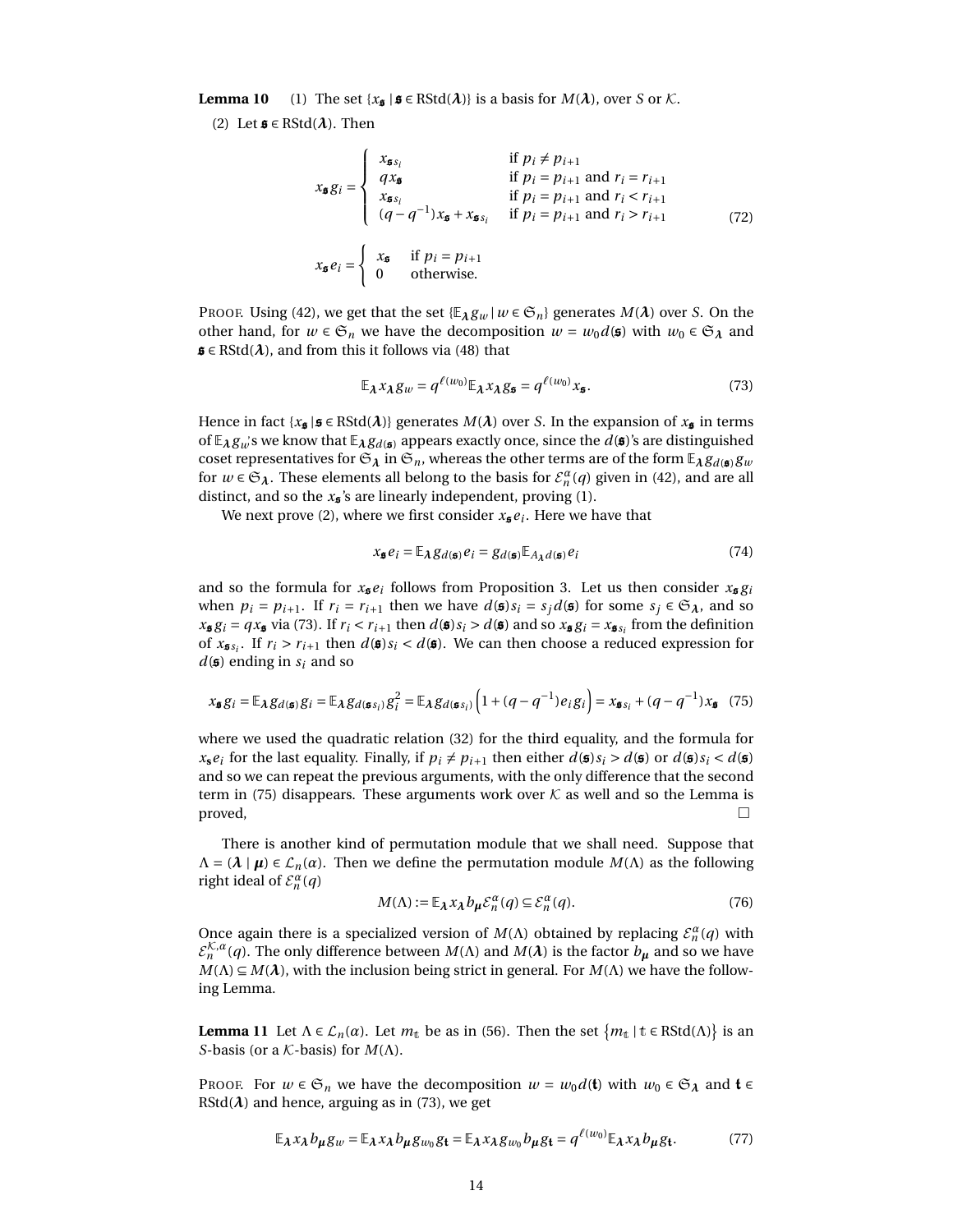Hence  $\left\{\mathbb{E}_{\lambda}x_{\lambda}b_{\mu}g_{\mathbf{t}}\big| \mathbf{t} \in \text{RStd}(\lambda)\right\}$  generates  $M(\Lambda)$  over *S*, but the appearing  $\mathbf{t}$  may not be increasing in the sense of the definition of  $RStd(\Lambda)$ . On the other hand, if t is not increasing we can find  $B_u \in \mathfrak{S}_m$  such that the multitableau  $u * \mathfrak{t} \in \text{RStd}(\Lambda)$  defined by

<span id="page-14-1"></span>
$$
d(u * \mathbf{t}) = B_u d(\mathbf{t})
$$
\n(78)

becomes increasing; here  $\mathfrak{S}_{\Lambda}^m = \mathfrak{S}_{m_1} \times ... \times \mathfrak{S}_{m_s}$  is the subgroup of  $\mathfrak{S}_n$  introduced in [\(45\)](#page-9-1). We then get

<span id="page-14-0"></span>
$$
\mathbb{E}_{\lambda} x_{\lambda} b_{\mu} g_{\mathfrak{t}} = \mathbb{E}_{\lambda} x_{\lambda} b_{\mu} \mathbb{B}_{u}^{-1} \mathbb{B}_{u} g_{d(\mathfrak{t})} = \mathbb{E}_{\lambda} x_{\lambda} b_{\mu} \mathbb{B}_{u}^{-1} g_{B_{u} d(\mathfrak{t})} = \mathbb{E}_{\lambda} x_{\lambda} b_{\mu} \mathbb{B}_{u}^{-1} g_{u \ast \mathfrak{t}} \tag{79}
$$

where we for the second equality used Lemma 54 of [\[EspRy\]](#page-21-7). Suppose  $\pmb{\mu} = (\mu^{(1)},...,\mu^{(s)})$ and denote by  $\mathfrak{S}_{\Lambda,\mu}^m:=\mathfrak{S}_{\mu^{(1)}}\times\ldots\times\mathfrak{S}_{\mu^{(s)}}$  the corresponding diagonal Young subgroup of  $\mathfrak{S}_{\Lambda}^m$ . It gives rise to a diagonal decomposition of  $B_u^{-1}$  that is  $B_u^{-1} = (B_u)_0 d(\mathbf{u})$  where  $(B_u)_0$   $\in \mathfrak{S}_{\Lambda,\mu}^m$  and **u** is a row standard  $\mu$ -multitableau of the initial kind. Setting  $t =$  $(u * t | u) \in \mathcal{L}_n(\alpha)$ , we can now rewrite [\(79\)](#page-14-0) as

<span id="page-14-3"></span>
$$
\mathbb{E}_{\lambda} x_{\lambda} b_{\mu} \mathbb{B}_{u} g_{u \ast \mathbf{t}} = \mathbb{E}_{\lambda} x_{\lambda} b_{\mu} \mathbb{B}_{u} g_{u \ast \mathbf{t}} = m_{t}.
$$
\n(80)

Thus we have proved that the set  ${m<sub>t</sub>}$  generates  $M(\Lambda)$ . To show that it is linearly independent we argue as follows. Suppose that  $s = (\mathbf{s} \mid \mathbf{u})$ , that is

$$
m_{\mathbf{s}} = \mathbb{E}_{\lambda} x_{\lambda} b_{\mu} \mathbb{B}_{d(\mathbf{u})} g_{d(\mathbf{s})}.
$$
 (81)

We know that **u** is row standard of the initial kind and therefore  $b_{\mu} \mathbb{B}_{d(\mathbf{u})}$  expands as a sum of terms of the form  $\mathbb{B}_{u_0d(\mathbf{u})}$  where  $u_0 \in \mathfrak{S}_{\Lambda,\mu}^m$ . But using Lemma 54 of [\[EspRy\]](#page-21-7) we get that

$$
\mathbb{B}_{u_0d(\mathbf{u})}g_{d(\mathbf{s})} = g_{B_{u_0}d(\mathbf{u})d(\mathbf{s})}.
$$
\n(82)

We now note that the multitableau **v** corresponding to  $B_{u_0}d(\mathbf{u})d(\mathbf{s})$ , in other words **v** given by  $d(\mathbf{v}) = B_{u_0}d(\mathbf{u})d(\mathbf{s})$ , is a row standard  $\lambda$ -tableau since it is obtained from **t** by permuting components with equal  $\lambda^{(i)}$ 's and so  $m_{\rm s}$  expands as a sum of terms of the form  $\mathbb{E}_{\lambda} g_{xB_{u_0}d(\mathbf{u})d(\mathbf{s})}$  where  $u_0 \in \mathfrak{S}_{\Lambda,\mu}^m$  and  $x \in \mathfrak{S}_{\lambda}$ . These expansions are distinct for distinct pairs ( $\boldsymbol{s} \mid \boldsymbol{u}$ ) and so the set { $m_s$ } is linearly independent, as claimed. Hence it is an *S*-basis, and therefore also a K-basis, for *M*(Λ).

 $\Box$ 

We next give a description of the action of  $\mathcal{E}_n^{\alpha}(q)$  on  $\{m_{\mathbb{S}}\}$ . We first introduce the following useful notation. Let  $\boldsymbol{s} \in \text{RStd}(\boldsymbol{\lambda})$  and let let  $s_i \in \Sigma_n \subseteq \mathfrak{S}_n$  be a simple transposition. Then we define  $\boldsymbol{s} \cdot s_i$  via

$$
\mathbf{s} \cdot s_i := \begin{cases} \mathbf{s} & \text{if } r_i = r_{i+1} \\ \mathbf{s} s_i & \text{if } r_i \neq r_{i+1}. \end{cases}
$$
 (83)

This extends to an action of  $\mathfrak{S}_n$  on RStd( $\lambda$ ) that we denote ( $\mathfrak{s}, w$ )  $\rightarrow \mathfrak{s} \cdot w$ . We extend this further to  $\mathcal{L}_n(\alpha)$  as follows. Let  $s = (\mathfrak{s} \mid \mathbf{u}) \in \mathcal{L}_n(\alpha)$  and suppose that  $Shape(\mathfrak{t}^{(p_i)}) =$ *Shape*( $\mathfrak{t}^{(p_{i+1})}$ ). Then we define a transposition  $\tau_i \in \mathfrak{S}_{\Lambda}^m$  via  $\tau_i = (p_i, p_{i+1})$ . For  $\mathfrak{s} \in \mathfrak{S}_{\Lambda}^m$ RStd( $\lambda$ ) we set  $m_i := \min(Shape({}^{\{p_i\}}).$  Using the notation  $\tau_i * \mathfrak{s}$  introduced in [\(78\)](#page-14-1) we then define

<span id="page-14-2"></span>
$$
\mathbf{s} \cdot s_i := \begin{cases}\n(\mathbf{s} \cdot s_i \mid \mathbf{u}) & \text{if } p_i = p_{i+1} \text{ or otherwise} \\
(\mathbf{s} \cdot s_i \mid \mathbf{u}) & \text{if } Shape(\mathbf{t}^{(p_i)}) \neq Shape(\mathbf{t}^{(p_{i+1})}) \\
(\mathbf{s} \cdot s_i \mid \mathbf{u}) & \text{if } Shape(\mathbf{t}^{(p_i)}) = Shape(\mathbf{t}^{(p_{i+1})}) \text{ and } \{m_i, m_{i+1}\} \neq \{i, i+1\} \\
(\tau_i * (\mathbf{s} \cdot \tau_i) \mid \mathbf{u} \cdot \tau_i) & \text{if } Shape(\mathbf{t}^{(p_i)}) = Shape(\mathbf{t}^{(p_{i+1})}) \text{ and } \{m_i, m_{i+1}\} = \{i, i+1\}.\n\end{cases}
$$
\n(84)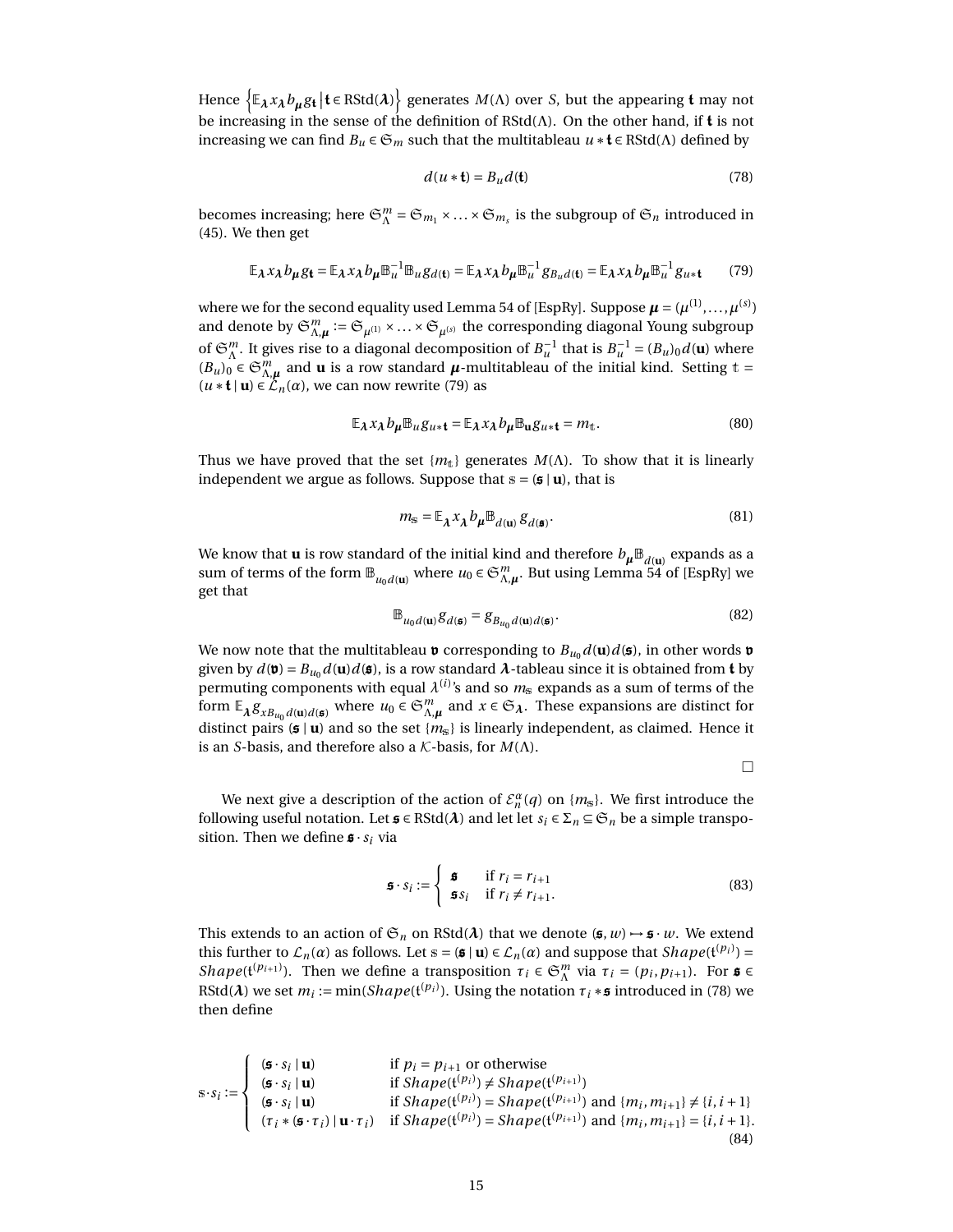One checks that these formulas extend to an action of  $\mathfrak{S}_n$  on RStd( $\Lambda$ ). They have their origin in the straightening procedure that carries  $s_i$  to an increasing row standard tableaux. Here are two examples, corresponding to the last case in [\(84\)](#page-14-2):

$$
\left( \left( \boxed{1 \, 5}, \boxed{2 \, 6}, \boxed{3 \, 4} \right) \mid \left( \boxed{1 \, 2} \right) \right) \cdot s_1 = \left( \left( \boxed{1 \, 6}, \boxed{2 \, 5}, \boxed{3 \, 4} \right) \mid \left( \boxed{1 \, 2} \right) \right) \n\left( \left( \boxed{1 \, 5}, \boxed{2 \, 6}, \boxed{3 \, 4} \right) \mid \left( \boxed{1 \, 3} \right) \right) \cdot s_2 = \left( \left( \boxed{1 \, 5}, \boxed{2 \, 4}, \boxed{3 \, 6} \right) \mid \left( \boxed{2 \, 3} \right) \right).
$$
\n(85)

<span id="page-15-0"></span>**Lemma 12** Suppose that  $\mathbf{s} = (\mathbf{s} \mid \mathbf{u}) \in \text{RStd}(\Lambda)$ . Then

(1) 
$$
m_{s}g_{i} = \begin{cases} qm_{s \cdot s_{i}} & \text{if } p_{i} = p_{i+1} \text{ and } r_{i} = r_{i+1} \\ m_{s \cdot s_{i}} & \text{if } p_{i} = p_{i+1} \text{ and } r_{i} < r_{i+1} \\ (q - q^{-1})m_{s} + m_{s \cdot s_{i}} & \text{if } p_{i} = p_{i+1} \text{ and } r_{i} > r_{i+1} \\ m_{s \cdot s_{i}} & \text{if } p_{i} \neq p_{i+1} \end{cases}
$$
\n(86)

$$
(2) \ m_{\rm s} e_i = \begin{cases} \ m_{\rm s} & \text{if } p_i = p_{i+1} \\ 0 & \text{if } p_i \neq p_{i+1}. \end{cases}
$$

PROOF. The proof of (2) is analogous to the corresponding statement for  $x_{\mathbf{s}}e_i$  in Lemma [10,](#page-12-0) in detail

$$
m_{\rm s}e_i = \mathbb{E}_{\lambda} x_{\lambda} b_{\mu} \mathbb{B}_{\mathbf{u}} g_{d(\mathbf{s})} e_i = x_{\lambda} b_{\mu} \mathbb{B}_{\mathbf{u}} g_{d(\mathbf{s})} \mathbb{E}_{A_{\lambda} d(\mathbf{s})} e_i
$$
(87)

and we conclude via Proposition [3.](#page-7-1)

We therefore consider (1) where we first focus on the case  $p_i = p_{i+1}$ . If  $r_i = r_{i+1}$  we have  $d(\mathbf{s})s_i = s_j d(\mathbf{s})$  for some  $s_j \in \mathfrak{S}_\lambda$ , and so

<span id="page-15-1"></span>
$$
m_{\rm s}g_i = \mathbb{E}_{\lambda} x_{\lambda} b_{\mu} \mathbb{B}_{\mathbf{u}} g_{d(\mathfrak{s})} g_i = \mathbb{E}_{\lambda} x_{\lambda} b_{\mu} \mathbb{B}_{\mathbf{u}} g_j g_{d(\mathfrak{s})}.
$$
 (88)

But  $s_j$  is of the form  $s_j = d(\mathbf{t})$  where  $\mathbf{t}$  is a multitableau of the initial kind and so [\(88\)](#page-15-1) becomes

$$
x_{\lambda}g_j b_{\mu} \mathbb{B}_{{\bf u}} g_{d(\mathfrak{s})} = q x_{\lambda} b_{\mu} \mathbb{B}_{{\bf u}} g_{d(\mathfrak{s})} = q m_{\mathfrak{s}},
$$
\n(89)

as claimed. The two other cases when  $p_i = p_{i+1}$ , that is  $r_i > r_{i+1}$  or  $r_i < r_{i+1}$ , are proved the same way as in Lemma [10.](#page-12-0)

We then finally consider the case  $p_i \neq p_{i+1}$ . Arguing as in Lemma [10](#page-12-0) we have here

<span id="page-15-2"></span>
$$
m_{\rm s}g_i = \mathbb{E}_{\lambda} x_{\lambda} b_{\mu} \mathbb{B}_{\mathbf{u}} g_{d(\mathfrak{s})} g_i = \mathbb{E}_{\lambda} x_{\lambda} b_{\mu} \mathbb{B}_{\mathbf{u}} g_{d(\mathfrak{s}_{s_i})}
$$
(90)

which is equal to  $m_{s \cdot s_i}$  in all cases except  $\{m_i, m_{i+1}\} = \{i, i+1\}$  where **t** is not increasing. But in that case, arguing as we did for [\(79\)](#page-14-0) and [\(80\)](#page-14-3) we can rewrite [\(90\)](#page-15-2) as follows

$$
\mathbb{E}_{\lambda} x_{\lambda} b_{\mu} \mathbb{B}_{\mathbf{u}} g_{d(\mathfrak{g}_{S_i})} = \mathbb{E}_{\lambda} x_{\lambda} b_{\mu} \mathbb{B}_{\mathbf{u}} \mathbb{B}_{\tau_i} \mathbb{B}_{\tau_i} g_{d(\mathfrak{g}_{S_i})} = \mathbb{E}_{\lambda} x_{\lambda} b_{\mu} \mathbb{B}_{\mathbf{u} \cdot \tau_i} g_{d(\tau_i * (\mathfrak{g}_{S_i}))} = m_{s \cdot s_i}
$$
(91)

as claimed.  $\Box$ 

Given the basis for  $M(\Lambda)$ , we now introduce a bilinear form  $(\cdot, \cdot)_{\Lambda}$  on  $M(\Lambda)$  as follows

<span id="page-15-3"></span>
$$
(m_{\rm s}, m_{\rm t})_{\Lambda} := \begin{cases} 1 & \text{if } \rm s = t \\ 0 & \text{otherwise.} \end{cases}
$$
 (92)

It is a generalization of the bilinear forms on the classical permutation modules, see for example [\[DipperJamMathas\]](#page-21-10).

**Lemma 13** The following statements hold.

- (1)  $(\cdot, \cdot)$ <sub>Λ</sub> is symmetric and nondegenerate.
- (2)  $(\cdot, \cdot)$ <sub>Λ</sub> is invariant in the sense that for all  $m, m_1 \in M(\Lambda)$  and  $a \in \mathcal{E}_n^{\alpha}(q)$  or  $a \in \mathcal{E}_n^{\alpha}(q)$  $\mathcal{E}_n^{\mathcal{K},\alpha}(q)$  we have that  $(ma,m_1)_{\Lambda} = (m,m_1a^*)_{\Lambda}$ .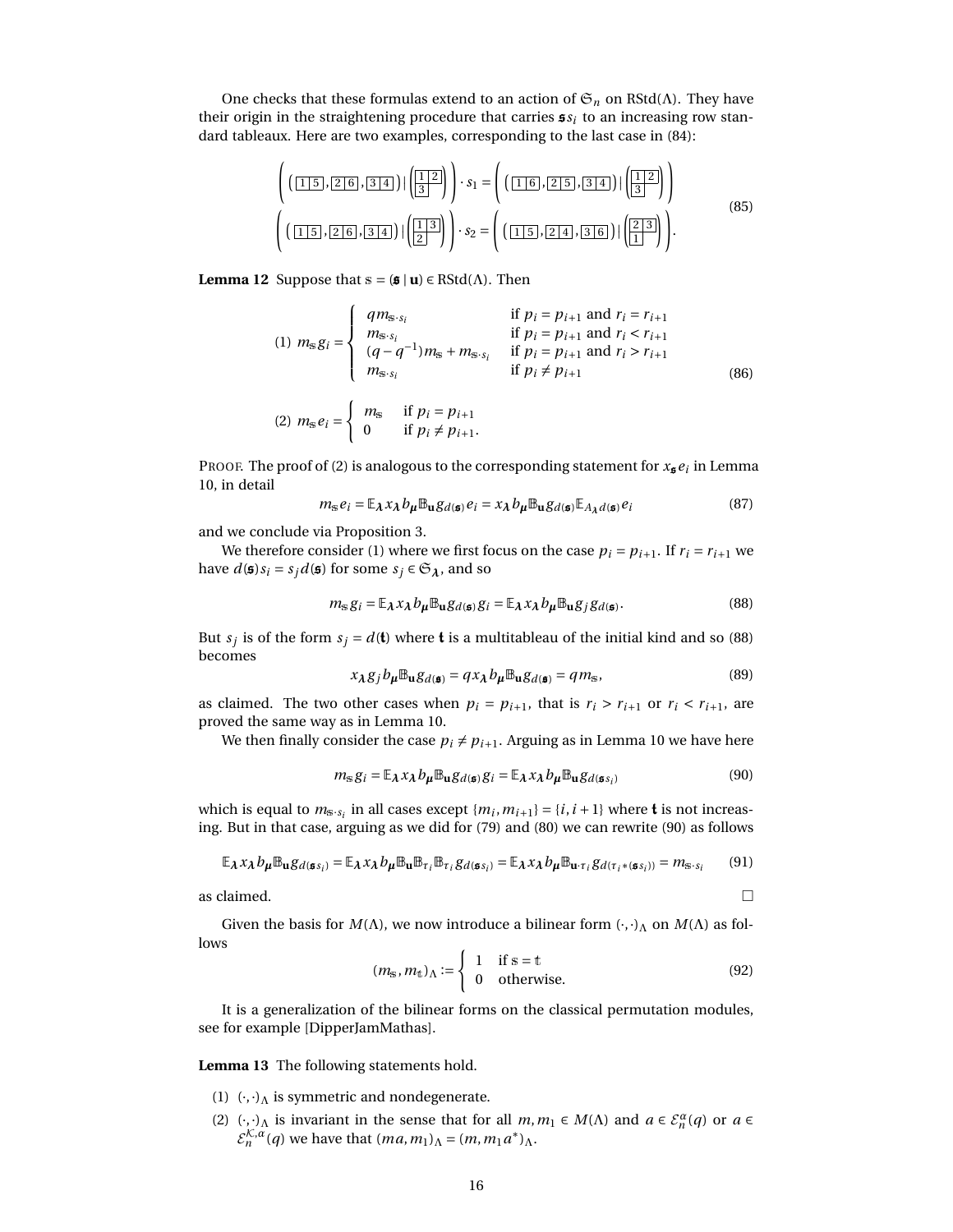PROOF. (1) follows from the fact that  ${m_{\tilde{s}}}\$  is an orthogonal basis for *M*( $\Lambda$ ). To show (2) we may assume that  $m = m_s$ ,  $m_1 = m_t$  and  $a = g_i$  or  $a = e_i$  and must check  $(m_s a, m_t)$ <sub>A</sub> =  $(m_s, m_t a)$ <sub>A</sub> for all possibilities of  $r_j^{\mathfrak{s}}, c_j^{\mathfrak{s}}, p_j^{\mathfrak{s}}, r_j^{\mathfrak{t}}, c_j^{\mathfrak{t}}, p_j^{\mathfrak{t}}$  and  $j = i, i + 1$ . Here the number of cases is reduced to the half by the symmetry of  $(\cdot, \cdot)$ <sub>Λ</sub>. Moreover if  $p_i^{\mathfrak{s}} =$  $p_{i+1}^{\sharp}$  and  $p_i^{\sharp} \neq p_{i+1}^{\sharp}$  then it follows immediately from Lemma [12](#page-15-0) that  $(m_s e_i, m_t)_{\Lambda} =$ *i* (*m*s,*m*t*ei*)<sup>Λ</sup> = 0 and that (*m*s*g<sup>i</sup>* ,*m*t)<sup>Λ</sup> = (*m*s,*m*t*gi*)<sup>Λ</sup> = 0 and so we only need consider the cases where  $p_i^{\mathfrak{s}} = p_{i+1}^{\mathfrak{s}}$  and  $p_i^{\mathfrak{t}} = p_{i+1}^{\mathfrak{t}}$  or  $p_i^{\mathfrak{s}} \neq p_{i+1}^{\mathfrak{s}}$  and  $p_i^{\mathfrak{t}} \neq p_{i+1}^{\mathfrak{t}}$ . In the rest of the proof we shall use the formulas of Lemma [12](#page-15-0) repeatedly.

Let us first consider  $a = g_i$  and suppose that  $p_i^{\mathfrak{s}} = p_{i+1}^{\mathfrak{s}}$  and  $p_i^{\mathfrak{t}} = p_{i+1}^{\mathfrak{t}}$ . If  $r_i^{\mathfrak{s}} < p_{i+1}^{\mathfrak{s}}$ and  $r_i^{\mathbf{t}} < p_{i+1}^{\mathbf{t}}$  we have  $(m_s g_i, m_t)_{\Lambda} = (m_{s \cdot s_i}, m_t)_{\Lambda} = \delta_{s \cdot s_i, t}$  whereas  $(m_s, m_t g_i)_{\Lambda} =$  $(m_s, m_t g_i)$ <sup>1</sup> $\Lambda = \delta_{s,t \cdot s_i}$ , where  $\delta$  is the Kronecker delta, and so  $(m_s g_i, m_t)$  $\Lambda = (m_s, m_t g_i)$  $\Lambda$ .

If  $r_i^{\mathfrak{s}} < p_{i+1}^{\mathfrak{s}}$  and  $r_i^{\mathfrak{t}} > p_{i+1}^{\mathfrak{t}}$  then again  $(m_s g_i, m_t)_{\Lambda} = \delta_{s \cdot s_i, t}$  whereas  $(m_s g_i, m_t)_{\Lambda} =$  $(m_s, m_t g_i)$ <sub>Λ</sub> =  $(m_s, m_{t \cdot s_i} + (q - q^{-1}) m_t)$ <sub>Λ</sub> =  $\delta_{s,t \cdot s_i}$ , since  $s \neq t$ , and so the two sides coincide.

If  $r_i^{\mathbf{s}} > p_{i+1}^{\mathbf{s}}$  and  $r_i^{\mathbf{t}} > p_{i+1}^{\mathbf{t}}$  we have  $(m_s g_i, m_t)_\Lambda = (m_{s \cdot s_i} + (q - q^{-1}) m_s, m_t)_\Lambda =$  $\delta_{s \cdot s_i,t} + (q - q^{-1}) \delta_{s,t}$  and  $(m_s, m_t g_i)$   $\Lambda = (m_s, m_t, s_i + (q - q^{-1}) m_t)$   $\Lambda = \delta_{s,t \cdot s_i} + (q - q^{-1}) \delta_{s,t}$ . Once again, the two sides coincide.

We next consider  $a = g_i$  but suppose that  $p_i^{\mathfrak{s}} \neq p_{i+1}^{\mathfrak{s}}$  and  $p_i^{\mathfrak{t}} \neq p_{i+1}^{\mathfrak{t}}$ . Here we have  $(m_s g_i, m_t)$ <sub> $\Lambda$ </sub> =  $(m_{s \cdot s_i}, m_t)$ <sub> $\Lambda$ </sub> =  $\delta_{s \cdot s_i,t}$  and similarly  $(m_s, m_t g_i)$ <sub> $\Lambda$ </sub> =  $(m_s, m_t \cdot s_i)$ <sub> $\Lambda$ </sub> =  $\delta_{s,t} \cdot s_i$ and so the two side also coincide in this case.

Finally we consider the case  $a = e_i$  and must check that  $(m_s e_i, m_t)_\Lambda = (x_s, m_t e_i)_\Lambda$ . But if  $p_i^{\mathfrak{s}} = p_{i+1}^{\mathfrak{s}}$  and  $p_i^{\mathfrak{t}} = p_{i+1}^{\mathfrak{t}}$  we have  $m_{\mathfrak{s}}e_i = m_{\mathfrak{s}}$  and  $m_{\mathfrak{t}}e_i = m_{\mathfrak{t}}$ , and otherwise, if  $p_i^{\sharp} \neq p_{i+1}^{\sharp}$  and  $p_i^{\sharp} \neq p_{i+1}^{\sharp}$ , we have  $m_s e_i = 0$  and  $m_t e_i = 0$ . Hence the two sides also coincide in this case. This finishes the proof of the Lemma.

We have the following crucial Lemma.

**Lemma 14** Suppose that  $\Lambda = (\lambda | \mu)$  and that s, t  $\in$  Std( $\Lambda$ ). Then we have

<span id="page-16-0"></span>
$$
(m_t n_{t's'}, m_s)_{\Lambda} \neq 0 \text{ or equivalently } (m_t, m_s n_{s't'})_{\Lambda} \neq 0. \tag{93}
$$

In particular  $m_t n_{t's'} \neq 0$  and  $m_s n_{s't'} \neq 0$ .

PROOF. Suppose that  $s = (s | u)$  and  $t = (t | v)$ . Then the same chain of equalities that took us from [\(66\)](#page-12-2) to [\(69\)](#page-12-5) in Lemma [9,](#page-12-6) but postmultiplied with  $\mathbb{B}_{d(\mathbf{u}')}g_{d(\mathbf{s}')}$ , gives us

$$
m_{\mathbf{t}} n_{\mathbf{t}'\mathbf{s}'} = \mathbb{E}_{\lambda} x_{\mathbf{t} \lambda \mathbf{t}_0} y_{\mathbf{t}'_0 \mathbf{t}^{\lambda'}} b_{\mu} \mathbb{B}_{d(\mathbf{v})} \mathbb{B}_{d(\mathbf{v}')}^* c_{\mu'} \mathbb{B}_{d(\mathbf{u}')} g_{d(\mathbf{s}')} =
$$
  
\n
$$
\mathbb{E}_{\lambda} x_{\lambda} g_{w_{\lambda}} y_{\lambda'} b_{\mu} \mathbb{B}_{w_{\mu}} c_{\mu'} \mathbb{B}_{d(\mathbf{u}')} g_{d(\mathbf{s}')}
$$
\n(94)

where we used [\(8\)](#page-3-2) for the last equality: note that  $t_0$  and  $v$  are both of the initial kind. Using the invariance property of the previous Lemma [13](#page-15-3) we get from this that

<span id="page-16-1"></span>
$$
(m_{\mathbf{t}} n_{\mathbf{t}'\mathbf{s}'}, m_{\mathbf{s}})_{\Lambda} = (m_{\mathbf{t}} n_{\mathbf{t}'\mathbf{s}'} g_{d(\mathbf{s})}^* \mathbb{B}_{d(\mathbf{u})}^*, m_{\mathbf{t}'} )_{\Lambda} =
$$
  
( $\mathbb{E}_{\lambda} x_{\lambda} g_{w_{\lambda}} y_{\lambda'} b_{\mu} \mathbb{B}_{w_{\mu}} c_{\mu'} \mathbb{B}_{d(\mathbf{u}')} g_{d(\mathbf{s})}^* g_{d(\mathbf{s})}^* \mathbb{B}_{d(\mathbf{u})}^*, m_{\mathbf{t}'} )_{\Lambda}$  (95)

In view of [\(23\)](#page-5-2), and the remarks preceding (23), we have decompositions  $d(\mathbf{s}') = d(\mathbf{s}'')$  $'_{0}$ ) $d$ (**t**) and  $d(\mathbf{s}) = d(\mathbf{s}_0)d(\mathbf{t})$  and hence we can use Lemma [7](#page-11-2) repeatedly on a reduced expression of  $d(\mathbf{t})$  to rewrite  $\mathbb{E}_{\lambda} g_{d(\mathbf{s}')} g_{d}^*$  $\phi_d^* = \mathbb{E}_{\lambda} g_{d(\mathfrak{s}_0')} g_d^*$  $d(\mathfrak{s}_0) = \mathbb{E}_{\lambda} g_{w_{\lambda}}^*$  and so [\(95\)](#page-16-1) becomes

<span id="page-16-2"></span>
$$
(\mathbb{E}_{\lambda} x_{\lambda} g_{w_{\lambda}} y_{\lambda'} g_{w_{\lambda}}^* b_{\mu} \mathbb{B}_{w_{\mu}} c_{\mu'} \mathbb{B}_{w_{\mu}}^* m_{\mathbf{t}})_{\Lambda} =(\mathbb{E}_{\lambda} x_{\lambda} g_{w_{\lambda}} y_{\lambda'} b_{\mu} \mathbb{B}_{w_{\mu}} c_{\mu'} \mathbb{E}_{\lambda} x_{\lambda} g_{w_{\lambda}} b_{\mu} \mathbb{B}_{w_{\mu}})_{\Lambda} = (m_{\mathbf{t}}_{\Lambda} y_{\lambda'} c_{\mu'} m_{\mathbf{t}})_{\Lambda}
$$
(96)

Note that [\(96\)](#page-16-2) does not depend on s and t, only on  $\Lambda$ . The expressions in (96) only involve multitableaux of the initial kind and so the Lemma is reduced to the corresponding Hecke algebra statement. To be precise, for  $\lambda \in \mathcal{P}ar_n$ , each element *w* of the double coclass  $\mathfrak{S}_{\lambda}w_{\lambda}\mathfrak{S}_{\lambda'}$  has a unique decomposition  $w = w_1w_{\lambda}w_2$  where  $w_1 \in \mathfrak{S}_{\lambda}$  and  $w_2 \in \mathfrak{S}_{\lambda'}$  and moreover  $\ell(w) = \ell(w_1) + \ell(w_2) + \ell(w_2)$ , see Lemma 1.6 of [\[DipperJames\]](#page-21-9).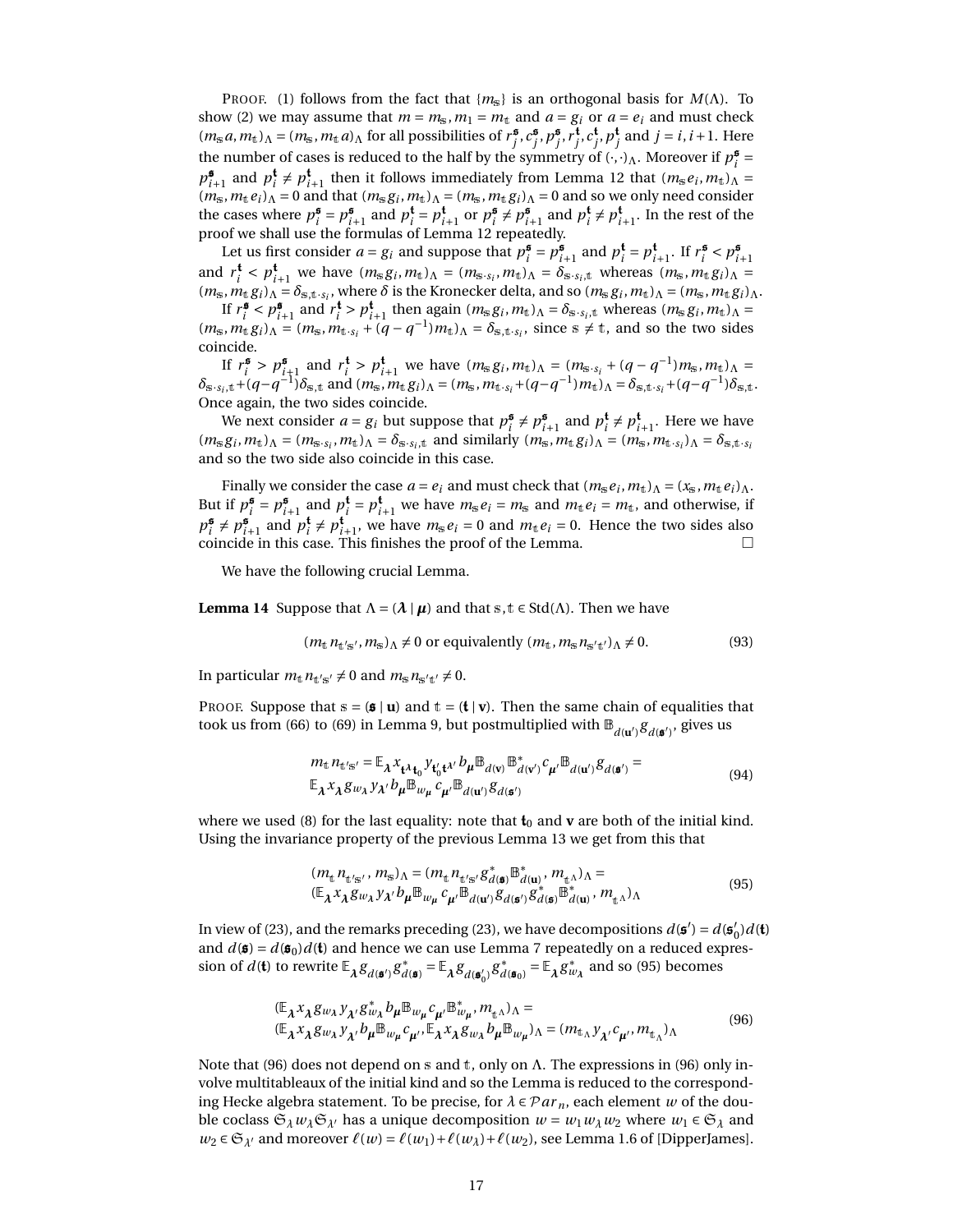Applying this on  $\mathfrak{S}_\lambda$  and  $\mathfrak{S}_\mu$  we conclude that  $m_{\mathbf{t}_\Lambda}$  occurs exactly once in the expansion of  $m_{\text{t}_{\text{A}}}\gamma_{\chi'}c_{\mu'}$ , corresponding to the '1'-term in both  $\gamma_{\chi'}$  and  $c_{\mu'}$ , and so [\(96\)](#page-16-2) is equal to 1. The Lemma is proved.

 $\Box$ 

# 5. THE TENSOR SPACE  $V^{\otimes n}$  module for  $\mathcal{E}_n(q)$

In this section we realize the tensor space  $V^{\otimes n}$  module for  $\mathcal{E}_n(q)$ , introduced in [\[Ry\]](#page-22-3), as a sum of the permutation modules  $M(\lambda)$ . When the dimension of *V* is sufficiently large, it is known that  $V^{\otimes n}$  is a faithful  $\mathcal{E}_n(q)$ -module, but here we are interested in the general case where  $V^{\otimes n}$  may not be faithful. Using the results from the previous section we determine the annihilator ideal in  $\mathcal{E}_n(q)$  of  $V^{\otimes n}$ . In turns out that is has a nice description in terms of the dual cellular basis {*n*st}. It is a main point of our constructions and proofs that they work for arbitrary  $K$ .

Let *V* be the free *S*-module with basis

<span id="page-17-0"></span>
$$
\mathcal{B} := \{v_i^s \mid 1 \le i \le N, 1 \le s \le r\}
$$
\n(97)

that is *V* is of dimension *rN*. We then define linear maps  $\mathbf{E}, \mathbf{G} \in \text{End}_{S}(V^{\otimes 2})$  via

<span id="page-17-1"></span>
$$
(\nu_i^s \otimes \nu_j^t)\mathbf{E} := \begin{cases} \nu_j^s \otimes \nu_i^t & \text{if } s = t \\ 0 & \text{if } s \neq t \end{cases}
$$
 (98)

and

<span id="page-17-2"></span>
$$
(v_i^s \otimes v_j^t)\mathbf{G} := \begin{cases} v_j^t \otimes v_i^s & \text{if } s \neq t \\ qv_i^s \otimes v_j^t & \text{if } s = t, i = j \\ v_j^t \otimes v_i^s & \text{if } s = t, i < j \\ (q - q^{-1})v_i^s \otimes v_j^t + v_j^t \otimes v_i^s & \text{if } s = t, i > j. \end{cases} \tag{99}
$$

We extend them to linear maps  $\mathbf{E}_i$  and  $\mathbf{G}_i$  acting in the tensor space  $V^{\otimes n}$  by letting **E** and **G** act in the *i*'th and  $i + 1$ 'st factors. The following is Theorem 1 of [\[Ry\]](#page-22-3)

**Theorem 15** The rules  $e_i \mapsto E_i$  and  $g_i \mapsto G_i$  endow  $V^{\otimes n}$  with the structure of an  $\mathcal{E}_n(q)$ module.

In the case of  $\mathcal{E}_n^{\mathbb{C}}(q)$  it was proved in [\[Ry\]](#page-22-3) that the specialized tensor module  $V^{\mathbb{C},\otimes n}$  is faithful when  $r, N \ge n$ . In [\[EspRy\]](#page-21-7) this faithfulness statement was generalized to  $V^{\otimes n}$ itself, but still only for  $r, N \geq n$ ; in fact it does not hold otherwise, as we shall see.

Let seq<sub>*N*</sub> be the set of sequences  $\underline{i} = (i_1, ..., i_n)$  of integers where each  $i_j$  belongs to  $\{1, \ldots, N\}$ , and let similarly seq<sub>*r*</sub> be the set of sequences <u>*s*</u> =  $(s_1, \ldots, s_n)$  where each *s*<sup>*j*</sup> belongs to  $\{1, \ldots, r\}$ . For such *i* and *s* we define

$$
\nu_{\underline{i}}^{\underline{s}} := \nu_{i_1}^{s_1} \otimes \cdots \otimes \nu_{i_n}^{s_n} \in V^{\otimes n}.
$$
 (100)

Then the set  $\{v_i^{\underline{s}}\}$  $\frac{s}{i}$  |  $\underline{i}$  ∈ seq<sub>*N*</sub>, <u>s</u> ∈ seq<sub>*r*</sub></sub>} is a basis for  $V^{\otimes n}$ .

To  $\underline{s} \in \text{seq}_r$  we associate sets  $I_j := \{i \mid s_i = j\}$ , for  $j = 1, ..., r$ . The  $I_j$ 's may be empty, but leaving out the empty  $I_j$ 's we obtain a set partition in  $\mathcal{SP}_n$ , that we denote  $A_{\underline{s}},$ and we say that  $\frac{s}{2}$  is of type  $\alpha$  if  $A_{\frac{s}{2}}$  is of type  $\alpha$ . For example, if  $r = 4, n = 13$  and  $\underline{s} = (1, 2, 2, 1, 2, 2, 2, 1, 2, 4, 1, 2, 2)$  then  $A_{\underline{s}} = \{(1, 4, 8, 11\}, \{2, 3, 5, 6, 7, 9, 12, 13\}, \{10\}\}\)$ , and so *s* is of type (8, 4, 1).

Recall now the idempotent decompositions  $\sum_{A \in \mathcal{SP}_n} \mathbb{E}_A = 1$  and  $\sum_{\alpha \in \mathcal{P}ar_n} \mathbb{E}_\alpha = 1$ . They give rise to decompositions of *V* ⊗*n*

$$
V^{\otimes n} = \bigoplus_{A \in \mathcal{SP}_n} \mathbb{E}_A V^{\otimes n}, \qquad V^{\otimes n} = \bigoplus_{\alpha \in \mathcal{P}ar_n} \mathbb{E}_\alpha V^{\otimes n}.
$$
 (101)

Note that  $\mathbb{E}_{\alpha} V^{\otimes n}$  is canonically an  $\mathcal{E}_{n}^{\alpha}(q)$ -module.

<span id="page-17-3"></span>We have the following Lemma which gives precise descriptions of  $\mathbb{E}_AV^{\otimes n}$  and  $\mathbb{E}_\alpha V^{\otimes n}.$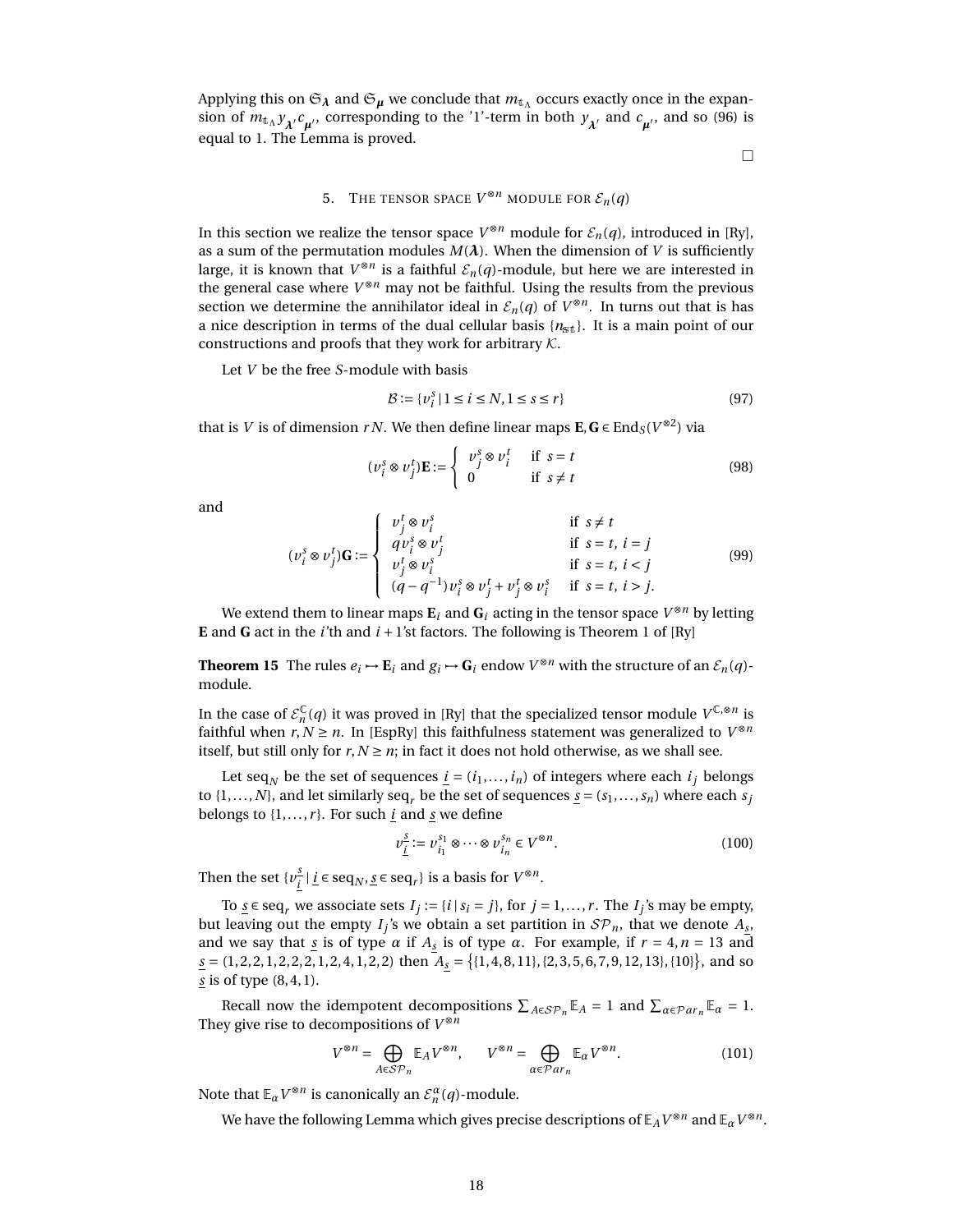**Lemma 16** With the above notations the following statements hold

(1) 
$$
E_A v_{\underline{i}}^s = \begin{cases} v_{\underline{i}}^s & \text{if } A \subseteq A_{\underline{s}} \\ 0 & \text{otherwise} \end{cases}
$$
  
\n(2)  $\mathbb{E}_A V^{\otimes n} = \text{span}_S \{v_{\underline{i}}^s | A_{\underline{s}} = A\}$   
\n(3)  $\mathbb{E}_\alpha V^{\otimes n} = \text{span}_S \{v_{\underline{i}}^s | \underline{s} \text{ is of type}}$ 

PROOF. Statement (1) is immediate from the definition of *E<sup>A</sup>* given in [\(36\)](#page-6-4), so let us prove (2). Suppose that  $A = \{I_1, I_2, \ldots, I_k\}$ . Then by construction, the vector  $v_i^s$ *i* belongs to the right hand side of (2) exactly when any two terms  $s_i$  and  $s_j$  of  $\underline{s}$  coincide iff *i* and *j* are in the same block *I*<sub>*l*</sub> of *A*. For example, if  $r = 3$  and  $A = \{\{1, 2\}, \{3, 4\}, \{5, 6, 7\}\}\$ then the  $\underline{s}$  satisfying  $A_s = A$  are the following ones

| *s* is of type *α*}.

$$
(1, 1, 2, 2, 3, 3, 3), (2, 2, 1, 1, 3, 3, 3), (3, 3, 1, 1, 2, 2, 2), (1, 1, 2, 2, 3, 3, 3), (1, 1, 3, 3, 2, 2, 2), (2, 2, 3, 3, 1, 1, 1).
$$
\n
$$
(102)
$$

Hence, in view of [\(39\)](#page-7-2), that is

<span id="page-18-1"></span>
$$
\mathbb{E}_A = \sum_{A \subseteq B} \mu(A, B) E_B,\tag{103}
$$

together with  $\mu(A, A) = 1$ , we conclude from (1) that  $\mathbb{E}_A v_j^S$  $\frac{s}{i} = v_i^{\frac{s}{i}}$  $\frac{s}{i}$  whenever  $v^{\frac{s}{i}}_{\frac{s}{i}}$  $\frac{z}{i}$  belongs to the right hand side of (2), which proves the inclusion  $\supseteq$  of (2). To prove ⊆, we assume that  $v \in \mathbb{E}_A V^{\otimes n}$  and consider its expansion  $v = \sum a_i^s$  $\frac{s}{i}v_i^{\frac{s}{i}}$  $\frac{s}{i}$  with coefficients  $\alpha_i^s$  $\frac{s}{i}$  ∈ *S*. By (1) and [\(103\)](#page-18-1) we have that  $A \subseteq A_s$  whenever  $\alpha_i^s$  $\frac{s}{i} \neq 0$  and hence if *v* does not belong to the right hand side of (2), there are  $\underline{i}_0 \in \text{seq}_N$  and  $\underline{s}_0 \in \text{seq}_r$  such that  $\alpha_{\underline{i}_0}^{s_0} \neq 0$  and  $A \subsetneq A_{\underline{s}_0}$ . We have that  $E_{A_{\underline{s_0}}}v_{\underline{i_0}}^{\underline{s_0}}=v_{\underline{i_0}}^{\underline{s_0}}$  and hence  $E_{A_{\underline{s_0}}}v\neq 0$ , by (1) once again. On the other hand, by part (3) of Proposition [3](#page-7-1) we also have that  $E_{A_{\underline{s_0}}}v = 0$ , and this gives the desired contradiction. Finally, (3) follows from (2) and the definitions.

$$
\Box
$$

For *N* any natural number we define  $Comp_{r,n,\leq N} \subseteq Comp_{r,n}$  (resp.  $Par_{r,n,\leq N} \subseteq$ *Par*<sub>*r*,*n*</sub>) as the set of multicompositions (resp. multipartitions)  $\lambda = (\lambda^{(1)}, \lambda^{(2)}, \dots, \lambda^{(r)})$ such that each  $\lambda^{(i)}$  is of length less than  $N.$ 

Suppose now that  $\lambda \in Comp_{r,n,\leq N}$  and that  $\mathbf{t} \in RStd(\lambda)$ . Then we define  $\underline{i}^{\mathbf{t}} =$  $(i_1,...,i_n)$  ∈ seq<sub>*N*</sub> by letting  $i_j$  be the row number of the node in **t** containing *j*, and similarly we define  $\underline{s}^{\mathbf{t}} = (s_1, \ldots, s_n) \in \text{seq}_r$  by letting  $s_j$  be the component number of the node in t containing *j*. For example if

$$
\mathbf{t} = \left( \frac{3}{4}, \frac{1}{8}, \frac{1}{6 \cdot 9}, \frac{1}{7 \cdot 10}, \frac{11}{12}, \frac{14}{15}, \frac{20}{18}, \frac{23}{24}, \frac{17}{22 \cdot 25}, \frac{5}{2} \right) \tag{104}
$$

then *i* <sup>t</sup> = (1, 2, 1, 2, 1, 1, 1, 2, 1, 1, 1, 2, 2, 1, 2, 3, 1, 2, 3, 1, 1, 2, 1, 2, 2) and *s* <sup>t</sup> = (2, 10, 1, 1, 10, 3, 4, 2, 3, 4, 5, 5, 5, 6, 6, 6, 9, 7, 7, 7, 8, 9, 8, 9). For  $\mathbf{t} \in \text{RStd}(\lambda)$  we write  $v_{\mathbf{t}}$  for  $v_{\mathbf{t}}^{\text{s}}$  $\frac{1}{i}$ t·

The following Theorem relates the tensor space module *V* <sup>⊗</sup>*<sup>n</sup>* with the permutation modules  $M(\lambda)$ .

<span id="page-18-0"></span>**Theorem 17** Let *V* be the free *S*-module (or  $K$ -vector space) of dimension  $rN$  with basis as in [\(97\)](#page-17-0). Suppose that  $\lambda \in Comp_{r,n \leq N}$  is of type  $\alpha \in Par_n$  and that  $\alpha$  is of length *r* .

(1) The *S*-linear map  $\iota_{\lambda}: M(\lambda) \to V^{\otimes n}$  given by  $\iota_{\lambda}(x_t) = \nu_t$  for  $t \in RStd(\lambda)$ , is an embedding of  $\mathcal{E}_n^{\alpha}(q)$ -modules.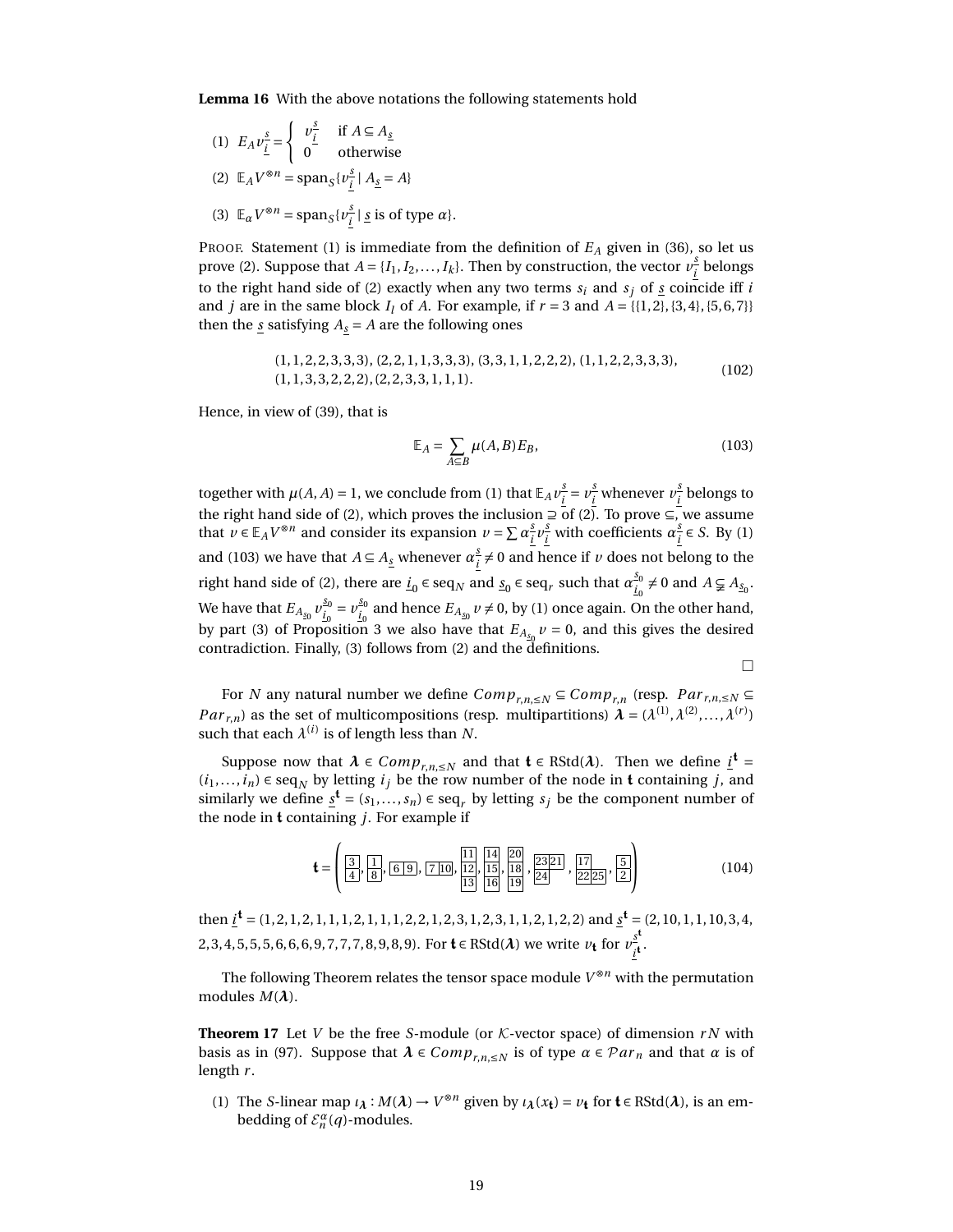(2) Identifying  $M(\lambda)$  with  $\varphi_{\lambda}(M(\lambda))$  we have  $M(\lambda) \subseteq \mathbb{E}_{\alpha}V^{\otimes n}$  and a direct sum decomposition of  $\mathcal{E}_n^{\alpha}(q)$ -modules

<span id="page-19-1"></span>
$$
\mathbb{E}_{\alpha} V^{\otimes n} \cong \bigoplus_{\substack{\boldsymbol{\lambda} \in Comp_{r,n,\leq N} \\ |A_{\boldsymbol{\lambda}}| = \alpha}} M(\boldsymbol{\lambda}).
$$
\n(105)

PROOF. (1) follows from Lemma [10](#page-12-0) together with [\(98\)](#page-17-1) and [\(99\)](#page-17-2) and the definitions and (2) follows from (1) and Lemma [16.](#page-17-3)

For any natural number *N* we define  $\mathcal{L}_{n, \leq N}(\alpha)$  as the subset of  $\mathcal{L}_n(\alpha)$  consisting of the pairs ( $\lambda$  |  $\mu$ ) such that the components  $\lambda^{(k)}$  of  $\lambda$  all have less than  $N$  columns, and we set  $\mathcal{L}_{n,\nleq N}(\alpha) := \mathcal{L}_n(\alpha) \setminus \mathcal{L}_{n,\leq N}(\alpha)$ . We can now give the main Theorem of our paper. In the Hecke algebra case the argument of the proof was discovered in [\[Härterich\]](#page-21-11), although our presentation of the argument, even in the Hecke algebra case, differs slightly from the one used by Härterich.

**Theorem 18** Let *V* be as in [\(97\)](#page-17-0) with basis B and suppose that  $\alpha \in \mathcal{P}ar_n$  is of length *r*. Let  $\mathcal{I} \subseteq \mathcal{E}_n^{\alpha}(q)$  be the annihilator ideal of the action of  $\mathcal{E}_n^{\alpha}(q)$  in  $\mathbb{E}_{\alpha}V^{\otimes n}$ . Then  $\mathcal{I}$  is free over *S* with basis

<span id="page-19-2"></span><span id="page-19-0"></span>
$$
\left\{ n_{\text{st}} \mid \mathbf{s}, \mathbf{t} \in \text{Std}(\Lambda), \Lambda \in \mathcal{L}_{n, \nleq N}(\alpha) \right\}.
$$
 (106)

A similar statement holds over  $K$ .

PROOF. Let us focus on the *S*-case, since the *K*-case is done the same way. Let  $\mathcal{I}_1 \subseteq$  $\mathcal{E}_n^{\alpha}(q)$  be the *S*-span of  $\bigg\{n_{\text{st}}\,|\, \text{s},\text{t}\in \text{Std}(\Lambda),\Lambda \in \mathcal{L}_{n,\nleq N}(\alpha)\bigg\}.$  We first observe that  $\mathcal{I}_1$  is a two-sided ideal in  $\mathcal{E}_n^{\alpha}(q)$ , as one sees from the  $n_{\text{st}}$ -version of Lemma 56 of [\[EspRy\]](#page-21-7): the number of columns of the components never decreases under the straightening procedure of that Lemma. We first prove that  $\mathcal{I}_1 \subseteq \mathcal{I}$ , that is for a basis element  $n_{st}$ of  $\mathcal{I}_1$  we prove that  $M(\lambda)n_{st} = 0$  for any  $M(\lambda)$  appearing in [\(105\)](#page-19-1), or equivalently that  $M(\lambda)n_{\rm st} = 0$ . But since  $\mathcal{I}_1$  is an ideal, in order to show  $M(\lambda)n_{\rm st} = 0$  it is enough to show  $x_{\lambda}$  $n_{\text{st}}$  = 0. Note that  $\lambda$  may not be a multipartition, only a multicomposition, but in any case  $\mathfrak{t}^\lambda$  is of the initial kind and so we can use Lemma 4.4 of [\[Murphy95\]](#page-22-8) to rewrite  $x_{\lambda}$  as a linear combination of  $x_{\mathfrak{s}_1\mathfrak{t}_1}$  where  $\mathfrak{s}_1$  and  $\mathfrak{t}_1$  are  $\lambda_1$ -multitableaux of the initial kind, for  $\lambda_1$  an *r*-multipartition such that  $\lambda_1 \geq \lambda$ . In general, for any  $\sigma \in \mathfrak{S}_r$ there is an  $\mathcal{E}_{n}^{\alpha}(q)$ -isomorphism  $M(\lambda) \cong M(\lambda^{\sigma})$  where  $\lambda^{\sigma}$  is the *r*-multicomposition obtained from  $\lambda^{\sigma}$  by permuting the components, as one checks using Lemma [10,](#page-12-0) and so we may assume that  $\lambda_1$  is increasing. Moreover, since  $\lambda_1 \geq \lambda$  and  $\lambda \in Comp_{r,n, \leq N}$ we have  $\lambda_1 \in Par_{r,n,\leq N}$ . We now observe that  $x_{\mathfrak{s}_1 \mathfrak{t}_1}$  is also of the form  $m_{s_1t_1}$ , where  $s_1 = (\mathbf{s}_1 \mid \mathbf{u}_1)$  and  $t_1 = (\mathbf{t}_1 \mid \mathbf{v}_1)$  and where the components of *Shape*( $\mathbf{u}_1$ ) and *Shape*( $\mathbf{v}_1$ ) are all one-column partitions, in particular  $d(\mathbf{u}_1) = d(\mathbf{v}_1) = 1$ . But from Lemma [9](#page-12-6) we know that  $m_{s_1t_1}n_{st} \neq 0$  implies  $t_1 \leq s'$  which is impossible since all components of  $\lambda_1$ have less then *N* rows, whereas at least one component of  $Shape(s')$  has more then *N* rows; here s = (s | **u**) for some **u**. Hence  $m_{s_1t_1}n_{s_1t_2} = 0$  and so the inclusion  $\mathcal{I}_1 \subseteq \mathcal{I}$  is proved.

Suppose now that the inclusion  $\mathcal{I}_1 \subseteq \mathcal{I}$  is strict. Then there exists  $n \in \mathcal{I} \setminus \mathcal{I}_1$ . Our plan is then to construct a  $\lambda \in Comp_{r,n, \leq N}$  such that  $|A_{\lambda}| = \alpha$  and  $M(\lambda)n \neq 0$ , which is a contradiction since  $M(\lambda)$  is a direct summand of  $\mathbb{E}_{\alpha}V^{\otimes n}$  by Lemma [17.](#page-18-0) We shall do so by showing that there exists a  $\Lambda := (\lambda | \mu) \in \mathcal{L}_n(\alpha)$  with  $\lambda \in Comp_{r,n,\leq N}$ , such that  $M(\Lambda)n \neq 0$ . This gives the desired contradiction since  $M(\Lambda) \subseteq M(\lambda)$ .

In order to do so we consider the expansion  $n = \sum_{s,t \in Std(\Lambda),\Lambda \in \mathcal{L}(\alpha)} \lambda_{st} n_{st}$ . We may assume that  $Shape(s) \in L_{n, \leq N}(\alpha)$  for all (s, t) occurring in the expansion of *n*: otherwise if  $Shape(s) \in L_{n, \nleq N}(\alpha)$  we subtract the corresponding term  $\lambda_{st} n_{st}$  from *n* and still get an element in  $I_1 \subseteq I$ , by the first part of the proof. We now choose ( $s_{min}, t_{min}$ ) with  $\lambda_{s_{min}t_{min}} \neq 0$  and minimal in the sense that if  $s \leq s_{min}$ ,  $t \leq t_{min}$  and  $\lambda_{st} \neq 0$  then  $(s,t) = (s_{min}, t_{min})$ . Let  $s_{min} = (\mathfrak{s}_{min} | \mathbf{u}_{min})$  and let  $\Lambda_{min} = Shape(s_{min}) = (\lambda_{min} | \mathbf{u}_{min})$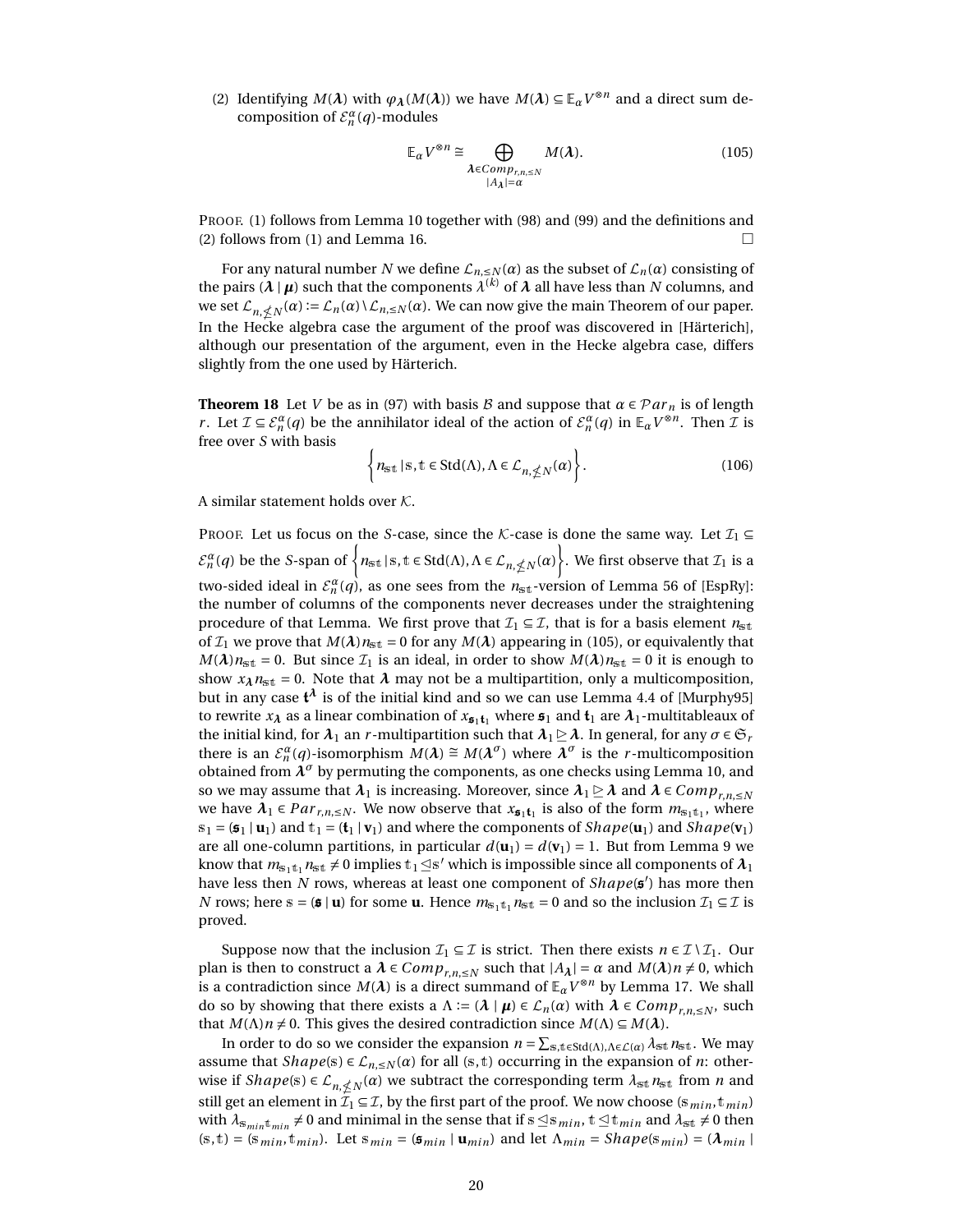*μ*<sub>*min</sub>*). We then have  $λ'_{min}$  ∈  $Comp_{r,n,≤N}$  of type *α* and so we may consider the per-</sub> mutation module  $M(\Lambda_{min}^{l'})$ . We are interested in the elements  $m_{s'_{min}}$  and  $m_{t'_{min}}$  of  $M(\Lambda'_{min})$ . Using the minimality of (s<sub>min</sub>, t<sub>min</sub>), together with Lemma [9](#page-12-6) and the invariance of the bilinear form, we get

$$
(m_{s'_{min}} n, m_{t'_{min}})_{\Lambda'} = (m_{s'_{min}} n_{s_{min} t_{min}}, m_{t'_{min}})_{\Lambda'}
$$
(107)

which is nonzero by Lemma [14.](#page-16-0) Hence  $M(\Lambda'_{min})n \neq 0$ , as needed. This proves the Theorem.  $\Box$ 

In view of the above Theorem, it is natural to consider the following quotient algebra

$$
\mathcal{ETL}_{n,N}^{\alpha}(q) := \mathcal{E}_n^{\alpha}(q) / \mathcal{I}
$$
 (108)

where  $I$  is the ideal from [\(106\)](#page-19-2). It is a generalization of the 'generalized Temperley-Lieb' algebras introduced in [\[Härterich\]](#page-21-11). For  $K$  a field, there is also a specialized version of  $\mathcal{ETL}_{n,N}^{\alpha}(q)$  that we denote  $\mathcal{ETL}_{n,N}^{\mathcal{K},\alpha}(q)$ . By construction  $\mathcal{ETL}_{n,N}^{\alpha}(q)$  is the largest quotient of  $\mathcal{E}_n^{\alpha}(q)$  acting faithfully on  $\mathbb{E}_{\alpha}V^{\otimes n}$ . We have the following Corollary to Theorem [18.](#page-19-0)

<span id="page-20-0"></span>**Corollary 19**  $\mathcal{ETL}_{n,N}^{\alpha}(q)$  is free over *S* with basis  $\{n_{st} \mid s, t \in \text{Std}(\Lambda), \Lambda \in \mathcal{L}_{n, \leq N}(\alpha)\}\$ . A similar statement holds for  $\mathcal{ETL}_{n,N}^{\mathcal{K},a}(q)$ .

The following Corollary shows that  $\mathcal{ETL}_{n,N}^{\alpha}(q)$  is also a generalization of the *partition Temperley-Lieb algebra*  $\mathcal{PTL}_n^{\alpha}(q)$  that was introduced in [\[Juyumaya\]](#page-22-1).

**Corollary 20** Let  $St_i \in \mathcal{E}_n^{\alpha}(q)$  be the *i*'th *Steinberg element* given by

$$
St_i := -q^{-3}g_i g_{i+1} g_i + q^{-2}g_i g_{i+1} + q^{-2}g_{i+1} g_i - q^{-1}g_i - q^{-1}g_{i+1} + 1
$$
 (109)

and define  $\mathcal{PTL}_n^{\alpha}(q)$  as the quotient algebra  $\mathcal{PTL}_n^{\alpha}(q) := \mathcal{E}_n^{\alpha}(q)/\mathcal{J}_i$  where  $\mathcal{J}_i$  is the two-sided ideal of  $\mathcal{E}_n^{\alpha}(q)$  generated by  $e_i e_{i+1} St_i$ , for some *i*. Then  $\mathcal{P} \mathcal{TL}_n^{\alpha}(q)$  does not depend on the choice of *i* and, moreover,  $\mathcal{PTL}_n^{\alpha}(q) = \mathcal{ETL}_{n,2}^{\alpha}(q)$ . Similar statements hold over K.

PROOF. In Proposition 4.5 of [\[Juyumaya\]](#page-22-1) it is shown that the  $e_i e_{i+1} S t_i$ 's are all conjugate to each other in  $\mathcal{E}_n^{\alpha}(q)$  and so the  $\mathcal{J}_i$ 's are equal ideals, which proves the first statement. For simplicity we write  $\mathcal{J} = \mathcal{J}_1$ . We must then show that  $\mathcal{J} = \mathcal{I}$  where  $\mathcal{I}$ is the ideal described in Theorem [18.](#page-19-0) The inclusion  $\mathcal{J} \subseteq \mathcal{I}$  follows from the fact that  $e_{n-1}e_nSt_{n-1}$  belongs the basis for *I* given in [\(106\)](#page-19-2). In fact we have  $e_{n-1}e_nSt_{n-1}$  =  $n_{t\Lambda_t}$  where  $\Lambda = (\lambda \mid \mu)$  is chosen such that all components of  $\lambda = (\lambda^{(1)}, \ldots, \lambda^{(r)})$  are one-column partitions, except  $\lambda^{(r)}$  which is of the form  $\lambda^{(r)} = (3, 1^s)$  for some *s*, and such that all components of  $\mu$  are one-column partitions. For the other inclusion  $\mathcal{J} \supseteq$ *I* we consider a basis element  $n_{\text{st}}$  for *I*, as given in [\(106\)](#page-19-2). Letting *Shape*(s) =  $(\lambda | \mu)$ , there is a component of  $\lambda$  with more than three columns and so there is an *i* such that  $e_i e_{i+1}$  *St<sub>i</sub>* is a factor of  $n_{\text{st}}$ . This shows  $\mathcal{J} \supseteq \mathcal{I}$  and concludes the proof of the Corollary.  $\Box$ 

**Remark**. Using Corollary [19](#page-20-0) we can determine the dimension of  $\mathcal{ETL}_{n,N}^{\alpha}(q)$ , and hence also of  $\mathcal{PTL}_n(q) := \bigoplus_{\alpha \in \mathcal{P}ar_n} \mathcal{PTL}_n^{\alpha}(q)$ , since it is the cardinality of

<span id="page-20-1"></span>
$$
\bigcup_{\alpha \in \mathcal{P}ar_n} \{n_{\text{st}} \mid \text{s}, \text{t} \in \text{Std}(\Lambda), \Lambda \in \mathcal{L}_{n, \leq 2}(\alpha)\}.
$$
 (110)

We have for example

$$
\dim \mathcal{PTL}_3(q) = 29, \quad \dim \mathcal{PTL}_4(q) = 334, \quad \dim \mathcal{PTL}_5(q) = 5512. \tag{111}
$$

These values are confirmed by Juyuamaya and Papi's MAGMA calculations and by Es-pinoza's preprint, [\[Esp\]](#page-21-14), that contains a closed general formula for dim  $\mathcal{PTL}_n(q)$ .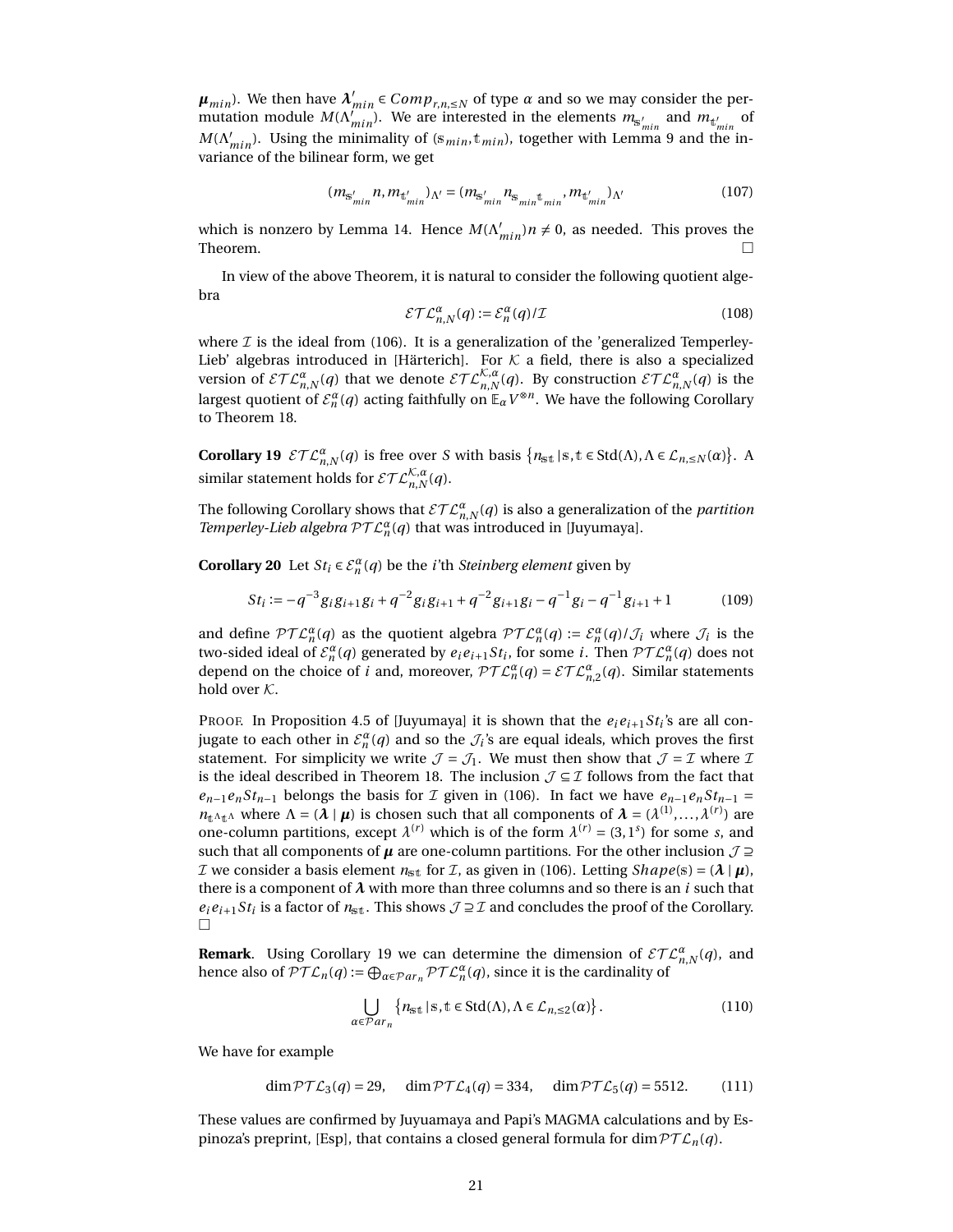**Remark**. In Conjecture 6.5 of [\[Juyumaya\]](#page-22-1) there is a conjectural basis for  $\mathcal{PTL}_n(q)$ which would imply that dim  $\mathcal{PTL}_n(q) = b_n c_n$  where  $c_n = \frac{1}{n+1} {2n \choose n}$  is the Catalan number. It follows from [\(110\)](#page-20-1) that Juyumaya's conjectural basis is wrong, as his and Papi's calculations had in fact already shown.

**Remark**. It would be interesting to use [\(110\)](#page-20-1) to study Conjecture 7.3 from [\[Juyumaya\]](#page-22-1) on the existence of a Markov trace on  $\mathcal{PTL}_n(q)$ . One would expect a diagrammatic calculus associated with  $PTL_n(q)$  that might be of relevance for this.

#### **REFERENCES**

- <span id="page-21-1"></span>[Arcis-Juyu] D. Arcis, J. Juyumaya, *Tied Monoids*, Semigroup Forum, **103**(2) (2021), 356-394.
- <span id="page-21-0"></span>[Aicar-Juyu1] F. Aicardi, J. Juyumaya, *An algebra involving braids and ties*, Preprint ICTP IC/2000/179, Trieste.
- <span id="page-21-2"></span>[Aicar-Juyu2] F. Aicardi, J. Juyumaya, *Markov trace on the algebra of braids and ties*, Moscow Mathematical Journal **16**(3) (2016), 397-431.
- <span id="page-21-3"></span>[Aicar-Juyu3] F. Aicardi, J. Juyumaya, *Two parameters bt-algebra and invariants for links and tied links*, Arnold Math. Journal **6**(1) (2020), 131-148.
- <span id="page-21-4"></span>[Aicar-Juyu4] F. Aicardi, J. Juyumaya, *Tied links and invariants for singular links*, Advances in Mathematics **381** (2021), 40 pages.
- <span id="page-21-5"></span>[Ban] E. O. Banjo, *The Generic Representation Theory of the Juyumaya Algebra of Braids and Ties*, Algebras and Representation Theory **16**(5) (2013), 1385-1395.
- <span id="page-21-8"></span>[Flo] M. Flores, *A braids and ties algebra of type B*, Journal of Pure and Applied Algebra **224**(1) (2020), 1-32.
- [FloJuyuLam] M. Flores, J. Juyumaya, S. Lambropoulou, *A Framization of the Hecke algebra of Type B*, Journal of Pure and Applied Algebra **222**(1) (2018), 778-806.
- <span id="page-21-6"></span>[ChlouPou] M. Chlouveraki, G. Pouchin, *Representation theory and an isomorphism theorem for the Framisation of the Temperley-Lieb algebra*, Math. Zeitschrift **285**(3-4) (2017), 1357-1380.
- <span id="page-21-9"></span>[DipperJames] R. Dipper, G. James *Representations of Hecke algebras of general linear groups*, Proc. London Math. Soc. **52**(3) (1986), 20-52.
- <span id="page-21-10"></span>[DipperJamMathas] R. Dipper, G. James, A. Mathas, *Cyclotomic q-Schur algebras*, Math. Zeitschrift **229** (1998), 385-416.
- <span id="page-21-14"></span>[Esp] J. Espinoza, *An isomorphism Theorem for the partition Temperley-Lieb algebra*, preprint.
- <span id="page-21-7"></span>[EspRy] J. Espinoza, S. Ryom-Hansen, *Cell structures for the Yokonuma-Hecke algebra and the algebra of braids and ties*, J. Pure Appl. Algebra **222** (2018), 3675-3720.
- <span id="page-21-13"></span>[GraLeh] J. J. Graham, G. I. Lehrer, *Cellular algebras*, Inventiones Mathematicae **123** (1996), 1-34.
- <span id="page-21-11"></span>[Härterich] M. Härterich, *Murphy bases of generalized Temperley-Lieb algebras*, Archiv der Mathematik **72**(5) (1999), 337-345.
- <span id="page-21-12"></span>[Hump] J. E. Humphreys, *Reflection groups and Coxeter groups*, volume **29** of Cambridge Studies in Advanced Mathematics. Cambridge University Press, Cambridge, 1990.